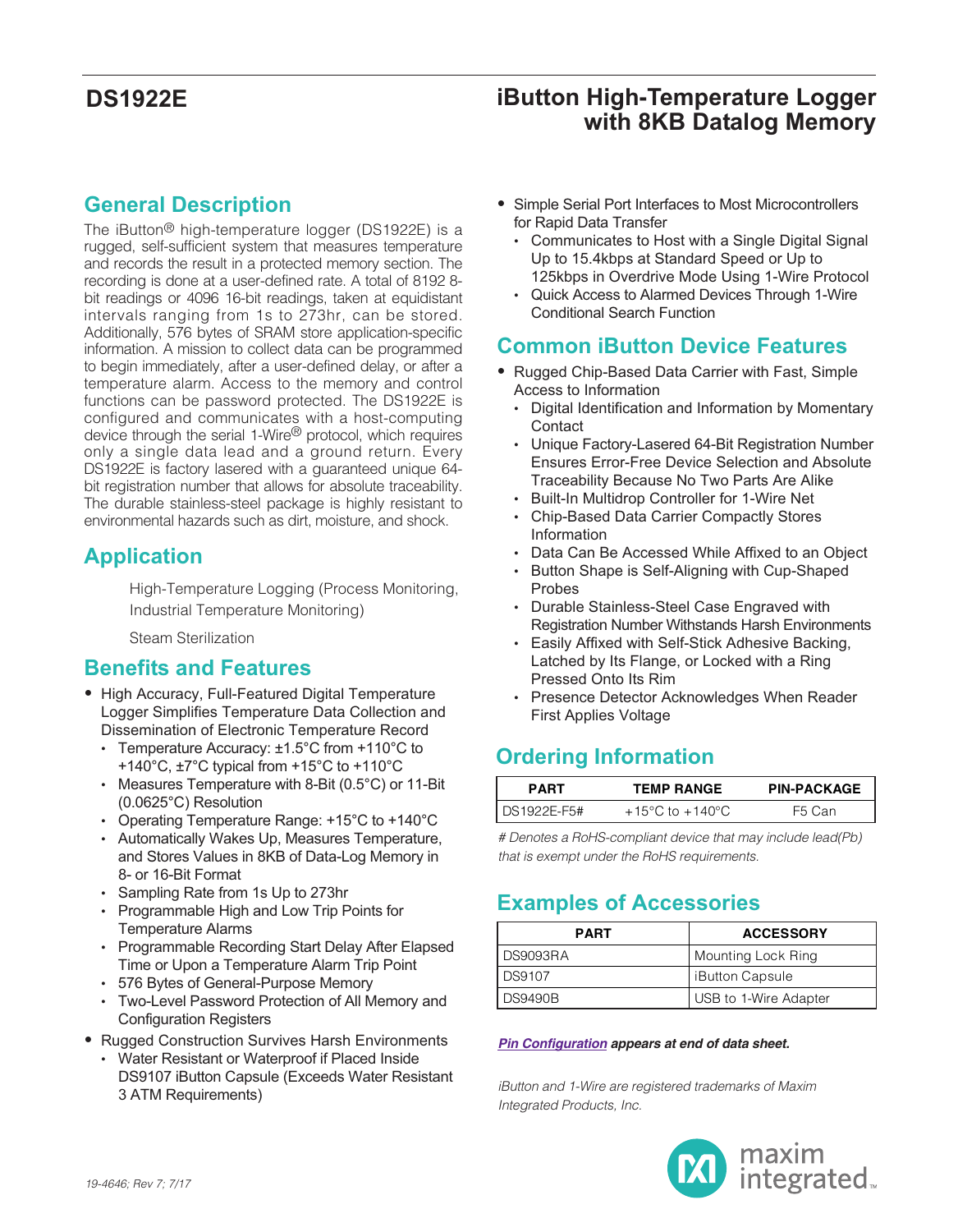# **Absolute Maximum Ratings**

| Storage Temperature Range-25°C to +140°C* |
|-------------------------------------------|
|                                           |

\*Storage or operation above +50°C significantly reduces battery life with an upper limit of 300hr cumulative at +140°C. The recom*mended storage temperature for maximum battery lifetime is between +5°C and +35°C.*

Stresses beyond those listed under "Absolute Maximum Ratings" may cause permanent damage to the device. These are stress ratings only, and functional operation of the device at these or any other conditions beyond those indicated in the operational sections of the specifications is not implied. Exposure to *absolute maximum rating conditions for extended periods may affect device reliability.*

## **Electrical Characteristics**

(VPUP = 3.0V to 5.25V, unless otherwise noted.) 

| <b>PARAMETER</b>                            | <b>SYMBOL</b>    | <b>CONDITIONS</b>                                                                 | <b>MIN</b>     | <b>TYP</b> | <b>MAX</b>      | <b>UNITS</b> |  |  |
|---------------------------------------------|------------------|-----------------------------------------------------------------------------------|----------------|------------|-----------------|--------------|--|--|
| Operating Temperature                       | <b>TA</b>        | DS1922E (Note 1)                                                                  | $+15$          |            | $+140$          | $^{\circ}C$  |  |  |
| <b>I/O PIN GENERAL DATA</b>                 |                  |                                                                                   |                |            |                 |              |  |  |
| 1-Wire Pullup Resistance                    | RPUP             | (Notes 2, 3)                                                                      |                |            | 2.2             | kΩ           |  |  |
| Input Capacitance                           | $C_{10}$         | (Note 4)                                                                          |                | 100        | 800             | pF           |  |  |
| Input Load Current                          | h.               | I/O pin at V <sub>PUP</sub>                                                       |                | 6          | 10 <sup>1</sup> | μA           |  |  |
| High-to-Low Switching Threshold             | $V$ TI           | (Notes 5, 6)                                                                      | 0.4            |            | 3.2             | $\vee$       |  |  |
| Input Low Voltage                           | $V_{\parallel}$  | (Notes 2, 7)                                                                      |                |            | 0.3             | $\vee$       |  |  |
| Low-to-High Switching Threshold             | VTH              | (Notes 5, 8)                                                                      | 0.7            |            | 3.4             | V            |  |  |
| Switching Hysteresis                        | <b>VHY</b>       | (Note 9)                                                                          | 0.09           |            | N/A             | $\vee$       |  |  |
| Output Low Voltage                          | VOL              | At 4mA (Note 10)                                                                  |                |            | 0.4             | $\vee$       |  |  |
| Recovery Time                               | t <sub>REC</sub> | Standard speed, $R_{PUP} = 2.2k\Omega$                                            | 5              |            |                 |              |  |  |
|                                             |                  | Overdrive speed, $R_{Pl} p = 2.2 k\Omega$                                         | $\overline{c}$ |            |                 | $\mu s$      |  |  |
| (Note 2)                                    |                  | Overdrive speed, directly prior to reset<br>pulse; $R_{\text{PLIP}} = 2.2k\Omega$ | 5              |            |                 |              |  |  |
| Rising-Edge Hold-Off Time                   | t <sub>REH</sub> | (Note 11)                                                                         | 0.6            |            | 2.0             | μs           |  |  |
|                                             |                  | Standard speed                                                                    | 65             |            |                 |              |  |  |
| Time Slot Duration (Note 2)                 | tsi ot           | Overdrive speed, $V_{\text{Pl}}$ $p > 4.5V$                                       | 8              |            |                 | μs           |  |  |
|                                             |                  | Overdrive speed (Note 12)                                                         | 9.5            |            |                 |              |  |  |
| I/O PIN 1-Wire RESET, PRESENCE-DETECT CYCLE |                  |                                                                                   |                |            |                 |              |  |  |
|                                             |                  | Standard speed, V <sub>PUP</sub> > 4.5V                                           | 480            |            | 720             |              |  |  |
|                                             |                  | Standard speed (Note 12)                                                          | 690            |            | 720             |              |  |  |
| Reset Low Time (Note 2)                     | trstL            | Overdrive speed, VPUP > 4.5V                                                      | 48             | μs<br>80   |                 |              |  |  |
|                                             |                  | Overdrive speed (Note 12)                                                         | 70             |            | 80              |              |  |  |
|                                             |                  | Standard speed, VPUP > 4.5V                                                       | 15             |            | 60              |              |  |  |
| Presence-Detect High Time                   | tPDH             | Standard speed (Note 12)                                                          | 15             | 63.5       |                 |              |  |  |
|                                             |                  | Overdrive speed (Note 12)                                                         | $\overline{c}$ |            | 7               |              |  |  |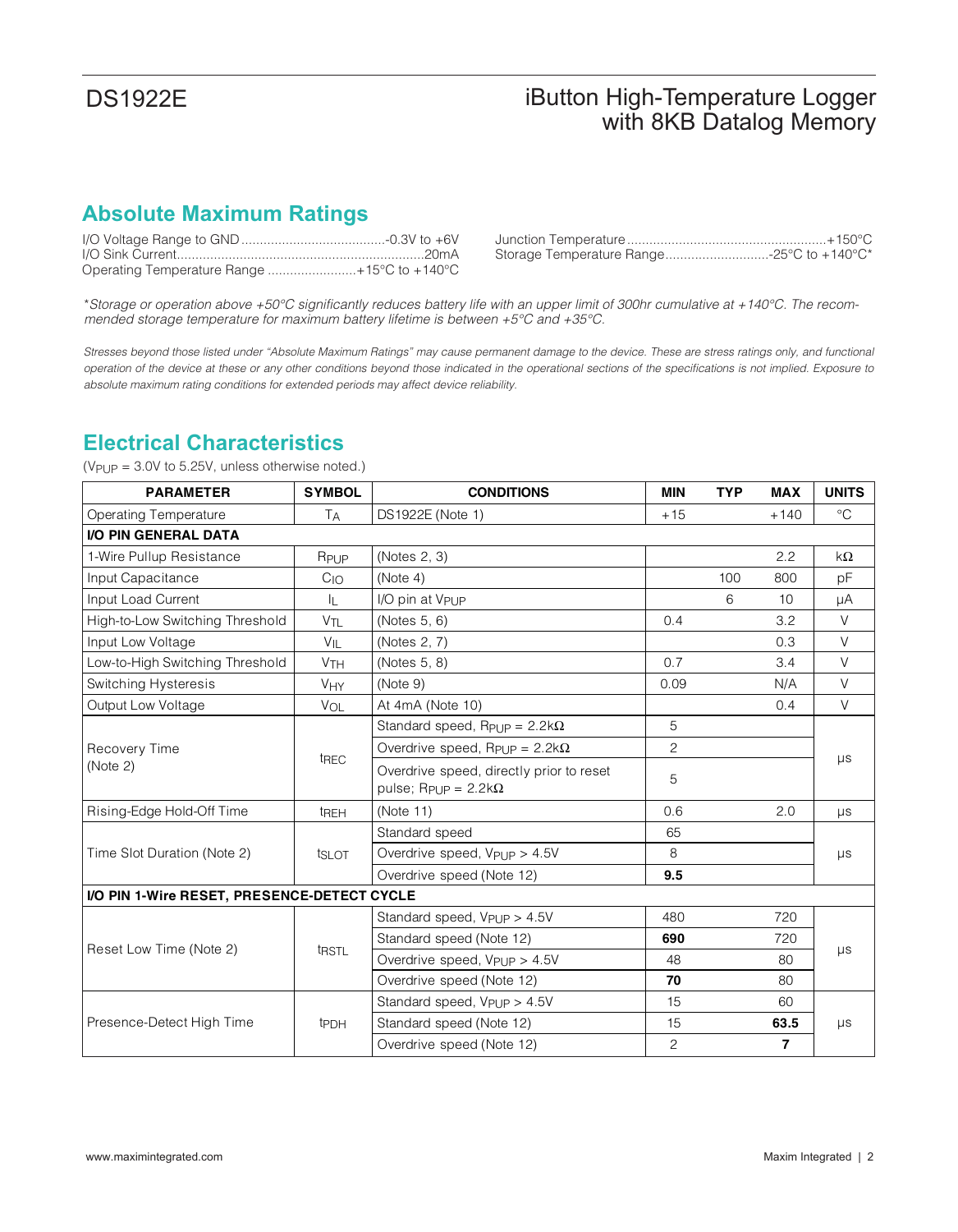#### DS1922E **iButton High-Temperature Logger** with 8KB Datalog Memory itton Hign-Temperature

# **Electrical Characteristics (continued)**

(VPUP = 3.0V to 5.25V, unless otherwise noted.) 

| <b>PARAMETER</b>                            | <b>SYMBOL</b>     | <b>CONDITIONS</b>                                                                      | <b>MIN</b>               | <b>TYP</b>           | <b>MAX</b>      | <b>UNITS</b> |  |
|---------------------------------------------|-------------------|----------------------------------------------------------------------------------------|--------------------------|----------------------|-----------------|--------------|--|
|                                             |                   | Standard speed, VPUP > 4.5V                                                            | 1.5                      |                      | 5               |              |  |
| Presence-Detect Fall Time<br>(Note 13)      | t <sub>FPD</sub>  | Standard speed                                                                         | 1.5                      |                      | 8               | $\mu s$      |  |
|                                             |                   | Overdrive speed                                                                        | 0.15                     |                      | 1               |              |  |
|                                             |                   | Standard speed, V <sub>PUP</sub> > 4.5V                                                | 60                       |                      | 240             |              |  |
|                                             |                   | Standard speed (Note 12)                                                               | 60                       |                      | 287             |              |  |
| Presence-Detect Low Time                    | tpni              | Overdrive speed, V <sub>PUP</sub> > 4.5V (Note 12)                                     | $\overline{7}$           |                      | 24              | μs           |  |
|                                             |                   | Overdrive speed (Note 12)                                                              | $\overline{7}$           |                      | 28              |              |  |
|                                             |                   | Standard speed, VPUP > 4.5V                                                            | 65                       |                      | 75              |              |  |
| Presence-Detect Sample Time<br>(Note 2)     | t <sub>MSP</sub>  | Standard speed                                                                         | 71.5                     |                      | 75              | μs           |  |
|                                             |                   | Overdrive speed                                                                        | 8                        |                      | 9               |              |  |
| I/O PIN 1-Wire WRITE                        |                   |                                                                                        |                          |                      |                 |              |  |
|                                             |                   | Standard speed                                                                         | 60                       |                      | 120             |              |  |
| Write-Zero Low Time<br>(Notes 2, 14)        | twol              | Overdrive speed, V <sub>PUP</sub> > 4.5V (Note 12)                                     | 6                        |                      | 12              | μs           |  |
|                                             |                   | Overdrive speed (Note 12)                                                              | 7.5                      |                      | 12              |              |  |
| Write-One Low Time                          |                   | Standard speed                                                                         | 5                        |                      | 15              |              |  |
| (Notes 2, 14)                               | tw <sub>1</sub> L | Overdrive speed                                                                        | 1                        |                      | 1.95            | μs           |  |
| I/O PIN 1-Wire READ                         |                   |                                                                                        |                          |                      |                 |              |  |
| Read Low Time                               |                   | Standard speed                                                                         | 5                        | $15 - \delta$        |                 |              |  |
| (Notes 2, 15)                               | trı               | Overdrive speed                                                                        | $\mathbf{1}$             |                      | $1.95 - \delta$ | $\mu s$      |  |
| Read Sample Time                            |                   | Standard speed                                                                         | $t_{\text{RL}} + \delta$ |                      | 15              | μs           |  |
| (Notes 2, 15)                               | t <sub>MSR</sub>  | Overdrive speed                                                                        | $t_{\text{RL}} + \delta$ | 1.95                 |                 |              |  |
| <b>REAL-TIME CLOCK (RTC)</b>                |                   |                                                                                        |                          |                      |                 |              |  |
|                                             |                   |                                                                                        |                          | See the RTC Accuracy |                 | Min/         |  |
| Accuracy                                    |                   |                                                                                        |                          | graph                |                 | Month        |  |
| <b>Frequency Deviation</b>                  | $\Delta$ F        | $0^{\circ}$ C to +125 $^{\circ}$ C                                                     | -600                     |                      | $+60$           | ppm          |  |
| <b>TEMPERATURE CONVERTER</b>                |                   |                                                                                        |                          |                      |                 |              |  |
| Conversion Time                             |                   | 8-bit mode                                                                             | 30                       |                      | 75              |              |  |
| (Note 16)                                   | tconv             | 16-bit mode (11 bits)                                                                  | 240                      |                      | 600             | ms           |  |
| Thermal Response Time<br>Constant (Note 17) | <b>TRESP</b>      | Can package                                                                            |                          | 130                  |                 | S            |  |
|                                             |                   | +15°C to +110°C (Note 20)                                                              |                          | ±7                   |                 |              |  |
| Conversion Error (Notes 18, 19)             | Δθ                | +110 $^{\circ}$ C to +140 $^{\circ}$ C                                                 | $-1.5$                   |                      | $+1.5$          | °C           |  |
| <b>Temperature Cycles</b>                   | <b>NTCY</b>       | Cycle = ramp from $+25^{\circ}$ C to > $+125^{\circ}$ C<br>and back to +25°C (Note 21) | 300                      |                      |                 | Cycles       |  |
| Operating Lifetime                          | ti iFF            | Temperature $> +125^{\circ}$ C (Note 21)                                               |                          |                      | 300             | Hours        |  |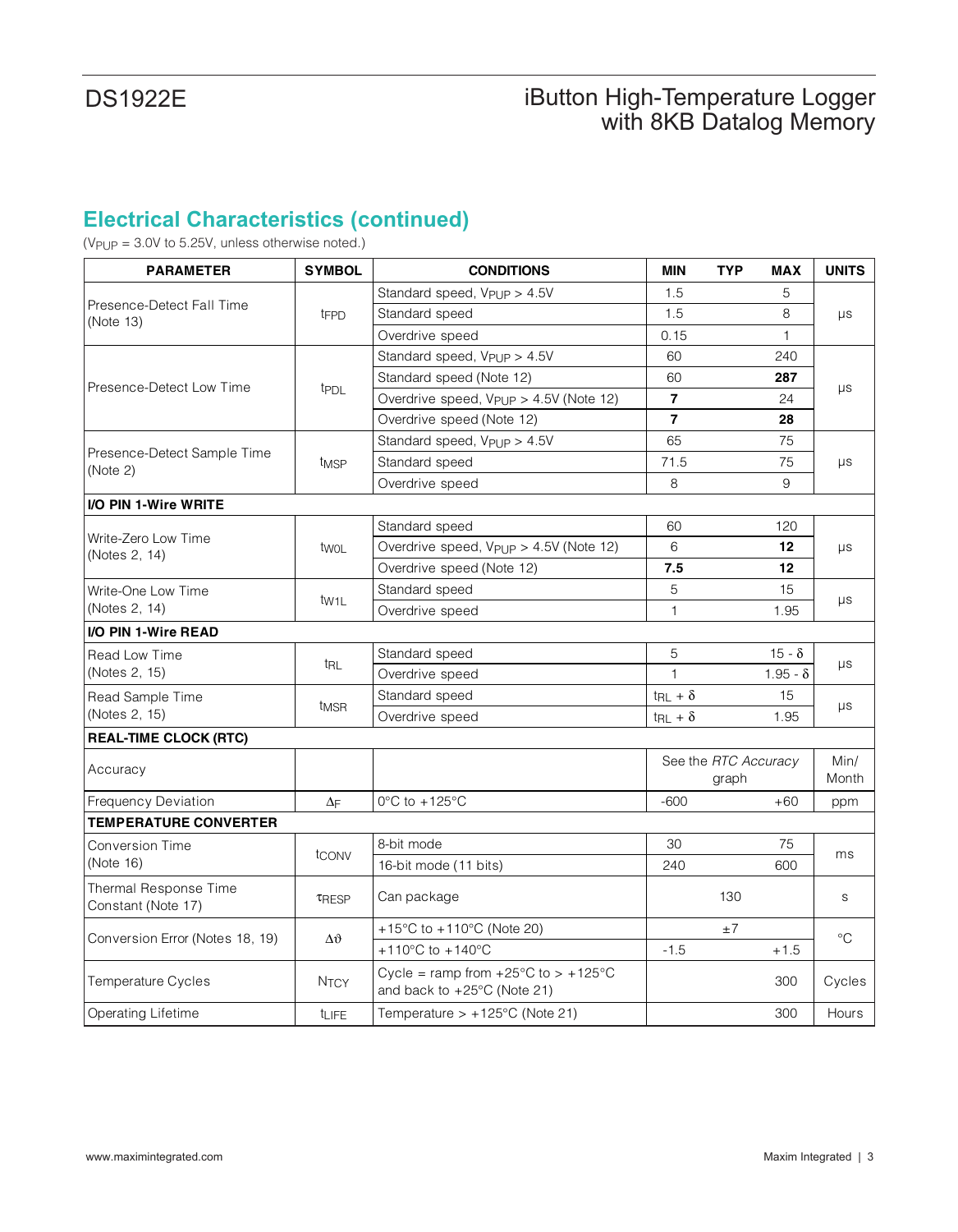- **Note 1:** Operation above +125°C is restricted to mission operations only. Communication and 1-Wire pin specifications are not specified for operation above +125°C.
- **Note 2:** System requirement.
- **Note 3:** Maximum allowable pullup resistance is a function of the number of 1-Wire devices in the system and 1-Wire recovery times. The specified value here applies to systems with only one device and with the minimum 1-Wire recovery times. For more heavily loaded systems, an active pullup such as that in the DS2480B can be required.
- **Note 4:** Capacitance on the data pin could be 800pF when V<sub>PUP</sub> is first applied. If a 2.2k resistor is used to pull up the data line 2.5µs after VPUP has been applied, the parasite capacitance does not affect normal communications.
- **Note 5:** V<sub>TL</sub> and V<sub>TH</sub> are a function of the internal supply voltage, which is a function of V<sub>PUP</sub> and the 1-Wire recovery times. The V<sub>TH</sub> and V<sub>TL</sub> maximum specifications are valid at V<sub>PUPMAX</sub> (5.25V). In any case, V<sub>TL</sub> < V<sub>TH</sub> < V<sub>PUP</sub>.
- **Note 6:** Voltage below which, during a falling edge on I/O, a logic 0 is detected.
- **Note 7:** The voltage on I/O must be less than or equal to V<sub>II MAX</sub> whenever the master drives the line low.
- **Note 8:** Voltage above which, during a rising edge on I/O, a logic 1 is detected.
- **Note 9:** After V<sub>TH</sub> is crossed during a rising edge on I/O, the voltage on I/O must drop by V<sub>HY</sub> to be detected as logic 0.
- **Note 10:** The I-V characteristic is linear for voltages less than 1V.
- **Note 11:** The earliest recognition of a negative edge is possible at t<sub>RFH</sub> after V<sub>TH</sub> has been previously reached.
- **Note 12:** Numbers in **bold** are **not** in compliance with the published iButton device standards. See the *Comparison Table*.
- **Note 13:** Interval during the negative edge on I/O at the beginning of a presence-detect pulse between the time at which the voltage is 90% of Vpup and the time at which the voltage is 10% of Vpup.
- **Note 14:** e in Figure 13 represents the time required for the pullup circuitry to pull the voltage on I/O up from V<sub>IL</sub> to V<sub>TH</sub>. The actual maximum duration for the master to pull the line low is  $\t{t_{W1}}$  MAX + tF - e and  $\t{t_{W0}}$  MAX + tF - e, respectively.
- **Note 15:** d in Figure 13 represents the time required for the pullup circuitry to pull the voltage on I/O up from V<sub>IL</sub> to the input high threshold of the bus master. The actual maximum duration for the master to pull the line low is t<sub>RLMAX</sub> + t<sub>F</sub>.
- **Note 16:** To conserve battery power, use 8-bit temperature logging whenever possible.
- **Note 17:** This number was derived from a test conducted by Cemagref in Antony, France, in July 2000: www.cemagref.fr/English/index.htm Test Report No. E42.
- **Note 18:** Includes +0.1°C/-0.2°C calibration chamber measurement uncertainty.
- **Note 19: Warning:** Maxim data-logger products are 100% tested and calibrated at time of manufacture to ensure that they meet all data sheet parameters, including temperature accuracy. As with any sensor-based product, user shall be responsible for occasionally rechecking the temperature accuracy of the product to ensure it is still operating properly. Furthermore, as with all products of this type, when deployed in the field and subjected to handling, harsh environments, or other hazards/ use conditions, there may be some extremely small but nonzero logger failure rate. In applications where the failure of any logger is a concern, user shall assure that redundant (or other primary) methods of testing and determining the handling methods, quality, and fitness of the articles and products are implemented to further mitigate any risk.
- **Note 20:** Guaranteed by design and not production tested.
- **Note 21:** Devices leave the factory after having been run through a few cycles above +125°C. This is required for calibration of the device but should not affect lifetime of the device as specified. However, this process results in a nonzero value in the Device Samples Counter register (0223h–0225h), which provides evidence the device has been factory calibrated.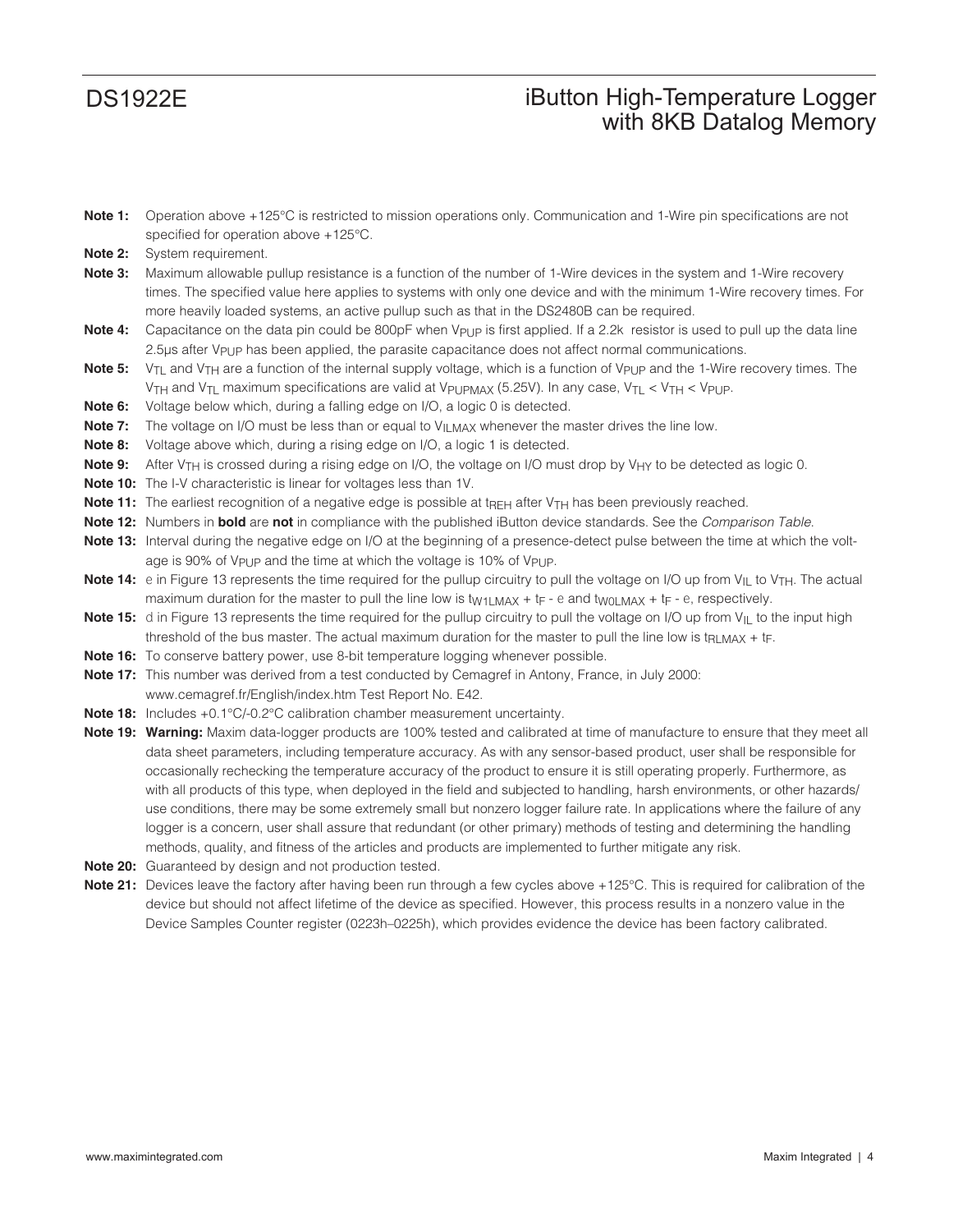## **Comparison Table**

|                          |     | <b>LEGACY VALUES</b>          |     |                                | <b>DS1922E VALUES</b> |             |                                |             |  |
|--------------------------|-----|-------------------------------|-----|--------------------------------|-----------------------|-------------|--------------------------------|-------------|--|
| <b>PARAMETER</b>         |     | <b>STANDARD SPEED</b><br>(µs) |     | <b>OVERDRIVE SPEED</b><br>(µs) | <b>STANDARD SPEED</b> | (µs)        | <b>OVERDRIVE SPEED</b><br>(µs) |             |  |
|                          | MIN | <b>MAX</b>                    | MIN | <b>MAX</b>                     | <b>MIN</b>            | <b>MAX</b>  | MIN                            | <b>MAX</b>  |  |
| $ts$ (including $t$ REC) | 61  | (undefined)                   |     | (undefined)                    | 65                    | (undefined) | 9.5                            | (undefined) |  |
| tRSTL                    | 480 | (undefined)                   | 48  | 80                             | 690                   | 720         | 70                             | 80          |  |
| t <sub>PDH</sub>         | 15  | 60                            | 2   | 6                              | 15                    | 63.5        | 2                              |             |  |
| t <sub>PDL</sub>         | 60  | 240                           | 8   | 24                             | 60                    | 287         |                                | 28          |  |
| twoL                     | 60  | 120                           | 6   | 16                             | 60                    | 120         | 7.5                            | 12          |  |

\**Intentional change; longer recovery time requirement due to modified 1-Wire front-end.*

*Note: Numbers in bold are not in compliance with the published iButton device standards.*

## **iButton Can Physical Specification**

| <b>SIZE</b>   | See the Package Information section. |
|---------------|--------------------------------------|
| <b>WEIGHT</b> | Ca. 3.3 grams                        |

## **RTC Accuracy**

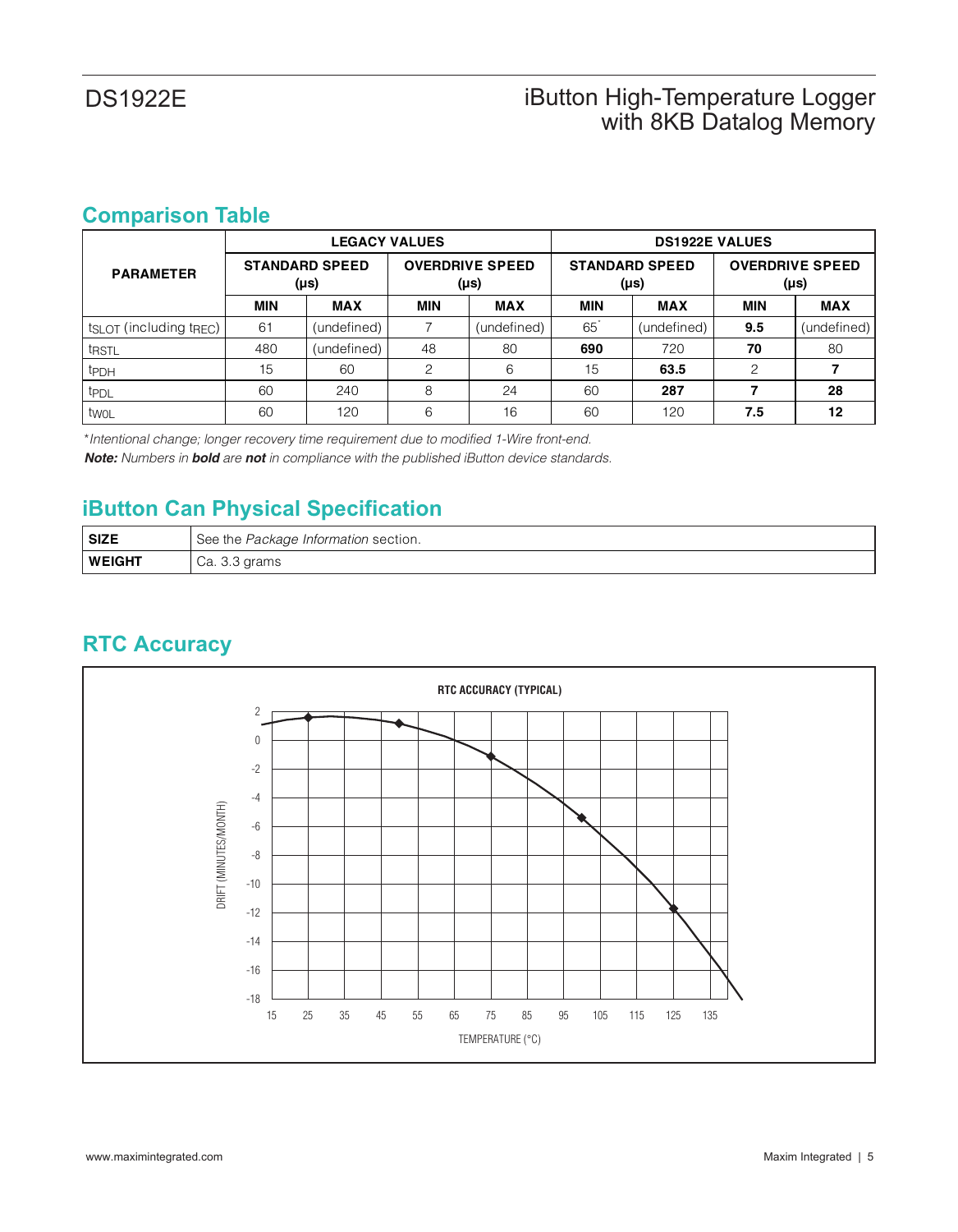# **Detailed Description**

With its extended temperature range, the DS1922E is well suited to monitor processes that require temperatures well above the boiling point of water, such as pasteurization of food items. Note that the initial sealing level of the DS1922E achieves the equivalent of IP56. Aging and use conditions can degrade the integrity of the seal over time, so for applications with significant exposure to liquids, sprays, or other similar environments, it is recommended to place the DS1922E in the DS9107 iButton capsule. The DS9107 provides a watertight enclosure that has been rated to IP68 (refer to Application Note 4126: *Understanding the IP (Ingress Protection) Ratings of iButton Data Loggers and Capsules*). Software for setup and data retrieval through the 1-Wire interface is available for free download from the iButton device website (**www.ibutton.com**). This software also includes drivers for the serial and USB port of a PC and routines to access the general-purpose memory for storing application- or equipment-specific data files.

All iButton data loggers are calibrated/validated against NIST traceable reference devices. Maxim offers a web application to generate validation certificates for the DS1922L, DS1922T, DS1922E, and DS1923 (temperature portion only) data loggers. Input is the device's ROM code (or list of codes) and the output is a validation certificate in PDF format. For more information, refer to Application Note 4629: *iButton Data-Logger Calibration and NIST Certificate FAQs*.

### **Overview**

The block diagram in Figure 1 shows the relationships between the major control and memory sections of the DS1922E. The device has five main data components: 64-bit lasered ROM; 256-bit scratchpad; 576-byte general-purpose SRAM; two 256-bit register pages of timekeeping, control, status, and counter registers, and passwords; and 8192 bytes of data-logging memory. Except for the ROM and the scratchpad, all other memory is arranged in a single linear address space. The data-logging memory, counter registers, and several other registers are read only for the user. Both register pages are write protected while the device is programmed for a mission. The password registers, one for a read password and another one for a read/write password, can only be written, never read.

Figure 2 shows the hierarchical structure of the 1-Wire protocol. The bus master must first provide one of the eight ROM function commands: Read ROM, Match ROM, Search ROM, Conditional Search ROM, Skip ROM, Overdrive-Skip ROM, Overdrive-Match ROM, or Resume Command. Upon completion of an Overdrive ROM command byte executed at standard speed, the device enters Overdrive Mode, where all subsequent communication occurs at a higher speed. The protocol required for these ROM function commands is described in Figure 11. After a ROM function command is successfully executed, the memory and control functions become accessible and the master can provide any one of the eight available commands. The protocol for these memory and control function commands is described in Figure 9. **All data is read and written least significant bit first.**

### **Parasite Power**

The block diagram (Figure 1) shows the parasite-powered circuitry. This circuitry "steals" power whenever the I/O input is high. I/O provides sufficient power as long as the specified timing and voltage requirements are met. The advantages of parasite power are two-fold: 1) By parasiting off this input, battery power is not consumed for 1-Wire ROM function commands, and 2) if the battery is exhausted for any reason, the ROM can still be read normally. The remaining circuitry of the DS1922E is solely operated by battery energy.

### **64-Bit Lasered ROM**

Each DS1922E contains a unique ROM code that is 64 bits long. The first 8 bits are a 1-Wire family code. The next 48 bits are a unique serial number. The last 8 bits are a cyclic redundancy check (CRC) of the first 56 bits (see Figure 3 for details). The 1-Wire CRC is generated using a polynomial generator consisting of a shift register and XOR gates as shown in Figure 4. The polynomial is  $X^8 + X^5 + X^4 + 1$ . Additional information about the 1-Wire CRC is available in Application Note 27: *Understanding and Using Cyclic Redundancy Checks with Maxim iButton Products*.

The shift register bits are initialized to 0. Then, starting with the least significant bit of the family code, one bit at a time is shifted in. After the 8th bit of the family code has been entered, the serial number is entered. After the last bit of the serial number has been entered, the shift register contains the CRC value. Shifting in the 8 bits of CRC returns the shift register to all 0s.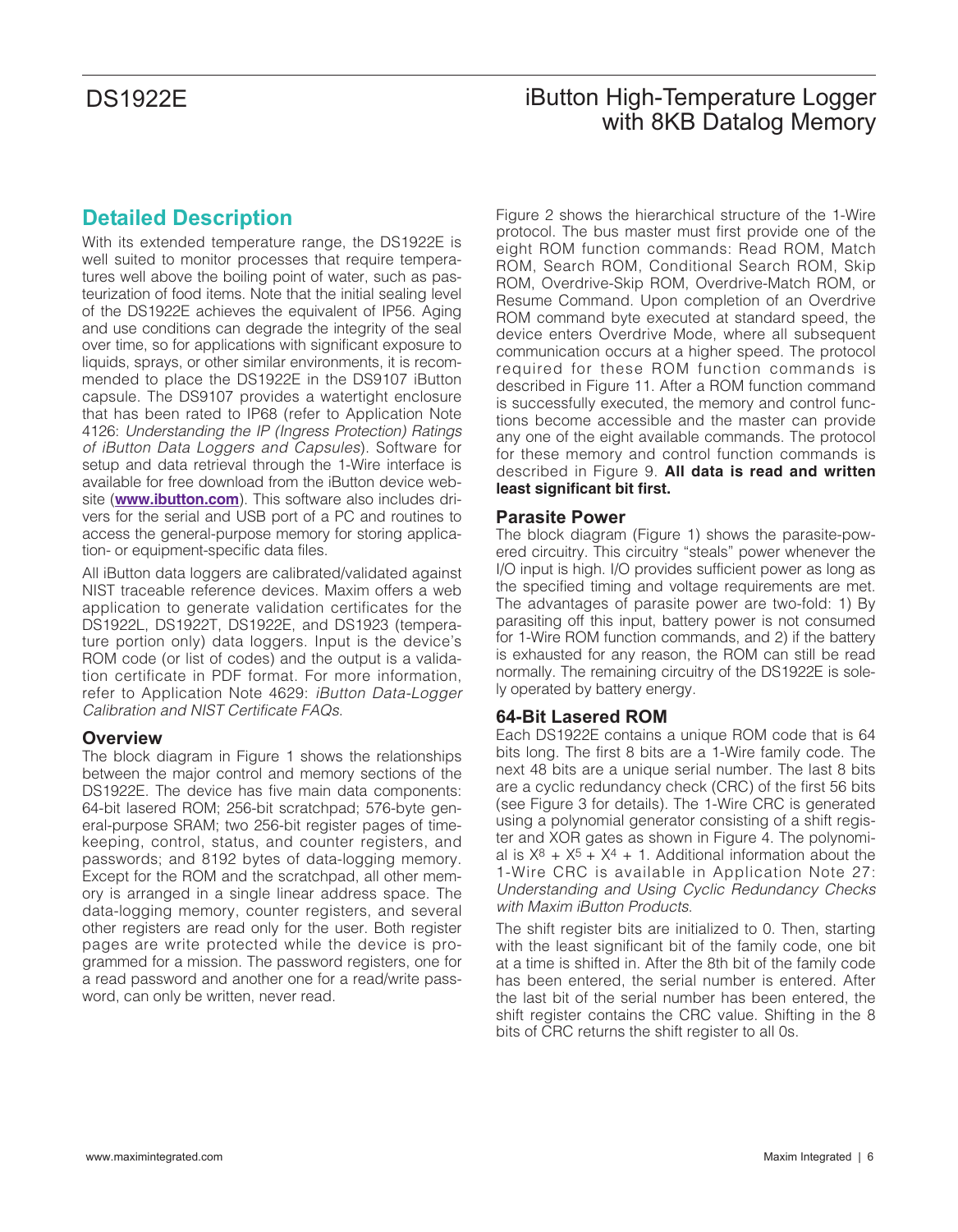

*Figure 1. Block Diagram*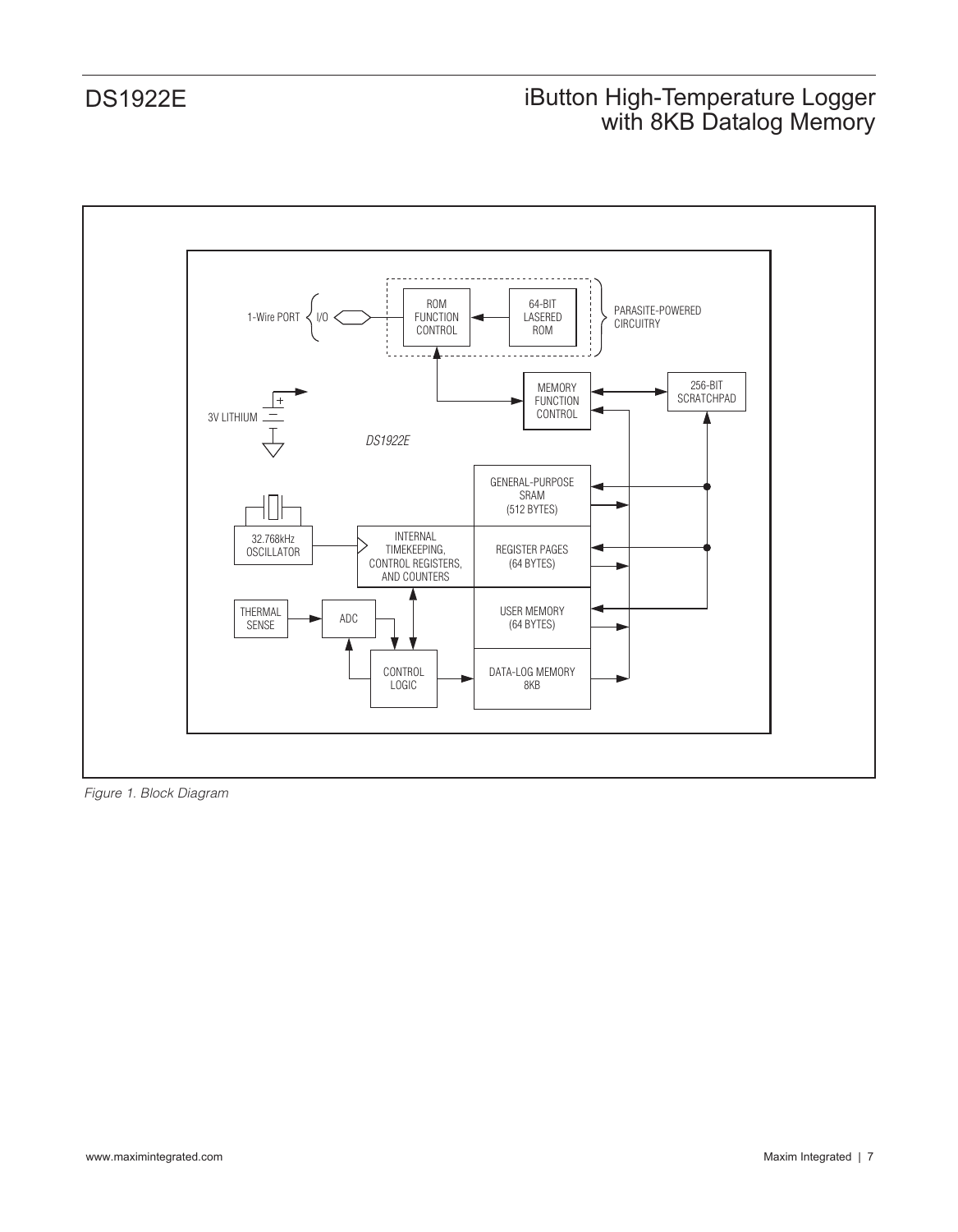

*Figure 2. Hierarchical Structure for 1-Wire Protocol*



*Figure 3. 64-Bit Lasered ROM*



*Figure 4. 1-Wire CRC Generator*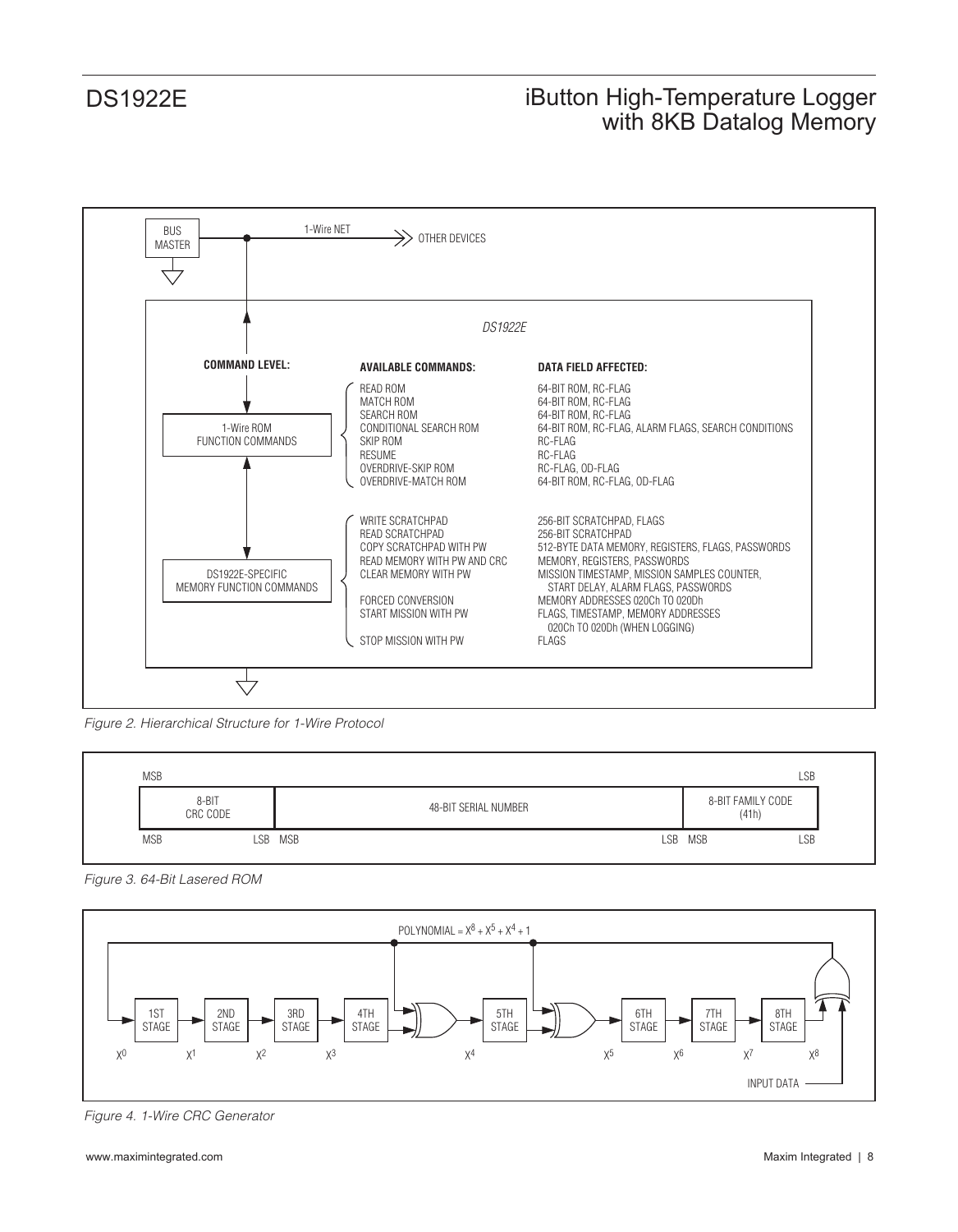### **Memory**

Figure 5 shows the DS1922E memory map. Pages 0 to 15 contain 512 bytes of general-purpose SRAM. The various registers to set up and control the device fill pages 16 and 17, called register pages 1 and 2 (see Figure 6 for details). Pages 18 and 19 can be used as extension of the general-purpose memory. The data-log logging memory starts at address 1000h (page 128) and extends over 256 pages. The memory pages 20 to 127 are reserved for future extensions. The scratchpad is an additional page that acts as a buffer when writing to the SRAM memory or the register page. The data

memory can be written at any time. The access type for the register pages is register-specific and depends on whether the device is programmed for a mission. Figure 6 shows the details. The data-log memory is read only for the user. It is written solely under supervision of the on-chip control logic. Due to the special behavior of the write access logic (write scratchpad, copy scratchpad), it is recommended to only write full pages at a time. This also applies to the register pages. See the *Address Registers and Transfer Status* section for details.



*Figure 5. Memory Map*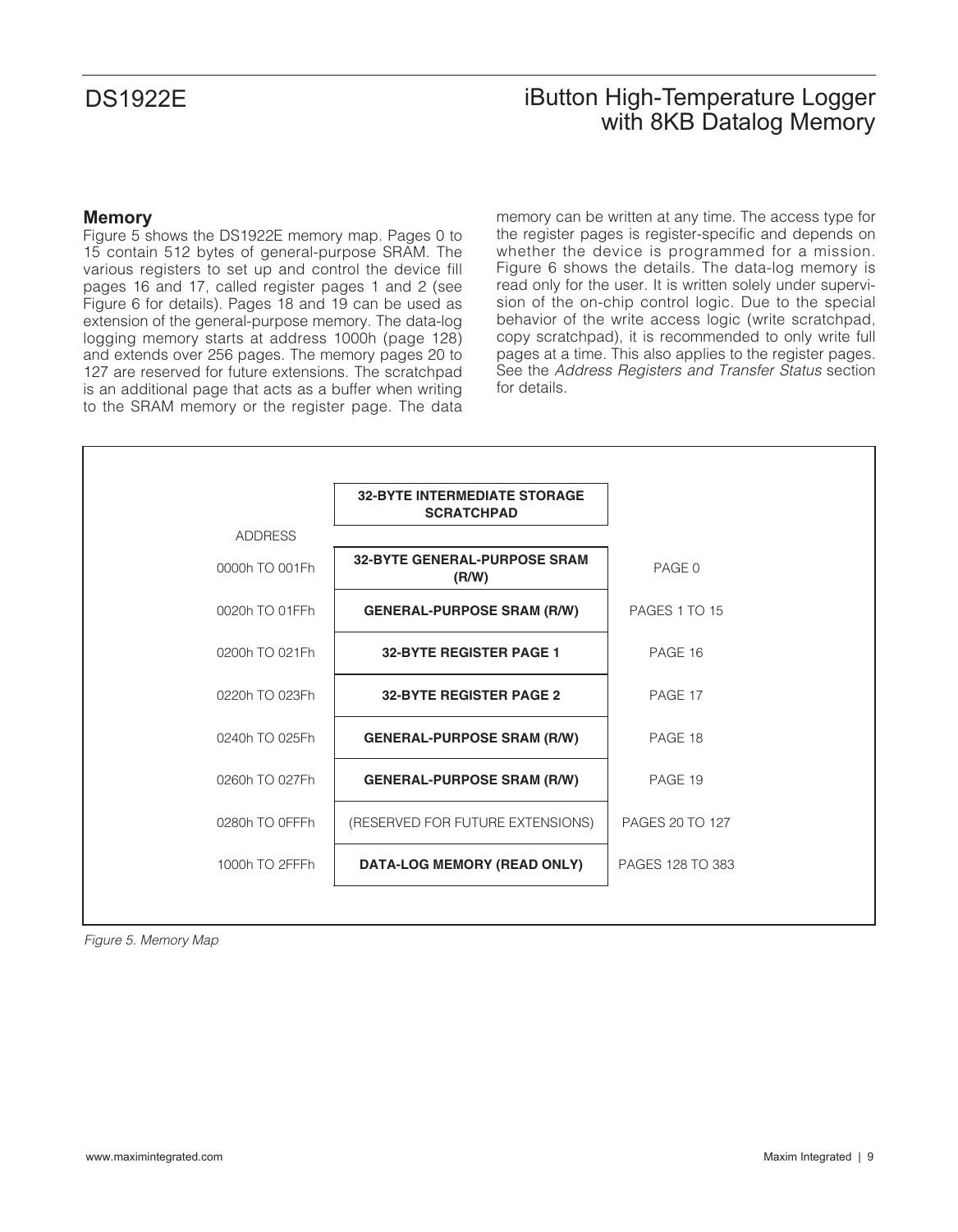| <b>ADDRESS</b> | BIT <sub>7</sub>               | BIT <sub>6</sub> | BIT <sub>5</sub> | BIT <sub>4</sub> | BIT <sub>3</sub>               | BIT <sub>2</sub> | BIT <sub>1</sub> | BIT <sub>0</sub> | <b>FUNCTION</b>             | ACCESS*      |              |
|----------------|--------------------------------|------------------|------------------|------------------|--------------------------------|------------------|------------------|------------------|-----------------------------|--------------|--------------|
| 0200h          | $\Omega$                       |                  | 10 Seconds       |                  |                                |                  | Single Seconds   |                  |                             |              |              |
| 0201h          | 0                              |                  | 10 Minutes       |                  |                                |                  | Single Minutes   |                  |                             |              |              |
| 0202h          | 0                              | 12/24            | 20 Hour<br>AM/PM | 10 Hour          |                                |                  | Single Hours     |                  | Real-<br><b>Time Clock</b>  |              | $\mathsf{R}$ |
| 0203h          | $\mathbf 0$                    | $\Omega$         |                  | 10 Date          |                                |                  | Single Date      |                  | Registers                   | <b>R/W</b>   |              |
| 0204h          | <b>CENT</b>                    | 0                | 0                | 10<br>Months     |                                |                  | Single Months    |                  |                             |              |              |
| 0205h          |                                |                  | 10 Years         |                  |                                |                  | Single Years     |                  |                             |              |              |
| 0206h          |                                |                  |                  |                  | Low Byte                       |                  |                  |                  | Sample                      | R/W          | $\mathsf{R}$ |
| 0207h          | 0                              | 0                |                  |                  | High Byte                      |                  |                  | Rate             |                             |              |              |
| 0208h          |                                |                  |                  |                  | Low Threshold                  |                  |                  |                  | Temperature                 | <b>R/W</b>   | R            |
| 0209h          |                                |                  |                  |                  | <b>High Threshold</b>          |                  |                  |                  | Alarms                      |              |              |
| 020Ah          | (No Function with the DS1922E) |                  |                  |                  |                                |                  |                  |                  |                             | R/W          | $\mathsf{R}$ |
| 020Bh          |                                |                  |                  |                  |                                |                  |                  |                  |                             |              |              |
| 020Ch          |                                | Low Byte         |                  | $\Omega$         | $\Omega$                       | $\mathbf 0$      | $\mathbf 0$      | Latest           | $\mathsf{R}$                | $\mathsf{R}$ |              |
| 020Dh          |                                |                  |                  |                  | High Byte                      |                  |                  | Temperature      |                             |              |              |
| 020Eh          |                                |                  |                  |                  | (No Function with the DS1922E) |                  |                  |                  |                             | R            | R            |
| 020Fh          |                                |                  |                  |                  | (No Function with the DS1922E) |                  |                  |                  |                             |              |              |
| 0210h          | $\overline{O}$                 | $\overline{0}$   | $\overline{O}$   | $\overline{0}$   | $\mathbf{0}$                   | $\mathbf 0$      | <b>ETHA</b>      | <b>ETLA</b>      | Temperature<br>Alarm Enable | <b>R/W</b>   | $\mathsf{R}$ |
| 0211h          | $\mathbf{1}$                   | $\mathbf{1}$     | $\mathbf{1}$     | $\mathbf{1}$     | 1                              | $\mathbf{1}$     | $\mathbf 0$      | $\mathbf 0$      |                             | R/W          | $\mathsf{R}$ |
| 0212h          | $\overline{O}$                 | 0                | $\overline{O}$   | 0                | $\mathbf{0}$                   | $\overline{0}$   | <b>EHSS</b>      | <b>EOSC</b>      | <b>RTC Control</b>          | R/W          | R            |
| 0213h          | 1                              | $\mathbf{1}$     | <b>SUTA</b>      | <b>RO</b>        | (X)                            | <b>TLFS</b>      | $\circ$          | <b>ETL</b>       | Mission<br>Control          | <b>R/W</b>   | $\mathsf{R}$ |
| 0214h          | <b>BOR</b>                     | $\mathbf{1}$     | $\mathbf{1}$     | $\mathbf{1}$     | $\Omega$                       | $\Omega$         | THF              | <b>TLF</b>       | Alarm Status                | $\mathsf{R}$ | $\mathsf{R}$ |
| 0215h          | $\mathbf{1}$                   | $\mathbf{1}$     | 0                | <b>WFTA</b>      | <b>MEMCLR</b>                  | $\mathbf 0$      | <b>MIP</b>       | $\mathbf 0$      | General<br><b>Status</b>    | $\mathsf{R}$ | $\mathsf{R}$ |
| 0216h          |                                |                  |                  |                  | Low Byte                       |                  |                  |                  | Start                       |              |              |
| 0217h          |                                |                  |                  |                  | Center Byte                    |                  |                  |                  | Delay                       | R/W          | $\mathsf{R}$ |
| 0218h          |                                |                  |                  |                  | High Byte                      |                  |                  |                  | Counter                     |              |              |

\*The left entry in the ACCESS column is valid between missions. The right entry shows the applicable access type while a *mission is in progress.*

*Figure 6. DS1922E Register Pages Map*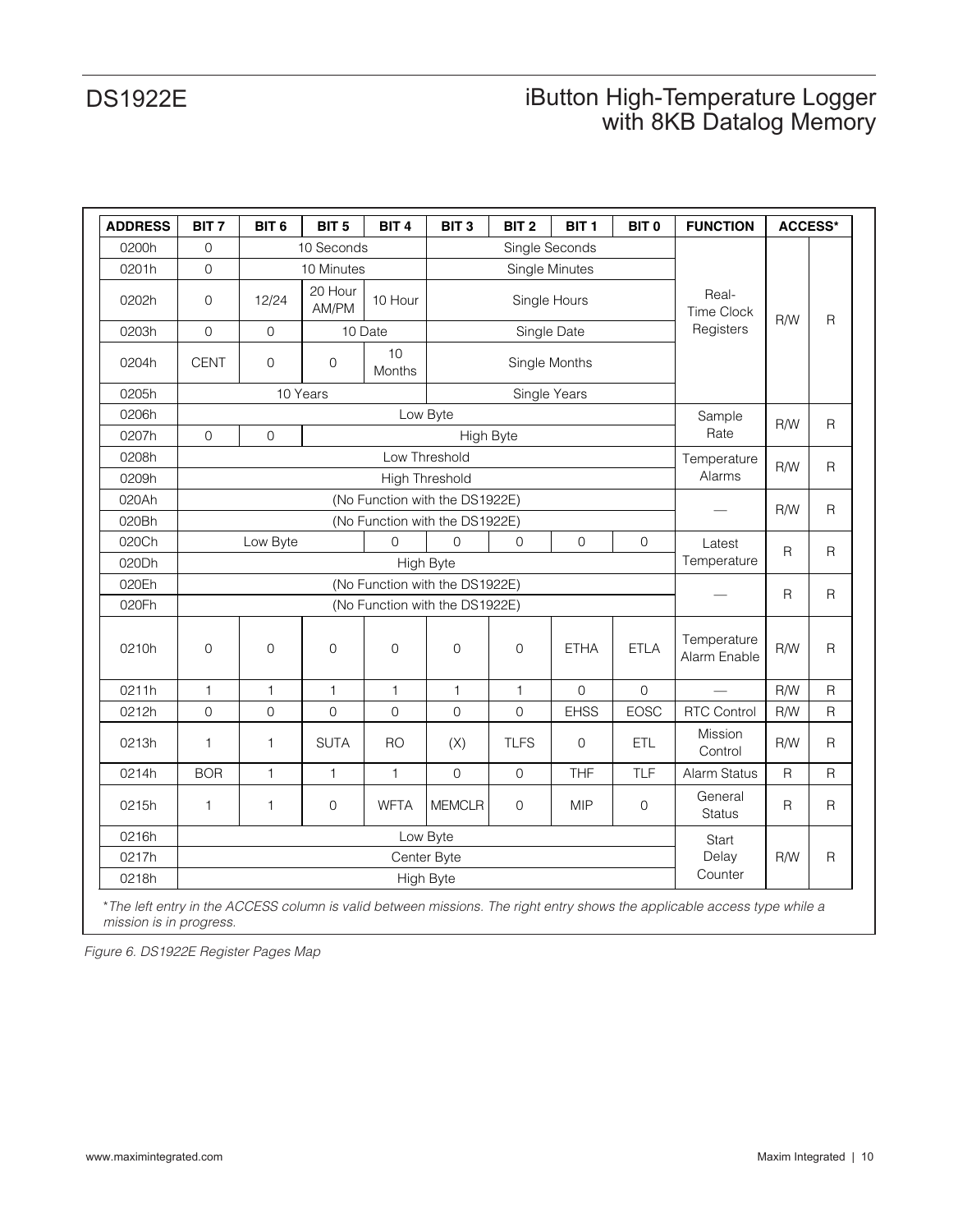| <b>ADDRESS</b> | BIT <sub>7</sub> | BIT <sub>6</sub>                        | BIT <sub>5</sub> | BIT <sub>4</sub>          | BIT <sub>3</sub> | BIT <sub>2</sub> | BIT <sub>1</sub> | BIT <sub>0</sub> | <b>FUNCTION</b>          |              | ACCESS*      |
|----------------|------------------|-----------------------------------------|------------------|---------------------------|------------------|------------------|------------------|------------------|--------------------------|--------------|--------------|
| 0219h          | $\Omega$         |                                         | 10 Seconds       |                           |                  | Single Seconds   |                  |                  |                          |              | $\mathsf{R}$ |
| 021Ah          | $\mathbf 0$      |                                         | 10 Minutes       |                           |                  | Single Minutes   |                  |                  |                          |              |              |
| 021Bh          | $\Omega$         | 12/24                                   | 20 Hour<br>AM/PM | 10 Hour                   |                  | Single Hours     |                  |                  | Mission                  |              |              |
| 021Ch          | $\Omega$         | 0                                       |                  | 10 Date                   |                  | Single Date      |                  |                  | Timestamp                | $\mathsf{R}$ |              |
| 021Dh          | <b>CENT</b>      | $\Omega$                                | $\Omega$         | 10<br>Months              | Single Months    |                  |                  |                  |                          |              |              |
| 021Eh          |                  |                                         | 10 Years         |                           |                  | Single Years     |                  |                  |                          |              |              |
| 021Fh          |                  |                                         |                  | (No Function; Reads 00h)  |                  |                  |                  |                  | $\overline{\phantom{0}}$ | $\mathsf{R}$ | R            |
| 0220h          |                  |                                         |                  | Low Byte                  |                  |                  |                  |                  | Mission                  |              |              |
| 0221h          |                  |                                         |                  | Center Byte               |                  |                  |                  |                  | Samples                  | $\mathsf{R}$ | R            |
| 0222h          |                  |                                         |                  | High Byte                 |                  |                  |                  | Counter          |                          |              |              |
| 0223h          |                  |                                         |                  | Low Byte                  |                  |                  |                  | Device           |                          |              |              |
| 0224h          |                  |                                         |                  | Center Byte               |                  |                  |                  | Samples          | $\mathsf{R}$             | R            |              |
| 0225h          |                  |                                         |                  | <b>High Byte</b>          |                  |                  | Counter          |                  |                          |              |              |
| 0226h          |                  |                                         |                  | <b>Configuration Code</b> |                  |                  |                  |                  | Flavor                   | $\mathsf{R}$ | R            |
| 0227h          |                  |                                         |                  | EPW                       |                  |                  |                  |                  | PW Control               | R/W          | R            |
| 0228h          |                  |                                         |                  | First Byte                |                  |                  |                  |                  | Read                     |              |              |
| $\cdots$       |                  |                                         |                  | $\cdots$                  |                  |                  |                  |                  | Access                   | W            |              |
| 022Fh          |                  |                                         |                  |                           | Eighth Byte      |                  |                  |                  | Password                 |              |              |
| 0230h          |                  |                                         |                  |                           | First Byte       |                  |                  |                  | Full                     |              |              |
| $\cdots$       |                  |                                         |                  | $\cdots$                  |                  |                  |                  |                  | Access                   | W            |              |
| 0237h          |                  |                                         |                  | Eighth Byte               |                  |                  |                  |                  | Password                 |              |              |
| 0238h          |                  |                                         |                  |                           |                  |                  |                  |                  |                          |              |              |
| $\cdots$       |                  | (No Function; All These Bytes Read 00h) |                  |                           |                  |                  |                  |                  | $\overline{R}$           | R            |              |
| 023Fh          |                  |                                         |                  |                           |                  |                  |                  |                  |                          |              |              |

*mission is in progress.*

*Figure 6. DS1922E Register Pages Map (continued)*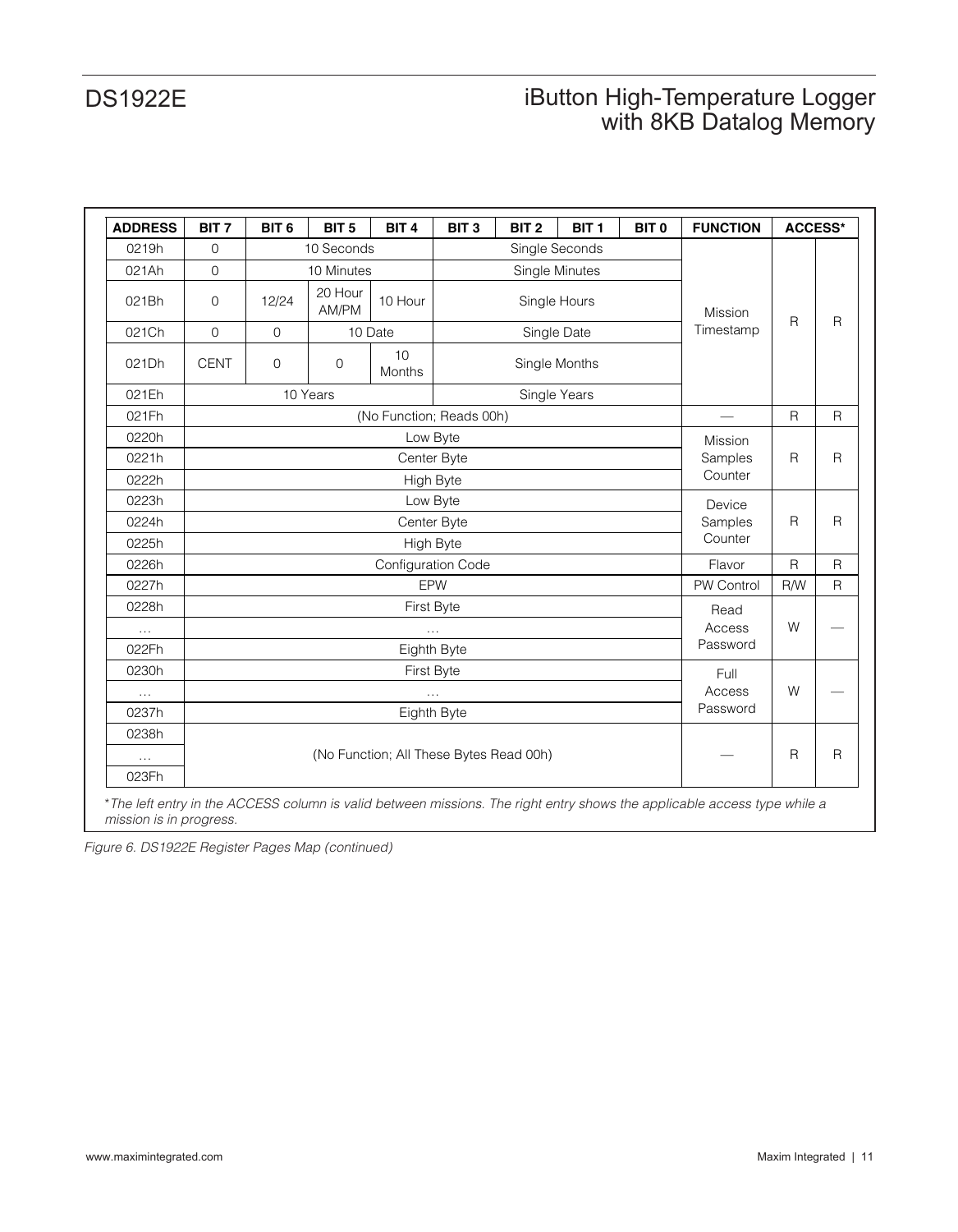## **Detailed Register Descriptions**

### **Timekeeping and Calendar**

The RTC and calendar information is accessed by reading/writing the appropriate bytes in the register page, address 0200h to 0205h. For readings to be valid, all RTC registers must be read sequentially starting at address 0200h. Some of the RTC bits are set to 0. These bits always read 0 regardless of how they are written. The number representation of the RTC registers is binary-coded decimal (BCD) format.

The DS1922E's RTC can run in either 12hr or 24hr mode. Bit 6 of the Hours register (address 0202h) is defined as the 12hr or 24hr mode select bit. When high, the 12hr mode is selected. In the 12hr mode, bit 5 is the AM/PM bit with logic 1 being PM. In the 24hr mode, bit 5 is the 20hr bit (20hr to 23hr). The CENT bit, bit 7 of the Months register, can be written by the user. This bit changes its state when the years counter transitions from 99 to 00.

The calendar logic is designed to automatically compensate for leap years. For every year value that is either 00 or a multiple of 4, the device adds a 29th of February. This works correctly up to (but not including) the year 2100.

## **Sample Rate**

The content of the Sample Rate register (addresses 0206h, 0207h) specifies the time elapse (in seconds if  $E$ HSS = 1, or minutes if  $E$ HSS = 0) between two temperature-logging events. The sample rate can be any value from 1 to 16,383, coded as an unsigned 14-bit binary number. If  $E$ HSS = 1, the shortest time between logging events is 1s and the longest (sample rate =  $3$ FFFh) is 4.55hr. If EHSS = 0, the shortest is 1 min and the longest time is 273.05hr (sample rate = 3FFFh). The EHSS bit is located in the RTC Control register at address 0212h. It is important that the user sets the EHSS bit accordingly while setting the Sample Rate register. **Writing a sample rate of 0000h results in a sample rate = 0001h, causing the DS1922E to log the temperature either every minute or every second depending upon the state of the EHSS bit.**

| <b>ADDRESS</b> | BIT <sub>7</sub> | BIT 6 | BIT <sub>5</sub> | BIT <sub>4</sub> | BIT <sub>3</sub> | BIT <sub>2</sub> | BIT <sub>1</sub> | <b>BIT 0</b> |  |
|----------------|------------------|-------|------------------|------------------|------------------|------------------|------------------|--------------|--|
| 0200h          | 0                |       | 10 Seconds       |                  |                  | Single Seconds   |                  |              |  |
| 0201h          | 0                |       | 10 Minutes       |                  | Single Minutes   |                  |                  |              |  |
| 0202h          | 0                | 12/24 | 20 Hour<br>AM/PM | 10 Hour          | Single Hours     |                  |                  |              |  |
| 0203h          | 0                | O     |                  | 10 Date          |                  | Single Date      |                  |              |  |
| 0204h          | <b>CENT</b>      |       | $\Omega$         | 10 Months        | Single Months    |                  |                  |              |  |
| 0205h          |                  |       | 10 Years         |                  | Single Years     |                  |                  |              |  |

### **RTC Registers**

Note: During a mission, there is only read access to these registers. Bit cells marked "0" always read 0 and cannot be written to 1.

### **Sample Rate Register**

| <b>ADDRESS</b> | BIT <sub>7</sub> | BIT 6           | BIT <sub>5</sub> | BIT <sub>4</sub> | BIT <sub>3</sub> | BIT <sub>2</sub> | BIT <sub>1</sub> | <b>BIT 0</b> |  |  |  |  |
|----------------|------------------|-----------------|------------------|------------------|------------------|------------------|------------------|--------------|--|--|--|--|
| 0206h          |                  | Sample Rate Low |                  |                  |                  |                  |                  |              |  |  |  |  |
| 0207h          |                  |                 | Sample Rate High |                  |                  |                  |                  |              |  |  |  |  |

**Note:** During a mission, there is only read access to these registers. Bit cells marked "0" always read 0 and cannot be written to 1.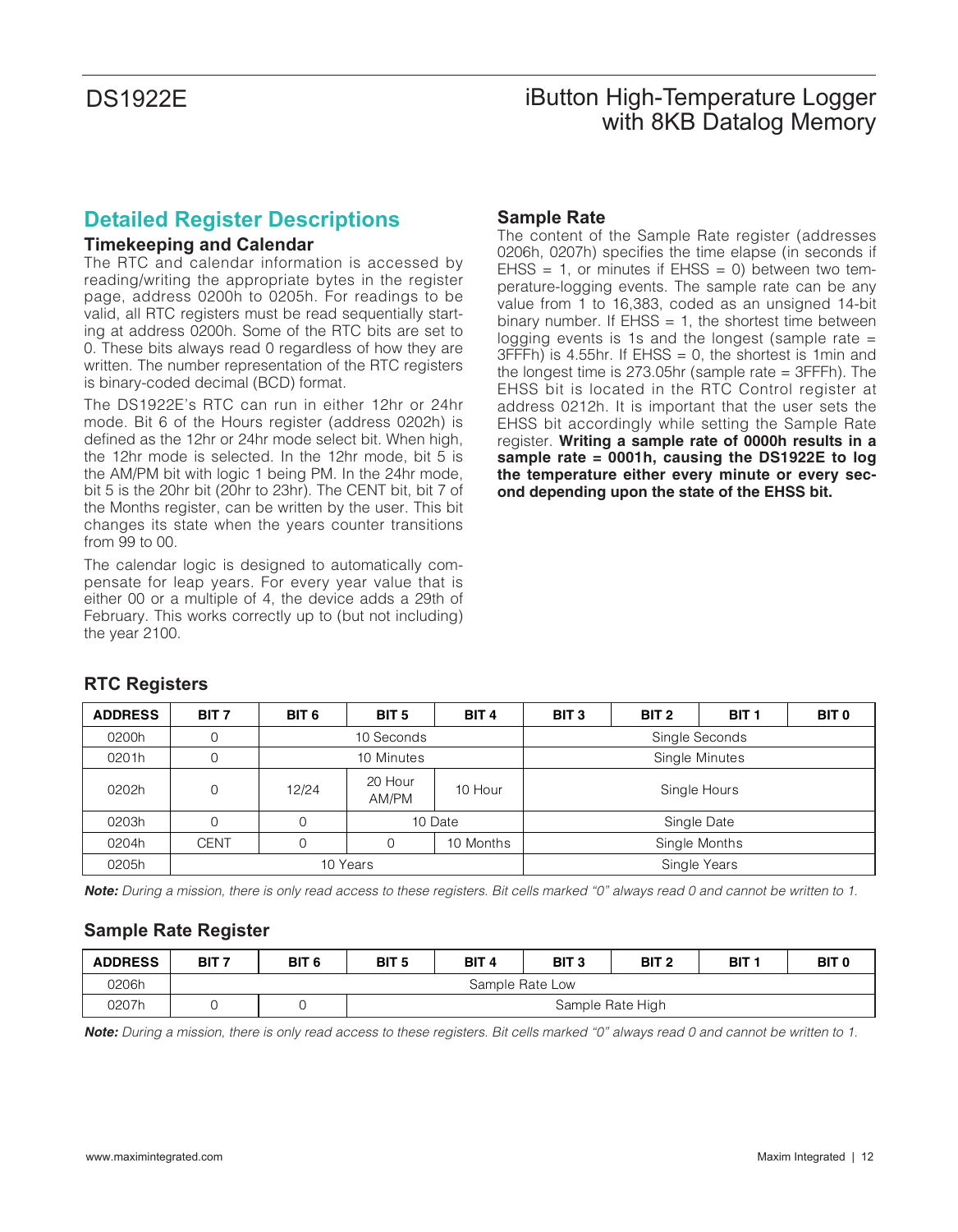### **Temperature Conversion**

The DS1922E's temperature range begins at +15°C and ends at +140°C. Temperature values are represented as an 8- or 16-bit unsigned binary number with a resolution of 0.5°C in 8-bit mode and 0.0625°C in 16-bit mode.

The higher temperature byte TRH is always valid. In 16-bit mode, only the three highest bits of the lower byte TRL are valid. The five lower bits all read 0. TRL is undefined if the device is in 8-bit temperature mode. An out-of-range temperature reading is indicated as 00h or 0000h when too cold and FFh or FFE0h when too hot.

With TRH and TRL representing the decimal equivalent of a temperature reading, the temperature value is calculated as:

 $J(^{\circ}C)$  = TRH/2 + 14 + TRL/512 (16-bit mode,  $TLFS = 1$ , see address 0213h)

 $J(^{\circ}C)$  = TRH/2 + 14 (8-bit mode, TLFS = 0, see address 0213h)

This equation is valid for converting temperature readings stored in the data-log memory as well as for data read from the Latest Temperature Conversion Result register.

To specify the temperature alarm thresholds, the previous equations are resolved to:

#### TALM =  $2 \times J$  (°C) - 28

Because the temperature alarm threshold is only one byte, the resolution or temperature increment is limited to 0.5°C. The TALM value must be converted into hexadecimal format before it can be written to one of the Temperature Alarm Threshold registers (Low Alarm address 0208h; High Alarm address 0209h). Independent of the conversion mode (8- or 16-bit), only the most significant byte of a temperature conversion is used to determine whether an alarm is generated.

### **Latest Temperature Conversion Result Register**

| <b>ADDRESS</b> | BIT <sub>7</sub>    | BIT <sub>6</sub> | BIT <sub>5</sub>   | BIT <sub>4</sub> | BIT <sub>3</sub> | BIT 2      | BIT <sub>1</sub>    | BIT <sub>0</sub> | <b>BYTE</b> |
|----------------|---------------------|------------------|--------------------|------------------|------------------|------------|---------------------|------------------|-------------|
| 020Ch          | $T^{\prime}$<br>. . | -                | $T^{\wedge}$<br>ιU |                  |                  |            |                     |                  | <b>TRL</b>  |
| 020Dh          | T A                 | TΩ<br>ت ا        | T <sub>8</sub>     | $- -$            | T <sub>6</sub>   | $ -$<br>∪ו | -<br>$\overline{4}$ | TΩ<br>◡          | <b>TRH</b>  |

## **Table 1. Temperature Conversion Examples**

| <b>MODE</b> | <b>TRH</b> |                |                          | <b>TRL</b>        |                  |  |  |
|-------------|------------|----------------|--------------------------|-------------------|------------------|--|--|
|             | <b>HEX</b> | <b>DECIMAL</b> | <b>HEX</b>               | <b>DECIMAL</b>    | $\vartheta$ (°C) |  |  |
| 8-Bit       | 54h        | 84             | $\overline{\phantom{a}}$ | $\hspace{0.05cm}$ | 56.0             |  |  |
| 8-Bit       | 17h        | 23             |                          |                   | 25.5             |  |  |
| $16-Bit$    | 54h        | 84             | 00h                      |                   | 56,0000          |  |  |
| $16-Bit$    | 17h        | 23             | 60h                      | 96                | 25.6875          |  |  |

## **Table 2. Temperature Alarm Threshold Examples**

| $\mathfrak{d}^{\circ}$ C) | <b>TALM</b> |                |  |  |  |
|---------------------------|-------------|----------------|--|--|--|
|                           | <b>HEX</b>  | <b>DECIMAL</b> |  |  |  |
| 65.5                      | 67h         | 103            |  |  |  |
| 30.0                      | 20h         | 32             |  |  |  |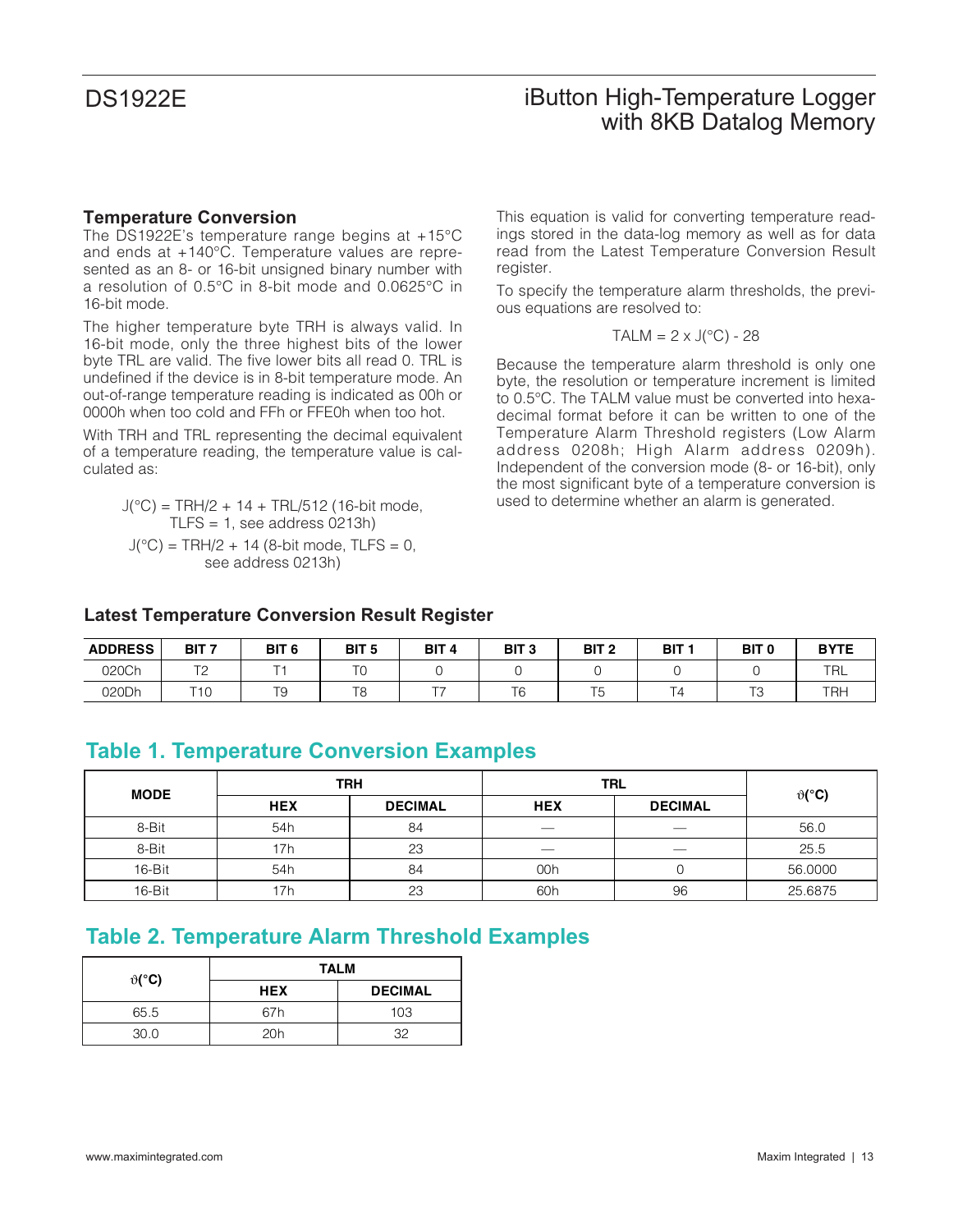### **Temperature Sensor Control Register**

| <b>ADDRESS</b> | BIT 7 | BIT <sub>6</sub> | BIT <sub>5</sub> | BIT. | BIT <sub>3</sub> | BIT <sub>2</sub> | BIT.               | BIT 0            |
|----------------|-------|------------------|------------------|------|------------------|------------------|--------------------|------------------|
| 0210h          |       |                  |                  |      |                  |                  | <b>CTI</b><br>EIHA | ETI.<br>└<br>- 1 |

Note: During a mission, there is only read access to this register. Bits 2 to 7 have no function. They always read 0 and cannot be *written to 1.*

### **RTC Control Register**

| <b>ADDRESS</b> | BIT <sub>7</sub> | BIT 6 | BIT <sub>5</sub> | BIT 4<br>д | BIT <sub>3</sub> | BIT 2 | <b>BIT</b>  | BIT '       |
|----------------|------------------|-------|------------------|------------|------------------|-------|-------------|-------------|
| 0212h          |                  |       |                  |            |                  |       | <b>EHSS</b> | <b>EOSC</b> |

Note: During a mission, there is only read access to this register. Bits 2 to 7 have no function. They always read 0 and cannot be *written to 1.*

#### **Temperature Sensor Alarm**

The DS1922E has two Temperature Alarm Threshold registers (address 0208h, 0209h) to store values that determine whether a critical temperature has been reached. A temperature alarm is generated if the device measures an alarming temperature and the alarm signaling is enabled. The bits ETLA and ETHA that enable the temperature alarm are located in the Temperature Sensor Control register. The temperature alarm flags TLF and THF are found in the Alarm Status register at address 0214h.

**Bit 1: Enable Temperature High Alarm (ETHA).** This bit controls whether, during a mission, the temperature high alarm flag (THF) may be set, if a temperature conversion results in a value equal to or higher than the value in the Temperature High Alarm Threshold register. If ETHA is 1, temperature high alarms are enabled. If ETHA is 0, temperature high alarms are not generated.

**Bit 0: Enable Temperature Low Alarm (ETLA).** This bit controls whether, during a mission, the temperature low alarm flag (TLF) may be set, if a temperature conversion results in a value equal to or lower than the value in the Temperature Low Alarm Threshold register. If ETLA is 1, temperature low alarms are enabled. If ETLA is 0, temperature low alarms are not generated.

### **RTC Control**

To minimize the power consumption of a DS1922E, the RTC oscillator should be turned off when the device is not in use. The oscillator on/off bit is located in the RTC Control register. This register also includes the EHSS bit, which determines whether the sample rate is specified in seconds or minutes.

**Bit 1: Enable High-Speed Sample (EHSS).** This bit controls the speed of the sample rate counter. When set to logic 0, the sample rate is specified in minutes. When set to logic 1, the sample rate is specified in seconds.

**Bit 0: Enable Oscillator (EOSC).** This bit controls the crystal oscillator of the RTC. When set to logic 1, the oscillator starts. When written to logic 0, the oscillator stops and the device is in a low-power data-retention mode. This bit must be 1 for normal operation. A Forced Conversion or Start Mission command automatically starts the RTC by changing the EOSC bit to logic 1.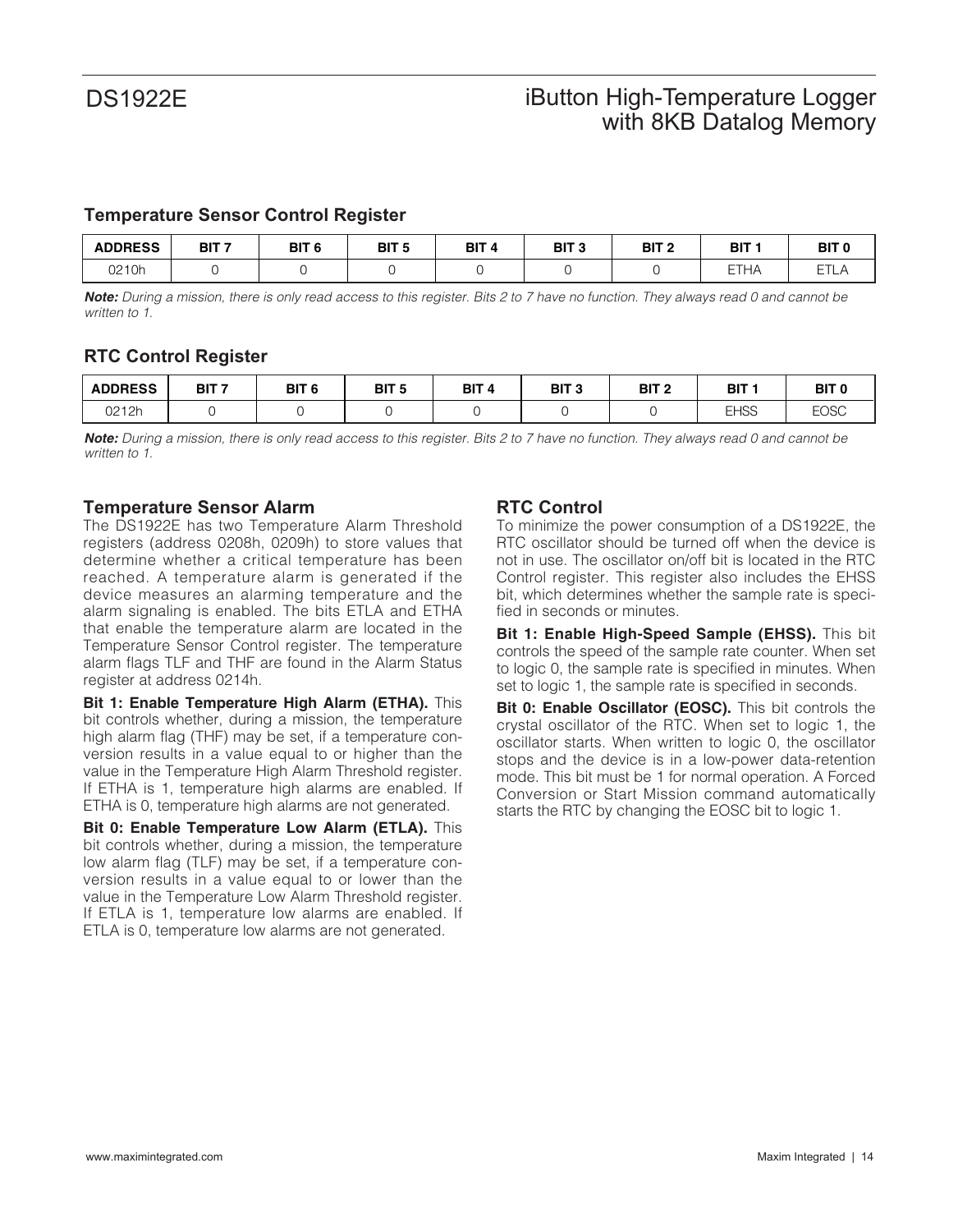### **Mission Control Register**

| <b>ADDRESS</b> | BIT 7 | BIT <sub>6</sub> | ם דומ<br>ы<br>- 11        | BIT <sub>4</sub> | BIT 3        | BIT <sub>2</sub>              | BIT | BIT (        |
|----------------|-------|------------------|---------------------------|------------------|--------------|-------------------------------|-----|--------------|
| 0213h          |       |                  | $\cap$ 1 $\top$<br>SU I P | <b>RC</b>        | $\sim$<br>いへ | $\overline{\phantom{0}}$<br>- |     | $-$<br>_ . _ |

Note: During a mission, there is only read access to this register. Bits 6 and 7 have no function. They always read 1 and cannot be written to 0. Bits 1 and 3 control functions that are not available with the DS1922E. Bit 1 must be set to 0. Under this condition the *setting of bit 3 becomes a "don't care."*

### **Mission Control**

The DS1922E is set up for its operation by writing appropriate data to its special function registers, which are located in the two register pages. The settings in the Mission Control register determine which format (8 or 16 bits) applies and whether old data can be overwritten by new data once the data-log memory is full. An additional control bit can be set to tell the DS1922E to wait with logging data until a temperature alarm is encountered.

**Bit 5: Start Mission Upon Temperature Alarm (SUTA).** This bit specifies whether a mission begins immediately (includes delayed start) or if a temperature alarm is required to start the mission. If this bit is 1, the device performs an 8-bit temperature conversion at the selected sample rate and begins with data logging only if an alarming temperature (high alarm or low alarm) was found. The first logged temperature is when the alarm occurred. However, the mission sample counter does not increment. This functionality is guaranteed by design and not production tested.

**Bit 4: Rollover Control (RO).** This bit controls whether, during a mission, the data-log memory is overwritten with new data or whether data logging is stopped once the data-log memory is full. Setting this bit to 1 enables the rollover and data logging continues at the beginning, overwriting previously collected data. If this bit is 0, the logging and conversions stop once the data-log memory is full. However, the RTC continues to run and the MIP bit remains set until the Stop Mission command is performed.

**Bit 2: Temperature Logging Format Selection (TLFS).** This bit specifies the format used to store temperature readings in the data-log memory. If this bit is 0, the data is stored in 8-bit format. If this bit is 1, the 16-bit format is used (higher resolution). With 16-bit format, the most significant byte is stored at the lower address.

**Bit 0: Enable Temperature Logging (ETL).** To set up the device for a temperature-logging mission, this bit must be set to logic 1. The recorded temperature values start at address 1000h.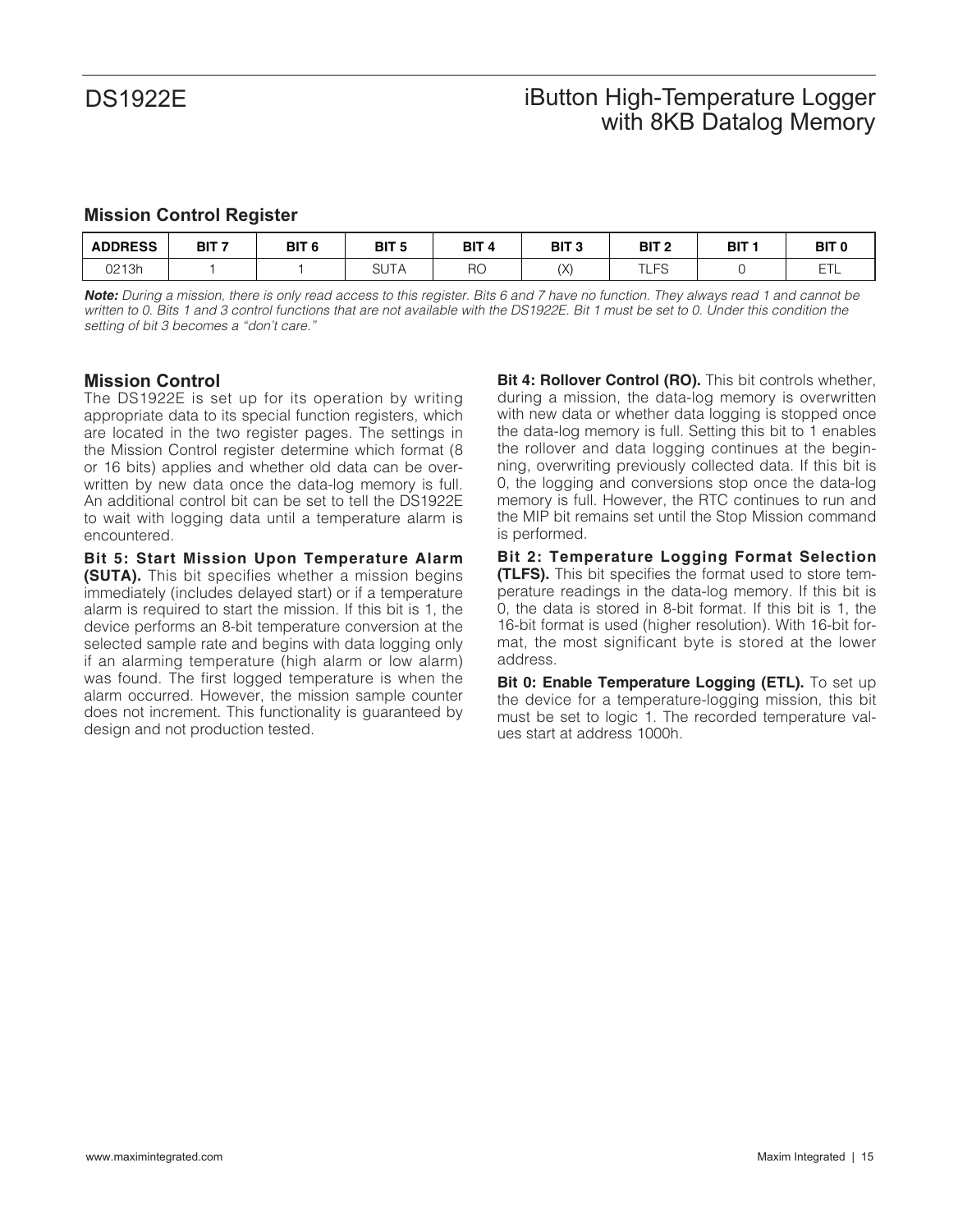## **Alarm Status Register**

| <b>ADDRESS</b> | BIT <sub>7</sub> | BIT <sub>6</sub> | BIT <sub>5</sub> | BIT <sub>4</sub> | BIT <sub>3</sub> | BIT <sub>2</sub><br>- | BIT: | BIT (                         |
|----------------|------------------|------------------|------------------|------------------|------------------|-----------------------|------|-------------------------------|
| 0214h          | <b>BOR</b>       |                  |                  |                  |                  |                       | THF  | $\overline{\phantom{m}}$<br>. |

Note: There is only read access to this register. Bits 4 to 6 have no function. They always read 1. Bits 2 and 3 have no function with the DS1922E. They always read 0. The alarm status bits are cleared simultaneously when the Clear Memory Function is invoked. See *memory and control functions for details.*

### **General Status Register**

| <b>ADDRESS</b> | BIT 7 | BIT <sub>6</sub> | BIT <sub>5</sub> | BIT 4<br>4       | BIT <sub>3</sub> | BIT <sub>2</sub> | BIT 1      | <b>BIT 0</b> |
|----------------|-------|------------------|------------------|------------------|------------------|------------------|------------|--------------|
| 0215h          |       |                  |                  | <b>WFT</b><br>ΊP | <b>MEMCLR</b>    |                  | <b>MIF</b> |              |

*Note: There is only read access to this register. Bits 0, 2, 5, 6, and 7 have no function.*

### **Alarm Status**

The fastest way to determine whether a programmed temperature threshold was exceeded during a mission is through reading the Alarm Status register. In a networked environment that contains multiple DS1922E devices, the devices that encountered an alarm can quickly be identified by means of the Conditional Search command (see the *1-Wire ROM Function Commands* section). The temperature alarm only occurs if enabled (see the *Temperature Sensor Alarm* section). The BOR alarm is always enabled.

**Bit 7: Battery-On Reset Alarm (BOR).** If this bit reads 1, the device has performed a power-on reset. This indicates that the device has experienced a shock big enough to interrupt the internal battery power supply. The device may still appear functional, but it has lost its factory calibration. Any data found in the data-log memory should be disregarded.

**Bit 1: Temperature High Alarm Flag (THF).** If this bit reads 1, there was at least one temperature conversion during a mission revealing a temperature equal to or higher than the value in the Temperature High Alarm register. A forced conversion can affect the THF bit. This bit can also be set with the initial alarm in the SUTA = 1 mode.

**Bit 0: Temperature Low Alarm Flag (TLF).** If this bit reads 1, there was at least one temperature conversion during a mission revealing a temperature equal to or lower than the value in the Temperature Low Alarm register. A forced conversion can affect the TLF bit. This bit can also be set with the initial alarm in the SUTA  $= 1$ mode.

### **General Status**

The information in the General Status register tells the host computer whether a mission-related command was executed successfully. Individual status bits indicate whether the DS1922E is performing a mission, waiting for a temperature alarm to trigger the logging of data or whether the data from the latest mission has been cleared.

**Bit 4: Waiting for Temperature Alarm (WFTA).** If this bit reads 1, the Mission Start Upon Temperature Alarm was selected and the Start Mission command was successfully executed, but the device has not yet experienced the temperature alarm. This bit is cleared after a temperature alarm event, but is not affected by the Clear Memory command. Once set, WFTA remains set if a mission is stopped before a temperature alarm occurs. To clear WFTA manually before starting a new mission, set the high temperature alarm (address 0209h) to +15°C and perform a forced conversion.

**Bit 3: Memory Cleared (MEMCLR).** If this bit reads 1, the Mission Timestamp, mission samples counter, and all the alarm flags of the Alarm Status register have been cleared in preparation of a new mission. Executing the Clear Memory command clears these memory sections. The MEMCLR bit returns to 0 as soon as a new mission is started by using the Start Mission command. The memory must be cleared for a mission to start.

**Bit 1: Mission in Progress (MIP).** If this bit reads 1, the device has been set up for a mission and this mission is still in progress. The MIP bit returns from logic 1 to logic 0 when a mission is ended. See the Start Mission and Stop Mission function commands.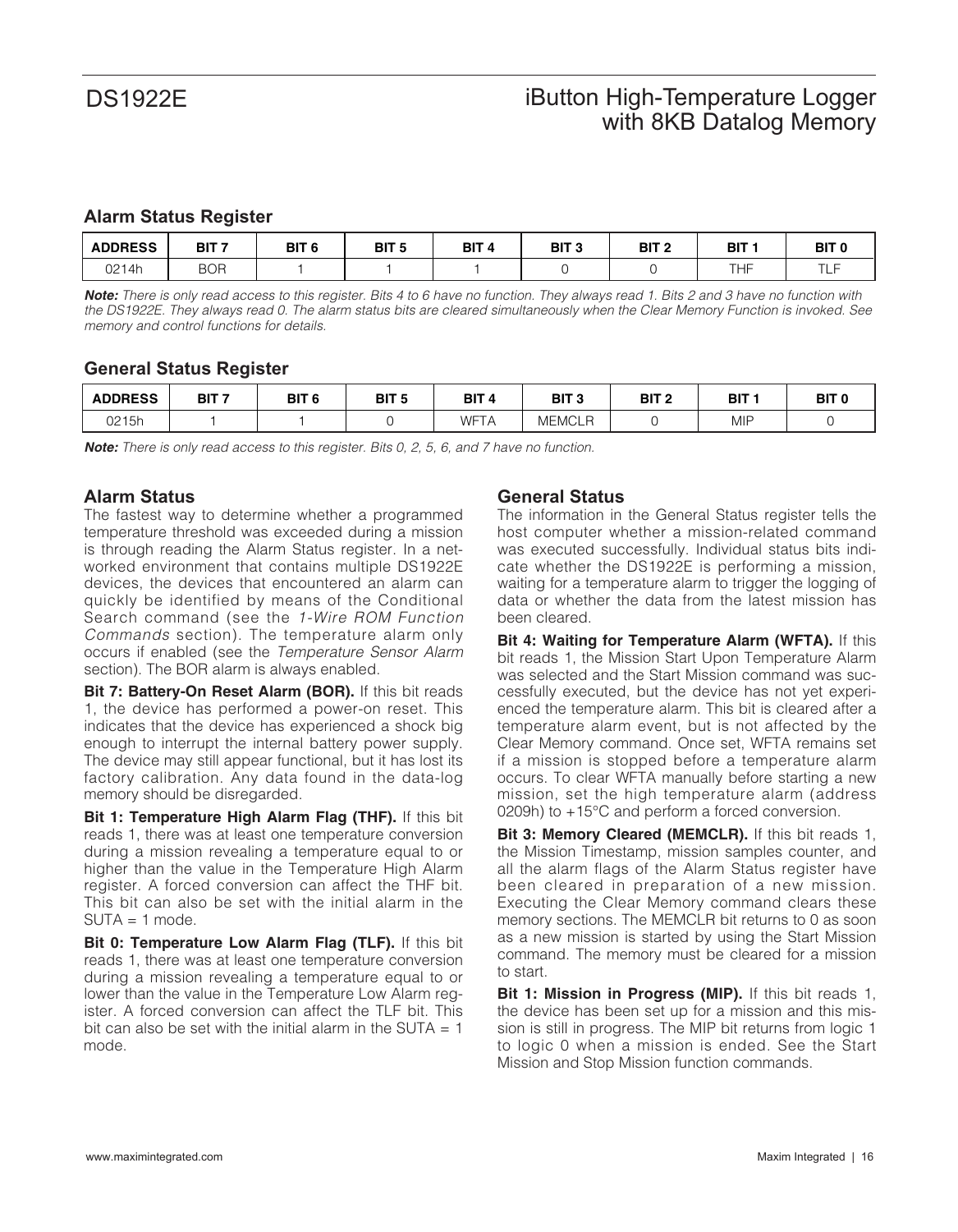## **Mission Start Delay Counter Register**

| <b>ADDRESS</b> | BIT <sub>7</sub> | BIT 6             | BIT <sub>5</sub> | BIT <sub>4</sub> | BIT <sub>3</sub> | BIT <sub>2</sub> | BIT <sub>1</sub> | <b>BIT 0</b> |  |  |
|----------------|------------------|-------------------|------------------|------------------|------------------|------------------|------------------|--------------|--|--|
| 0216h          |                  | Delay Low Byte    |                  |                  |                  |                  |                  |              |  |  |
| 0217h          |                  | Delay Center Byte |                  |                  |                  |                  |                  |              |  |  |
| 0218h          |                  | Delay High Byte   |                  |                  |                  |                  |                  |              |  |  |

*Note: During a mission, there is only read access to this register.*

#### **Mission Timestamp Register**

| <b>ADDRESS</b> | BIT <sub>7</sub> | BIT <sub>6</sub> | BIT <sub>5</sub>             | BIT <sub>4</sub> | BIT <sub>3</sub> | BIT <sub>0</sub> |  |  |
|----------------|------------------|------------------|------------------------------|------------------|------------------|------------------|--|--|
| 0219h          | 0                |                  | 10 Seconds                   |                  | Single Seconds   |                  |  |  |
| 021Ah          | 0                |                  | Single Minutes<br>10 Minutes |                  |                  |                  |  |  |
| 021Bh          | $\Omega$         | 12/24            | 20 Hours<br>AM/PM            | 10 Hours         | Single Hours     |                  |  |  |
| 021Ch          |                  | 0                |                              | 10 Date          | Single Date      |                  |  |  |
| 021Dh          | <b>CENT</b>      | 0                | 0                            | 10 Months        | Single Months    |                  |  |  |
| 021Eh          |                  |                  | 10 Years                     |                  | Single Years     |                  |  |  |

*Note: There is only read access to this register.*

### **Mission Samples Counter Register**

| <b>ADDRESS</b> | BIT <sub>7</sub> | BIT <sub>6</sub> | BIT <sub>5</sub> | BIT <sub>4</sub> | BIT <sub>3</sub> | BIT <sub>2</sub> | BIT <sub>1</sub> | <b>BIT 0</b> |  |  |
|----------------|------------------|------------------|------------------|------------------|------------------|------------------|------------------|--------------|--|--|
| 0220h          |                  |                  |                  |                  | Low Byte         |                  |                  |              |  |  |
| 0221h          |                  | Center Byte      |                  |                  |                  |                  |                  |              |  |  |
| 0222h          | High Byte        |                  |                  |                  |                  |                  |                  |              |  |  |

*Note: There is only read access to this register.*

### **Mission Start Delay**

The content of the Mission Start Delay Counter register tells how many minutes must expire from the time a mission was started until the first measurement of the mission takes place (SUTA  $= 0$ ) or until the device starts testing the temperature for a temperature alarm (SUTA = 1). The Mission Start Delay is stored as an unsigned 24-bit integer number. The maximum delay is 16,777,215min, equivalent to 11,650 days or roughly 31yr. If the start delay is nonzero and the SUTA bit is set to 1, first the delay must expire before the device starts testing for temperature alarms to begin logging data.

For a typical mission, the Mission Start Delay is 0. If a mission is too long for a single DS1922E to store all readings at the selected sample rate, one can use several devices and set the Mission Start Delay for the second device to start recording as soon as the memory of the first device is full, and so on. The RO bit in the Mission Control register (address 0213h) must be set to 0 to prevent overwriting of collected data once the data-log memory is full.

### **Mission Timestamp**

The Mission Timestamp register indicates the date and time of the first temperature sample of the mission. There is only read access to the Mission Timestamp register.

#### **Mission Progress Indicator**

Depending on settings in the Mission Control register (address 0213h), the DS1922E logs temperature in 8-bit or 16-bit format. The Mission Samples Counter together with the starting address and the logging format (8 or 16) bits) provide the information to identify valid blocks of data that have been gathered during the current (MIP = 1) or latest mission (MIP = 0). See the *Data-Log Memory Usage* section for an illustration.

The number read from the mission samples counter indicates how often the DS1922E woke up during a mission to measure temperature. The number format is 24-bit unsigned integer. The mission samples counter is reset through the Clear Memory command.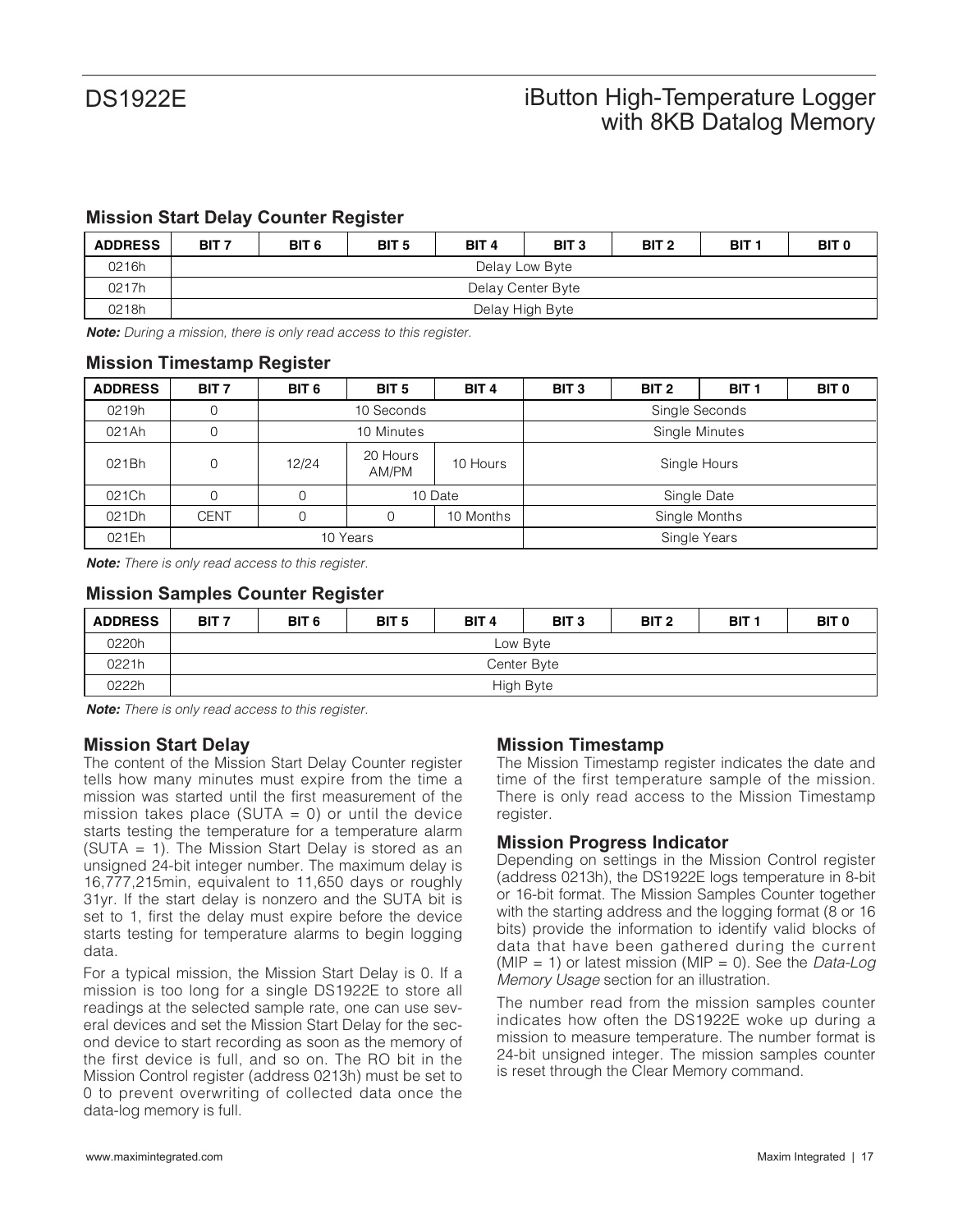## **Device Samples Counter Register**

| <b>ADDRESS</b> | BIT <sub>7</sub> | BIT <sub>6</sub> | BIT <sub>5</sub> | BIT <sub>4</sub> | BIT <sub>3</sub> | BIT <sub>2</sub> | BIT <sub>1</sub> | BIT 0 |  |  |  |
|----------------|------------------|------------------|------------------|------------------|------------------|------------------|------------------|-------|--|--|--|
| 0223h          |                  | Low Byte         |                  |                  |                  |                  |                  |       |  |  |  |
| 0224h          |                  | Center Byte      |                  |                  |                  |                  |                  |       |  |  |  |
| 0225h          | High Byte        |                  |                  |                  |                  |                  |                  |       |  |  |  |

*Note: There is only read access to this register.*

### **Device Configuration Register**

| <b>ADDRESS</b> | BIT <sub>7</sub> | BIT 6 | BIT <sub>5</sub> | BIT <sub>4</sub> | BIT <sub>3</sub> | BIT <sub>2</sub> | BIT <sub>1</sub> | <b>BIT 0</b> | <b>PART</b>    |
|----------------|------------------|-------|------------------|------------------|------------------|------------------|------------------|--------------|----------------|
|                |                  |       |                  |                  |                  |                  |                  |              | <b>DS2422</b>  |
|                |                  |       |                  |                  |                  |                  |                  |              | <b>DS1923</b>  |
| 0226h          |                  |       |                  |                  |                  |                  |                  |              | <b>DS1922L</b> |
|                |                  |       |                  |                  |                  |                  |                  |              | <b>DS1922T</b> |
|                |                  |       |                  |                  |                  |                  |                  |              | <b>DS1922E</b> |

*Note: There is only read access to this register.*

### **Password Control Register**

| <b>ADDRESS</b> | BIT <sub>7</sub> | BIT <sub>6</sub> | <b>BIT</b><br>$\sim$ | BIT 4<br>А | BIT <sub>3</sub> | DIT O<br>ы | BIT: | <b>BIT</b> |
|----------------|------------------|------------------|----------------------|------------|------------------|------------|------|------------|
| 0227h          | EPW              |                  |                      |            |                  |            |      |            |

*Note: During a mission, there is only read access to this register.*

### **Other Indicators**

The Device Samples Counter register is similar to the Mission Samples Counter register. During a mission this counter increments whenever the DS1922E wakes up to measure and log data and when the device is testing for a temperature alarm in SUTA mode. Between missions the counter increments whenever the Forced Conversion command is executed. This way the Device Samples Counter register functions like a gas gauge for the battery that powers the device.

The Device Samples Counter register is reset to zero when the device is assembled. The number format is 24-bit unsigned integer. The maximum number that can be represented in this format is 16,777,215. Due to the calibration and tests at the factory, new devices can have a count value of up to 35,000. The typical value is well below 10,000.

The code in the Device Configuration register allows the master to distinguish between the DS2422 chip and different versions of the DS1922 devices. The *Device Configuration Register* table shows the codes assigned to the various devices.

### **Security by Password**

The DS1922E is designed to use two passwords that control read access and full access. Reading from or writing to the scratchpad as well as the forced conversion command does not require a password. The password must be transmitted immediately after the command code of the memory or control function. If password checking is enabled, the password transmitted is compared to the passwords stored in the device. The data pattern stored in the Password Control register determines whether password checking is enabled.

To enable password checking, the EPW bits need to form a binary pattern of 10101010 (AAh). The default pattern of EPW is different from AAh. If the EPW pattern is different from AAh, any pattern is accepted as long as it has a length of exactly 64 bits. Once enabled, changing the passwords and disabling password checking requires the knowledge of the current fullaccess password.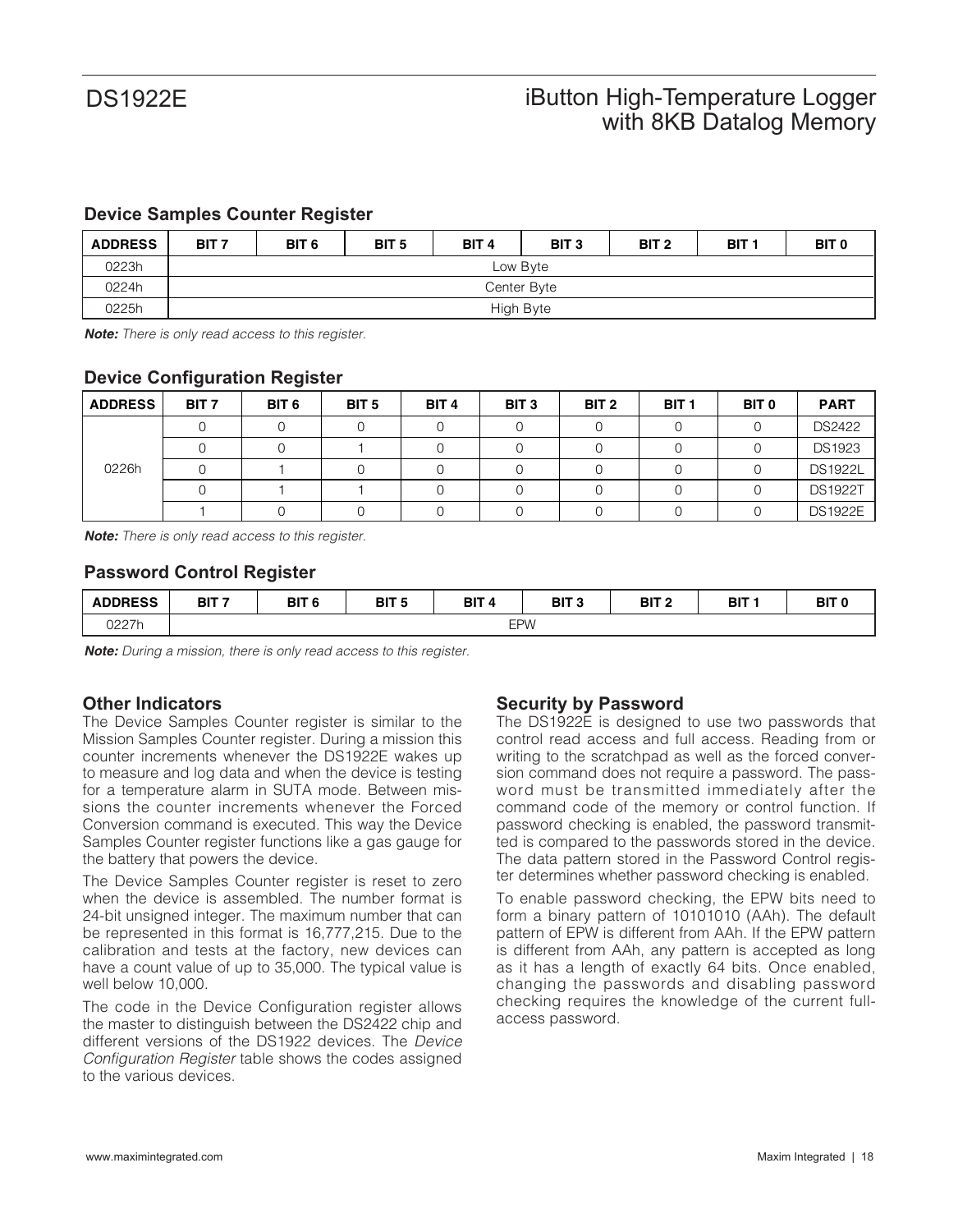| <b>ADDRESS</b> | BIT <sub>7</sub> | BIT <sub>6</sub> | BIT <sub>5</sub> | BIT <sub>4</sub> | BIT <sub>3</sub> | BIT <sub>2</sub> | BIT <sub>1</sub> | <b>BIT 0</b>    |
|----------------|------------------|------------------|------------------|------------------|------------------|------------------|------------------|-----------------|
| 0228h          | RP7              | RP <sub>6</sub>  | RP <sub>5</sub>  | RP4              | RP3              | RP <sub>2</sub>  | RP <sub>1</sub>  | RP <sub>0</sub> |
| 0229h          | <b>RP15</b>      | <b>RP14</b>      | <b>RP13</b>      | <b>RP12</b>      | <b>RP11</b>      | <b>RP10</b>      | RP <sub>9</sub>  | RP <sub>8</sub> |
| $\cdots$       |                  |                  |                  | $\cdots$         |                  |                  |                  |                 |
| 022Eh          | <b>RP55</b>      | <b>RP54</b>      | <b>RP53</b>      | <b>RP52</b>      | <b>RP51</b>      | <b>RP50</b>      | <b>RP49</b>      | <b>RP48</b>     |
| 022Fh          | <b>RP63</b>      | <b>RP62</b>      | <b>RP61</b>      | <b>RP60</b>      | <b>RP59</b>      | <b>RP58</b>      | <b>RP57</b>      | <b>RP56</b>     |

### **Read Access Password Register**

Note: There is only write access to this register. Attempting to read the password reports all zeros. The password cannot be *changed while a mission is in progress.*

#### **Full Access Password Register**

| <b>ADDRESS</b> | BIT <sub>7</sub> | BIT <sub>6</sub> | BIT <sub>5</sub> | BIT <sub>4</sub> | BIT <sub>3</sub> | BIT <sub>2</sub> | BIT <sub>1</sub> | <b>BIT 0</b>    |
|----------------|------------------|------------------|------------------|------------------|------------------|------------------|------------------|-----------------|
| 0230h          | FP7              | FP <sub>6</sub>  | FP <sub>5</sub>  | FP4              | FP3              | FP <sub>2</sub>  | FP <sub>1</sub>  | FP <sub>0</sub> |
| 0231h          | FP15             | <b>FP14</b>      | FP13             | FP12             | <b>FP11</b>      | FP <sub>10</sub> | FP <sub>9</sub>  | FP <sub>8</sub> |
| $\cdots$       | .                |                  |                  |                  |                  |                  |                  |                 |
| 0236h          | FP <sub>55</sub> | <b>FP54</b>      | FP53             | <b>FP52</b>      | FP51             | <b>FP50</b>      | FP49             | <b>FP48</b>     |
| 0237h          | FP63             | FP62             | FP61             | <b>FP60</b>      | FP59             | <b>FP58</b>      | <b>FP57</b>      | <b>FP56</b>     |

Note: There is only write access to this register. Attempting to read the password reports all zeros. The password cannot be *changed while a mission is in progress.*

**Before enabling password checking, passwords for read-only access as well as for full access (read/write/control) must be written to the password registers. Setting up a password or enabling/disabling the password checking is done in the same way as writing data to a memory location; only the address is different. Since they are located in the same memory page, both passwords can be redefined at the same time.**

The Read Access Password must be transmitted exactly in the sequence RP0, RP1…RP62, RP63. This password only applies to the Read Memory with CRC function. The DS1922E delivers the requested data only if the password transmitted by the master was correct or if password checking is not enabled.

The Full Access Password must be transmitted exactly in the sequence FP0, FP1…FP62, FP63. It affects the functions Read Memory with CRC, Copy Scratchpad, Clear Memory, Start Mission, and Stop Mission. The DS1922E executes the command only if the password transmitted by the master was correct or if password checking is not enabled.

Due to the special behavior of the write-access logic, the Password Control register and both passwords must be written at the same time. When setting up new passwords, always verify (read back) the scratchpad before sending the Copy Scratchpad command. After a new password is successfully copied from the scratchpad to its memory location, erase the scratchpad by filling it with new data (Write Scratchpad command). Otherwise, a copy of the passwords remains in the scratchpad for public read access.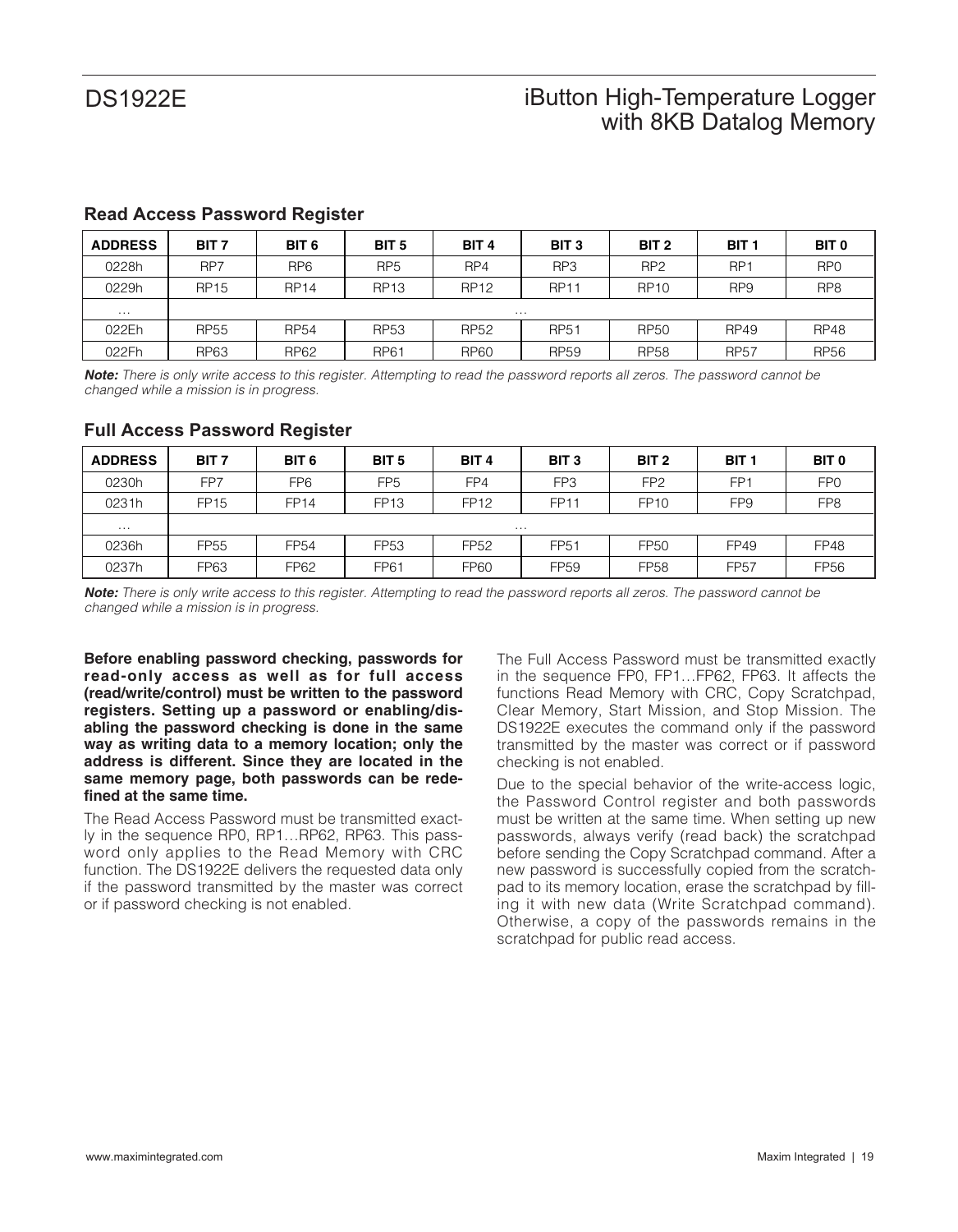

*Figure 7. Temperature Logging*

# **Data-Log Memory Usage**

Once set up for a mission, the DS1922E logs the temperature measurements at equidistant time points entry after entry in its data-log memory. The data-log memory can store 8192 entries in 8-bit format or 4096 entries in 16-bit format (Figure 7). In 16-bit format, the higher 8 bits of an entry are stored at the lower address. Knowing the starting time point (Mission Timestamp) and the interval between temperature measurements, one can reconstruct the time and date of each measurement.

There are two alternatives to the way the DS1922E behaves after the data-log memory is filled with data. The user can program the device to either stop any further recording (disable rollover) or overwrite the previously recorded data (enable rollover), one entry at a time, starting again at the beginning of the respective memory section. The contents of the Mission Samples Counter in conjunction with the sample rate and the Mission Timestamp allow reconstructing the time points of all values stored in the data-log memory. This gives the exact history over time for the most recent measurements taken. Earlier measurements cannot be reconstructed.

## **Missioning**

The typical task of the DS1922E is recording temperature. Before the device can perform this function, it needs to be set up properly. This procedure is called missioning.

First, the DS1922E must have its RTC set to a valid time and date. This reference time can be the local time, or, when used inside of a mobile unit, UTC (also called GMT, Greenwich Mean Time), or any other time standard that was agreed upon. The RTC oscillator must be running ( $EOSC = 1$ ). The memory assigned to store the mission timestamp, mission samples counter, and alarm flags must be cleared using the Memory Clear command. To enable the device for a mission, the ETL bit must be set to 1. These are general settings that must be made in any case, regardless of the type of object to be monitored and the duration of the mission.

If alarm signaling is desired, the temperature alarm low and high thresholds must be defined. See the *Temperature Conversion* section for how to convert a temperature value into the binary code to be written to the threshold registers. In addition, the temperature alarm must be enabled for the low and/or high threshold. This makes the device respond to a Conditional Search command (see the*1-Wire ROM Function Commands* section), provided that an alarming condition has been encountered.

The setting of the RO bit (rollover enable) and sample rate depends on the duration of the mission and the monitoring requirements. If the most recently logged data is important, the rollover should be enabled (RO  $=$ 1). Otherwise, one should estimate the duration of the mission in minutes and divide the number by 8192 (8-bit format) or 4096 (16-bit format) to calculate the value of the sample rate (number of minutes between conversions). For example, if the estimated duration of a mission is 10 days  $(= 14400 \text{min})$ , the 8192-byte capacity of the data-log memory would be sufficient to store a new 8-bit value every 1.8min (110s). If the DS1922E's data-log memory is not large enough to store all readings, one can use several devices and set the mission start delay to values that make the second device start logging as soon as the memory of the first device is full, and so on. The RO bit must be set to 0 to disable rollover that would otherwise overwrite the logged data.

After the RO bit and the mission start delay are set, the sample rate must be written to the Sample Rate register. The sample rate can be any value from 1 to 16,383, coded as an unsigned 14-bit binary number. The fastest sample rate is one sample per second (EHSS = 1, sample rate = 0001h) and the slowest is one sample every 273.05hr ( $E$ HSS = 0, sample rate = 3FFFh). To get one sample every 6min, for example, the sample rate value must be set to  $6$  (EHSS = 0) or 360 decimal (equivalent to  $0168h$  at EHSS = 1).

If there is a risk of unauthorized access to the DS1922E or manipulation of data, one should define passwords for read access and full access. Before the passwords become effective, their use must be enabled. See the *Security by Password* section for more details.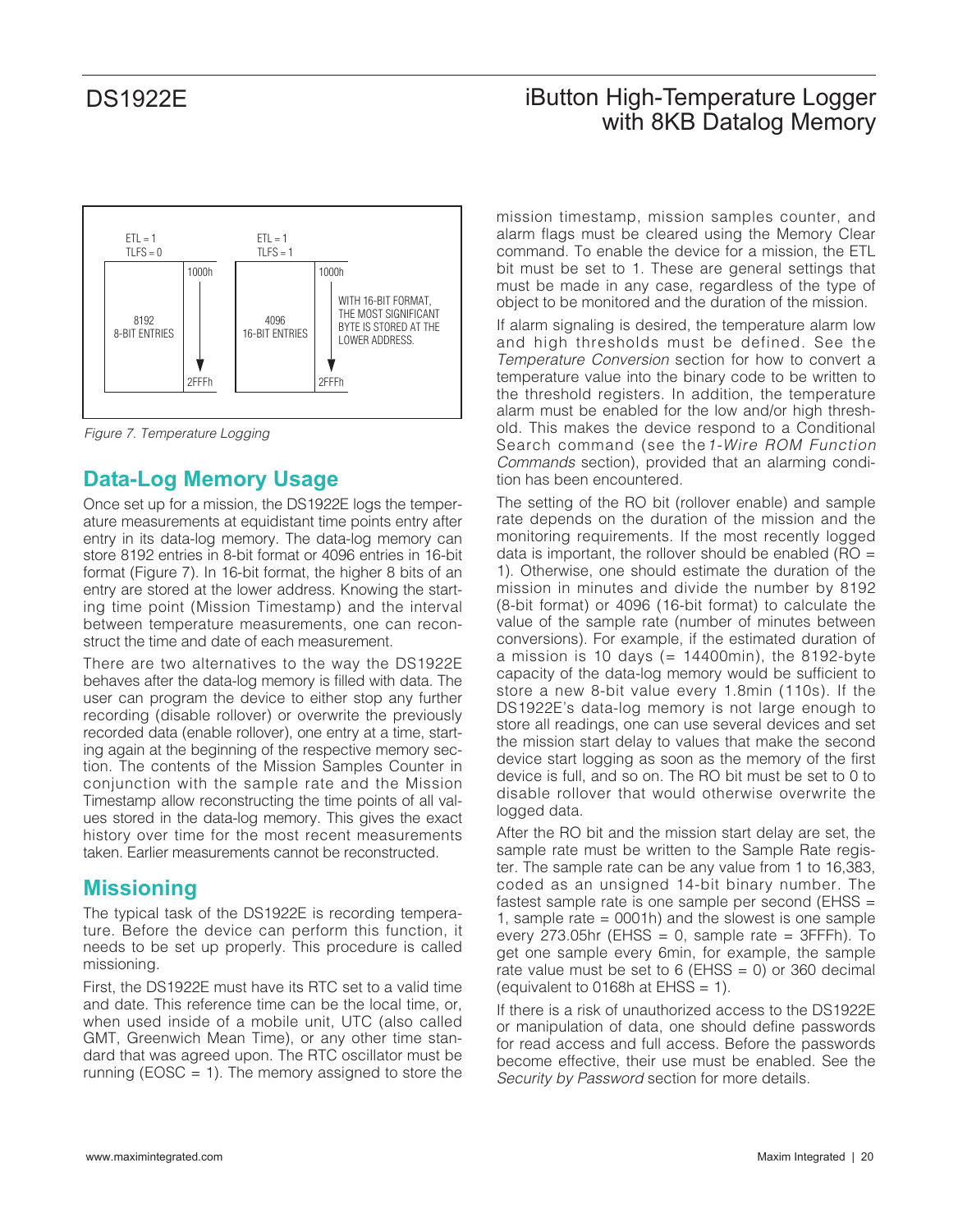The last step to begin a mission is to issue the Start Mission command. As soon as it has received this command, the DS1922E sets the MIP flag and clears the MEMCLR flag. With the Immediate/Delayed Start Mode  $(SUTA = 0)$ , after as many minutes as specified by the mission start delay are over, the device wakes up, copies the current date and time to the Mission Timestamp register, and logs the first entry of the mission. This increments both the mission samples counter and device samples counter. All subsequent log entries are made as specified by the value in the Sample Rate register and the EHSS bit.

If the Start Upon Temperature Alarm mode is chosen  $(SUTA = 1)$  and temperature logging is enabled (ETL = 1), the DS1922E first waits until the start delay is over. Then the device wakes up in intervals as specified by the sample rate and EHSS bit and measures the temperature. This increments the Device Samples Counter register only. The first sample of the mission is logged when the temperature alarm occurred. However, the Mission Sample Counter does not increment. One sample period later the Mission Timestamp register is set. From then on, both the Mission Samples Counter and Device Samples Counter registers increment at the same time. All subsequent log entries are made as specified by the value in the Sample Rate register and the EHSS bit.

The general-purpose memory operates independently of the other memory sections and is not write protected

during a mission. All the DS1922E's memory can be read at any time, e.g., to watch the progress of a mission. Attempts to read the passwords read 00h bytes instead of the data that is stored in the password registers.

## **Memory Access**

### **Address Registers and Transfer Status**

Because of the serial data transfer, the DS1922E employs three address registers called TA1, TA2, and E/S (Figure 8). Registers TA1 and TA2 must be loaded with the target address to which the data is written or from which data is sent to the master upon a Read command. Register E/S acts like a byte counter and transfer status register. It is used to verify data integrity with Write commands. Therefore, the master only has read access to this register. The lower 5 bits of the E/S register indicate the address of the last byte that has been written to the scratchpad. This address is called ending offset. **The DS1922E requires that the ending offset is always 1Fh for a Copy Scratchpad to function.** Bit 5 of the E/S register, called PF or partial byte flag, is set if the number of data bits sent by the master is not an integer multiple of 8. Bit 6 is always a 0. Note that the lowest 5 bits of the target address also determine the address within the scratchpad, where intermediate storage of data begins. This address is called byte offset. If the target address for a Write command is 13Ch, for example, the scratchpad stores incoming data beginning at the byte offset 1Ch and is full after

| <b>BIT NUMBER</b>                                       | 7               | 6               | 5               | $\overline{4}$  | 3               | $\overline{2}$  | 1              | 0              |
|---------------------------------------------------------|-----------------|-----------------|-----------------|-----------------|-----------------|-----------------|----------------|----------------|
| TARGET ADDRESS (TA1)                                    | T7              | T <sub>6</sub>  | T <sub>5</sub>  | <b>T4</b>       | T <sub>3</sub>  | T <sub>2</sub>  | T1             | T <sub>0</sub> |
| TARGET ADDRESS (TA2)                                    | T <sub>15</sub> | T <sub>14</sub> | T <sub>13</sub> | T <sub>12</sub> | T <sub>11</sub> | T <sub>10</sub> | T <sub>9</sub> | T <sub>8</sub> |
| ENDING ADDRESS WITH<br>DATA STATUS (E/S)<br>(READ ONLY) | AA              | $\Omega$        | PF              | E <sub>4</sub>  | E <sub>3</sub>  | E <sub>2</sub>  | E1             | E <sub>0</sub> |

*Figure 8. Address Registers*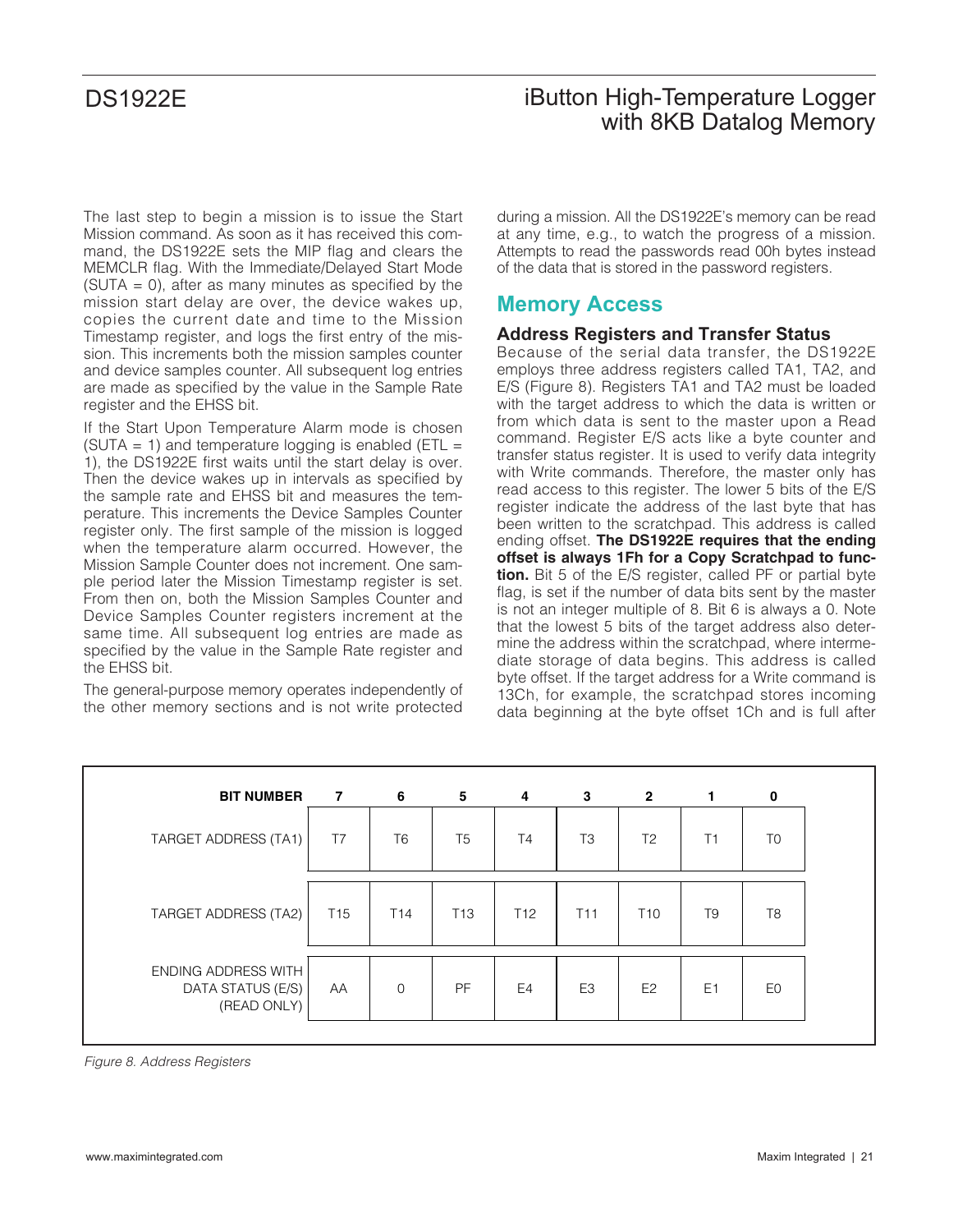only 4 bytes. The corresponding ending offset in this example is 1Fh. For best economy of speed and efficiency, the target address for writing should point to the beginning of a page, i.e., the byte offset is 0. Thus, the full 32-byte capacity of the scratchpad is available, resulting also in the ending offset of 1Fh. The ending offset together with the PF flag are a means to support the master checking the data integrity after a Write command. The highest valued bit of the E/S register, called authorization accepted (AA), indicates that a valid Copy command for the scratchpad has been received and executed. Writing data to the scratchpad clears this flag.

### **Writing with Verification**

To write data to the DS1922E, the scratchpad must be used as intermediate storage. First, the master issues the Write Scratchpad command to specify the desired target address, followed by the data to be written to the scratchpad. In the next step, the master sends the Read Scratchpad command to read the scratchpad and to verify data integrity. As preamble to the scratchpad data, the DS1922E sends the requested target address TA1 and TA2 and the contents of the E/S Register. If the PF flag is set, data did not arrive correctly in the scratchpad. The master does not need to continue reading; it can start a new trial to write data to the scratchpad. Similarly, a set AA flag indicates that the Write command was not recognized by the device. If everything went correctly, both flags are cleared and the ending offset indicates the address of the last byte written to the scratchpad. Now the master can continue verifying every data bit. After the master has verified the data, it must send the Copy Scratchpad command. This command must be followed exactly by the data of the three address registers TA1, TA2, and E/S, as the master has read them verifying the scratchpad. As soon as the DS1922E has received these bytes, it copies the data to the requested location beginning at the target address.

# **Memory and Control Function Commands**

Figure 9 shows the protocols necessary for accessing the memory and the special function registers of the DS1922E. An example on how to use these and other functions to set up the DS1922E for a mission is included in the *Mission Example: Prepare and Start a New Mission* section. The communication between the master and the DS1922E takes place either at standard speed (default,  $OD = 0$ ) or at overdrive speed ( $OD = 0$ 1). If not explicitly set into the Overdrive Mode the DS1922E assumes standard speed. Internal memory access during a mission has priority over external access through the 1-Wire interface. This affects several commands in this section. See the *Memory Access Conflicts* section for details and solutions.

## **Write Scratchpad Command [0Fh]**

After issuing the Write Scratchpad command, the master must first provide the 2-byte target address, followed by the data to be written to the scratchpad. The data is written to the scratchpad starting at the byte offset T[4:0]. The master must send as many bytes as are needed to reach the ending offset of 1Fh. If a data byte is incomplete, its content is ignored and the partial byte flag PF is set.

When executing the Write Scratchpad command, the CRC generator inside the DS1922E calculates a CRC of the entire data stream, starting at the command code and ending at the last data byte sent by the master (Figure 15). This CRC is generated using the CRC-16 polynomial by first clearing the CRC generator and then shifting in the command code (0Fh) of the Write Scratchpad command, the target addresses TA1 and TA2 as supplied by the master, and all the data bytes. If the ending offset is 11111b, the master can send 16 read time slots and receive the inverted CRC-16 generated by the DS1922E.

Note that both register pages are write protected during a mission. Although the Write Scratchpad command works normally at any time, the subsequent copy scratchpad to a register page fails during a mission.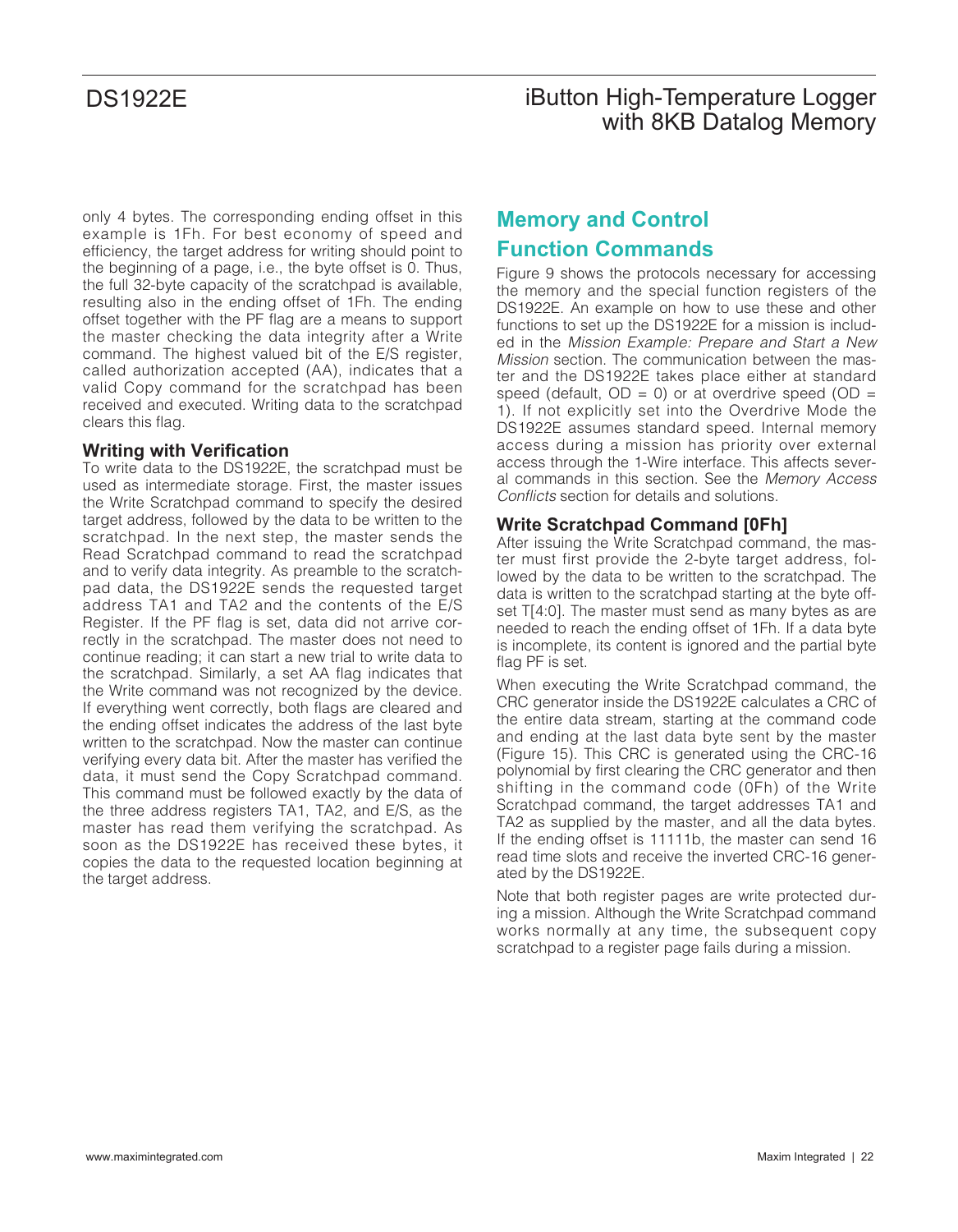## **Read Scratchpad Command [AAh]**

This command is used to verify scratchpad data and target address. After issuing the Read Scratchpad command, the master begins reading. The first 2 bytes are the target address. The next byte is the ending offset/data status byte (E/S) followed by the scratchpad data beginning at the byte offset T[4:0], as shown in Figure 8. The master can continue reading data until the end of the scratchpad after which it receives an inverted CRC-16 of the command code, target addresses TA1 and TA2, the E/S byte, and the scratchpad data starting at the target address. After the CRC is read, the bus master reads logic 1s from the DS1922E until a reset pulse is issued.

### **Copy Scratchpad with Password [99h]**

This command is used to copy data from the scratchpad to the writable memory sections. After issuing the Copy Scratchpad command, the master must provide a 3-byte authorization pattern, which can be obtained by reading the scratchpad for verification. This pattern must exactly match the data contained in the three address registers (TA1, TA2, E/S, in that order). Next, the master must transmit the 64-bit full-access password. If passwords are enabled and the transmitted password is different from the stored full-access password, the Copy Scratchpad with Password command fails. The device stops communicating and waits for a reset pulse. If the password was correct or if passwords were not enabled, the device tests the 3-byte authorization code. If the authorization code pattern matches, the AA flag is set and the copy begins. A pattern of alternating 1s and 0s is transmitted after the data has been copied until the master issues a reset pulse. While the copy is in progress, any attempt to reset the part is ignored. Copy typically takes 2µs per byte.

The data to be copied is determined by the three address registers. The scratchpad data from the beginning offset through the ending offset are copied, starting at the target address. The AA flag remains at logic 1 until it is cleared by the next Write Scratchpad command. With suitable password, the copy scratchpad always functions for the 16 pages of data memory and the 2 pages of calibration memory. While a mission is in progress, write attempts to the register pages are not successful. The AA bit remaining at 0 indicates this.

### **Read Memory with Password and CRC [69h]**

The Read Memory with CRC command is the general function to read from the device. This command generates and transmits a 16-bit CRC following the last data byte of a memory page.

After having sent the command code of the Read Memory with CRC command, the bus master sends a 2-byte address that indicates a starting byte location. Next, the master must transmit one of the 64-bit passwords. If passwords are enabled and the transmitted password does not match one of the stored passwords, the Read Memory with Password and CRC command fails. The device stops communicating and waits for a reset pulse. If the password was correct or if passwords were not enabled, the master reads data from the DS1922E beginning from the starting address and continuing until the end of a 32-byte page is reached. At that point the bus master sends 16 additional read data time slots and receives the inverted 16-bit CRC. With subsequent read data time slots the master receives data starting at the beginning of the next memory page followed again by the CRC for that page. This sequence continues until the bus master resets the device. When trying to read the passwords or memory areas that are marked as "reserved," the DS1922E transmits 00h or FFh bytes, respectively. The CRC at the end of a 32-byte memory page is based on the data as it was transmitted.

With the initial pass through the Read Memory with CRC flow, the 16-bit CRC value is the result of shifting the command byte into the cleared CRC generator followed by the two address bytes and the contents of the data memory. Subsequent passes through the Read Memory with CRC flow generate a 16-bit CRC that is the result of clearing the CRC generator and then shifting in the contents of the data memory page. After the 16-bit CRC of the last page is read, the bus master receives logic 1s from the DS1922E until a reset pulse is issued. The Read Memory with CRC command sequence can be ended at any point by issuing a reset pulse.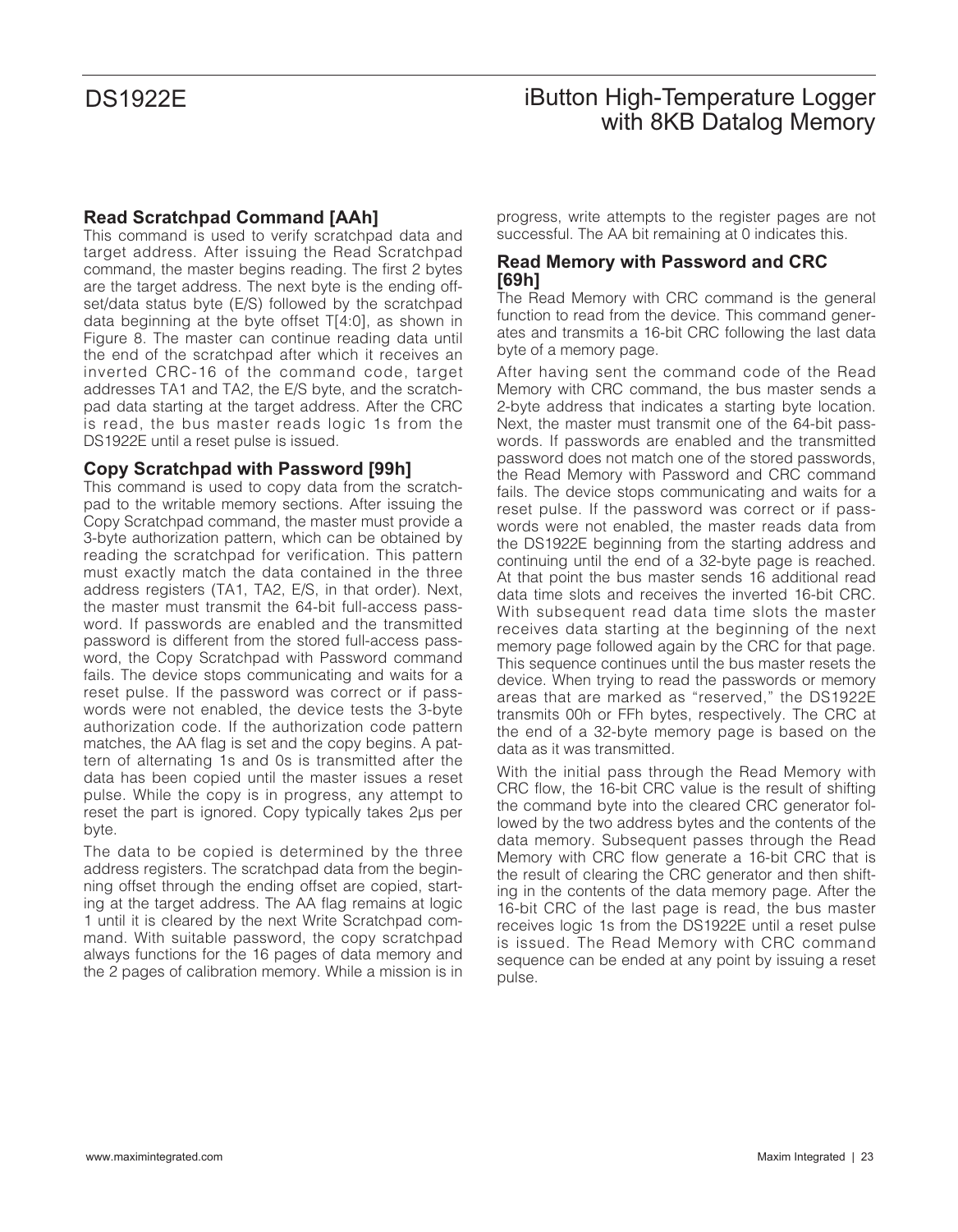

*Figure 9a. Memory/Control Function Flowchart*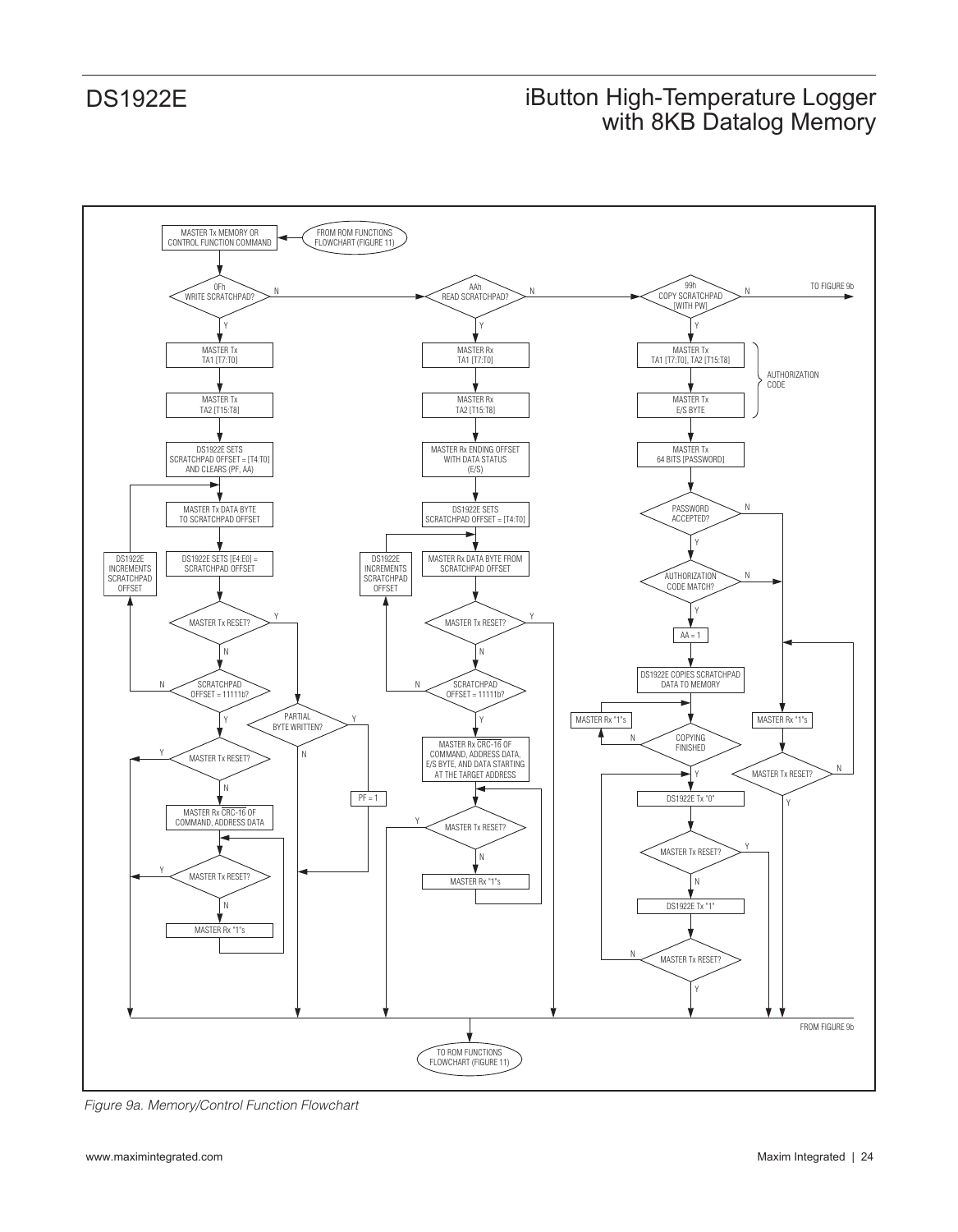

*Figure 9b. Memory/Control Function Flowchart (continued)*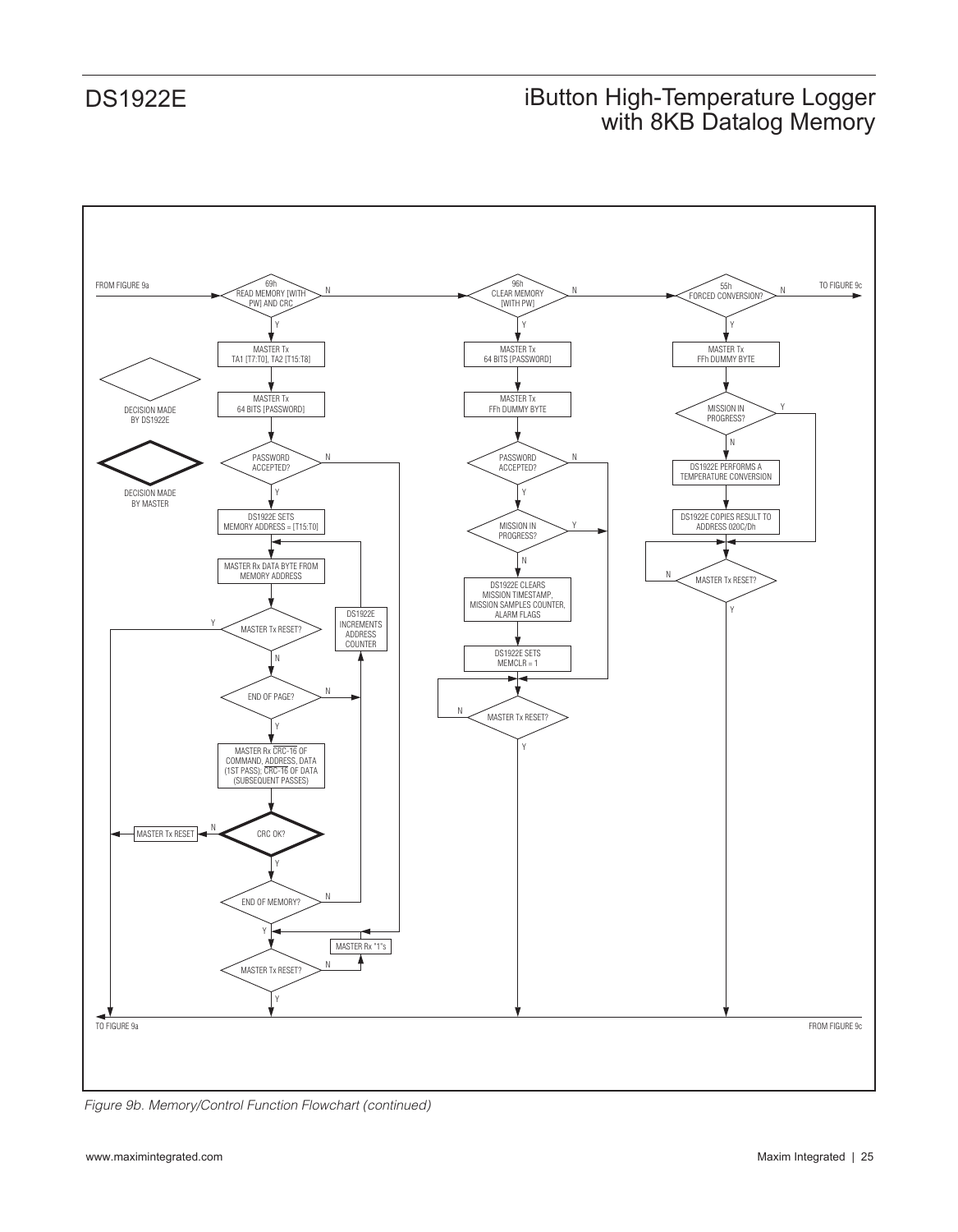

*Figure 9c. Memory/Control Function Flowchart (continued)*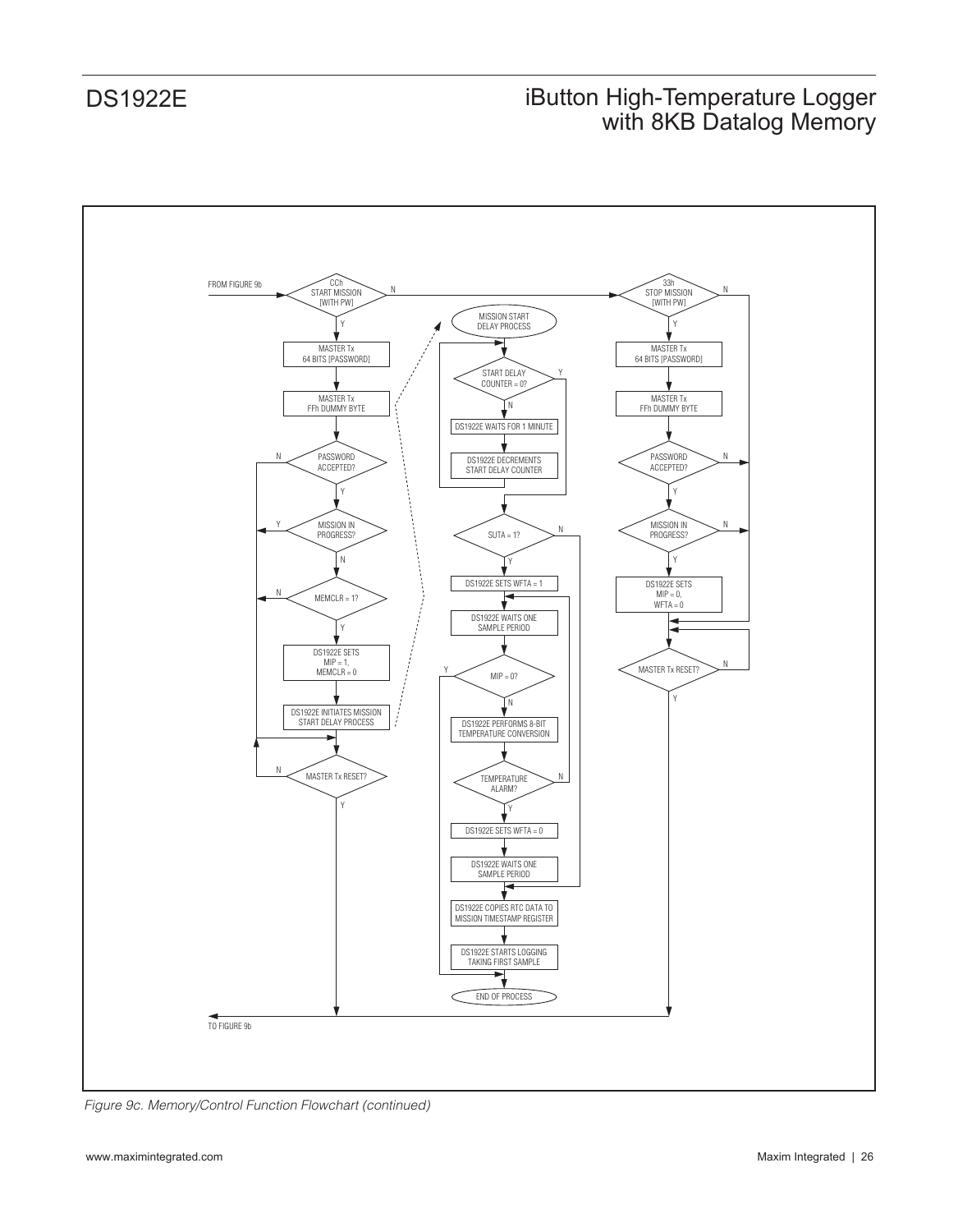## **Clear Memory with Password [96h]**

The Clear Memory with Password command is used to prepare the device for another mission. This command is only executed if no mission is in progress. After the command code the master must transmit the 64-bit fullaccess password followed by an FFh dummy byte. If passwords are enabled and the transmitted password is different from the stored full-access password or a mission is in progress, the Clear Memory with Password command fails. The device stops communicating and waits for a reset pulse. If the password was correct or if passwords were not enabled, the device clears the Mission Timestamp register, Mission Samples Counter register, and all alarm flags of the Alarm Status register. After these cells are cleared, the MEMCLR bit of the General Status register reads 1 to indicate the successful execution of the Clear Memory with Password command. Clearing of the data-log memory is not necessary because the mission samples counter indicates how many entries in the data-log memory are valid.

### **Forced Conversion [55h]**

The Forced Conversion command can be used to measure the temperature without starting a mission. After the command code, the master must send one FFh byte to get the conversion started. The conversion result is found as a 16-bit value in the Latest Temperature Conversion Result register. This command is only executed if no mission is in progress (MIP = 0). It cannot be interrupted and takes maximum 600ms to complete. During this time memory access through the 1-Wire interface is blocked. The device behaves the same way as during a mission when the sampling interferes with a memory/control function command. See the *Memory Access Conflicts* section for details.

## **Start Mission with Password [CCh]**

The DS1922E uses a control function command to start a mission. A new mission can only be started if the previous mission has been ended and the memory has been cleared. After the command code, the master must transmit the 64-bit full-access password followed by an FFh dummy byte. If passwords are enabled and the transmitted password is different from the stored full-access password or a mission is in progress, the Start Mission with Password command fails. The device stops communicating and waits for a reset pulse. If the password was correct or if passwords were not enabled, the device starts a mission. If SUTA  $= 0$ , the sampling begins as soon as the mission start delay is over. If  $SUTA = 1$ , the first sample is written to the datalog memory at the time the temperature alarm occurred. However, the mission sample counter does **not** increment. One sample period later, the Mission Timestamp register is set and the regular sampling and logging begins. While the device is waiting for a temperature alarm to occur, the WFTA flag in the General Status register reads 1. During a mission there is only read access to the register pages.

## **Stop Mission with Password [33h]**

The DS1922E uses a control function command to stop a mission. Only a mission that is in progress can be stopped. After the command code, the master must transmit the 64-bit full-access password followed by a FFh dummy byte. If passwords are enabled and the transmitted password is different from the stored fullaccess password or a mission is not in progress, the Stop Mission with Password command fails. The device stops communicating and waits for a reset pulse. If the password was correct or if passwords were not enabled, the device clears the MIP bit in the General Status register and restores write access to the register pages. The WFTA bit is not cleared. See the description of the General Status register for a method to clear the WFTA bit.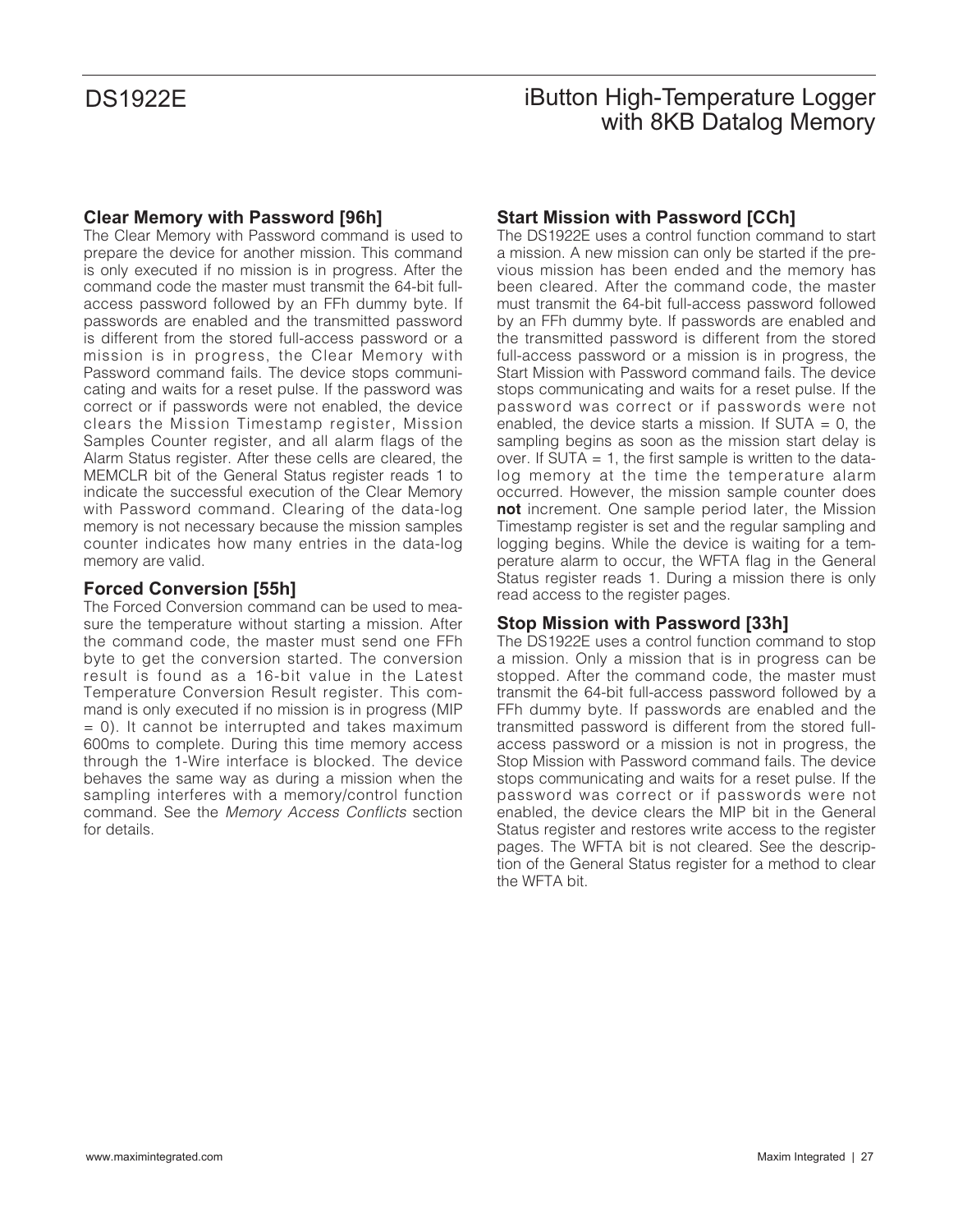## **Memory Access Conflicts**

While a mission is in progress or while the device is waiting for a temperature alarm to start a mission, periodically a temperature sample is taken and logged. This "internal activity" has priority over 1-Wire communication. As a consequence, device-specific commands (excluding ROM function commands and 1-Wire reset) do not perform properly when internal and "external" activities interfere with each other. Not affected are the commands Start Mission, Forced Conversion, and Clear Memory, because they are not applicable while a

mission is in progress or while the device is waiting for a temperature alarm. Table 3 explains how the remaining five commands are affected by internal activity, how to detect this interference, and how to work around it.

The interference is more likely to be seen with a highsample rate (one sample every second) and with highresolution logging, which can last up to 600ms. With lower sample rates, interference may hardly be visible at all. In any case, when writing driver software it is important to know about the possibility of interference and to take measures to work around it.

## **Table 3. Memory Access Conflicts and Solutions**

| <b>COMMAND</b>          | <b>INDICATION OF INTERFERENCE</b>                                                                                                                       | <b>SOLUTION</b>                                                                                                                                                                                                                                           |  |  |  |
|-------------------------|---------------------------------------------------------------------------------------------------------------------------------------------------------|-----------------------------------------------------------------------------------------------------------------------------------------------------------------------------------------------------------------------------------------------------------|--|--|--|
| Write Scratchpad        | The CRC-16 at the end of the command flow reads<br>FFFFFh.                                                                                              | Wait 0.5s, 1-Wire reset, address the device, repeat<br>Write Scratchpad with the same data, and check the<br>validity of the CRC-16 at the end of the command<br>flow. Alternatively, use Read Scratchpad to verify<br>data integrity.                    |  |  |  |
| Read Scratchpad         | The data read changes to FFh bytes or all bytes<br>received are FFh, including the CRC at the end of<br>the command flow.                               | Wait 0.5s, 1-Wire reset, address the device, repeat<br>Read Scratchpad, and check the validity of the<br>CRC-16 at the end of the command flow.                                                                                                           |  |  |  |
| Copy Scratchpad         | The device behaves as if the authorization code or<br>password was not valid, or as if the copy function<br>would not end.                              | Wait 0.5s, 1-Wire reset, address the device, issue<br>Read Scratchpad, and check the AA bit of the E/S<br>byte. If the AA bit is set, Copy Scratchpad was<br>successful.                                                                                  |  |  |  |
| Read Memory with<br>CRC | The data read changes to all FFh bytes or all bytes<br>received are FFh, including the CRC at the end of<br>the command flow, despite a valid password. | Wait 0.5s, 1-Wire reset, address the device, repeat<br>Read Memory with CRC, and check the validity of<br>the CRC-16 at the end of the memory page.                                                                                                       |  |  |  |
| Stop Mission            | The General Status register at address 0215h reads<br>FFh or the MIP bit is 1 while bits 0, 2, and 5 are 0.                                             | Wait 0.5s, 1-Wire reset, address the device, and<br>repeat Stop Mission. Perform a 1-Wire reset, address<br>the device, read the General Status register at<br>address 0215h, and check the MIP bit. If the MIP bit<br>is 0, Stop Mission was successful. |  |  |  |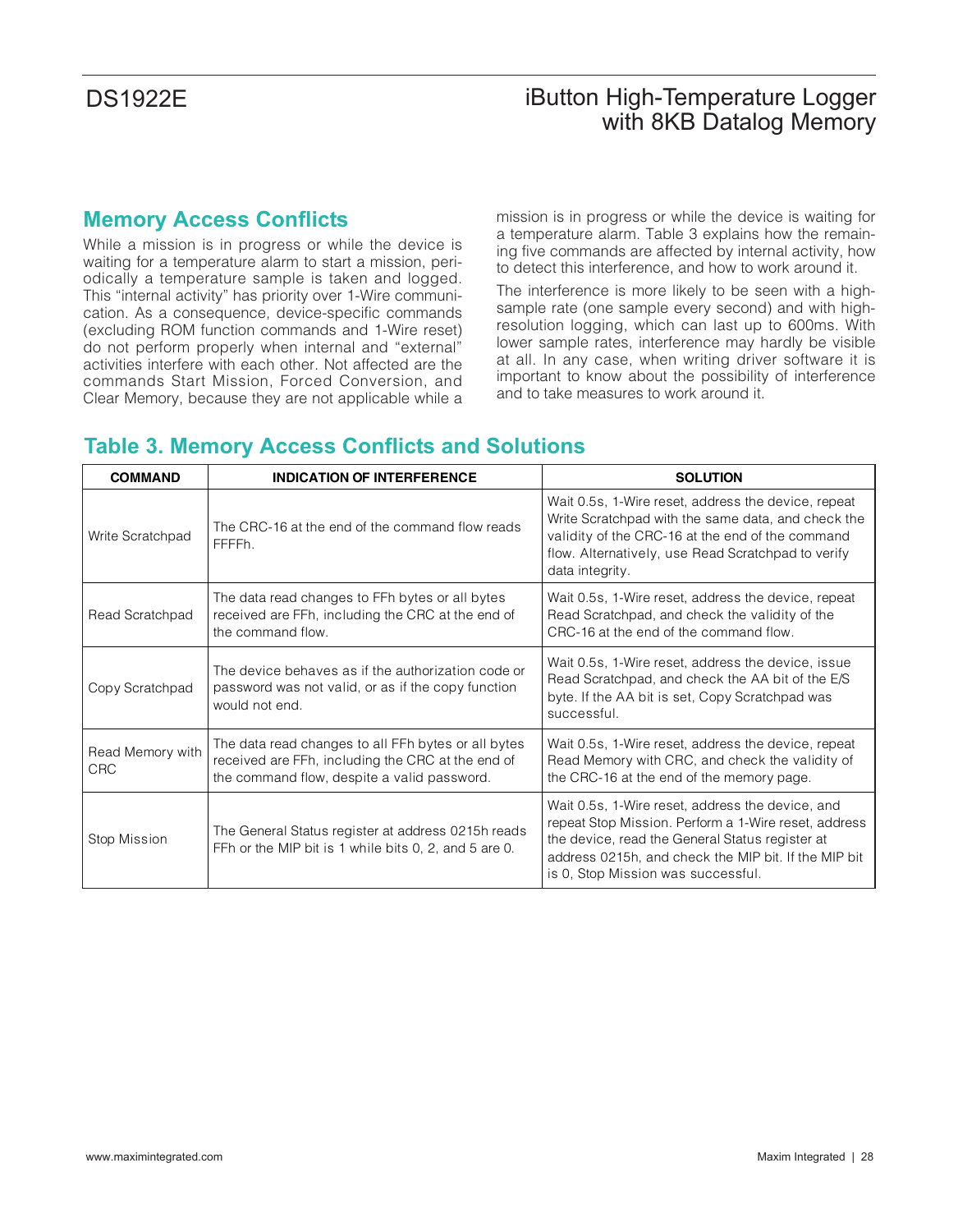## **1-Wire Bus System**

The 1-Wire bus is a system that has a single bus master and one or more slaves. In all instances the DS1922E is a slave device. The bus master is typically a microcontroller. The discussion of this bus system is broken down into three topics: hardware configuration, transaction sequence, and 1-Wire signaling (signal types and timing). The 1-Wire protocol defines bus transactions in terms of the bus state during specific time slots that are initiated on the falling edge of sync pulses from the bus master.

## **Hardware Configuration**

The 1-Wire bus has only a single line by definition; it is important that each device on the bus be able to drive it at the appropriate time. To facilitate this, each device attached to the 1-Wire bus must have open-drain or three-state outputs. The 1-Wire port of the DS1922E is open drain with an internal circuit equivalent to that shown in Figure 10.

A multidrop bus consists of a 1-Wire bus with multiple slaves attached. At standard speed the 1-Wire bus has a maximum data rate of 16.3kbps. The speed can be boosted to 142kbps by activating the Overdrive Mode. The DS1922E is not guaranteed to be fully compliant to the iButton device standard. Its maximum data rate in standard speed is 15.4kbps and 125kbps in overdrive speed. The value of the pullup resistor primarily depends on the network size and load conditions. The DS1922E requires a pullup resistor of maximum 2.2kW at any speed.

The idle state for the 1-Wire bus is high. If for any reason a transaction needs to be suspended, the bus **must** be left in the idle state if the transaction is to resume. If this does not occur and the bus is left low for more than 16µs (overdrive speed) or more than 120µs (standard speed), one or more devices on the bus may be reset. Note that the DS1922E does not quite meet the full 16µs maximum low time of the normal 1-Wire bus overdrive timing. With the DS1922E the bus must be left low for no longer than 12µs at overdrive to ensure that no DS1922E on the 1-Wire bus performs a reset. The DS1922E communicates properly when used in conjunction with a DS2480B or DS2490 1-Wire driver and adapters that are based on these driver chips.

## **Transaction Sequence**

The protocol for accessing the DS1922E through the 1-Wire port is as follows:

- Initialization
- ROM Function Command
- Memory/Control Function Command
- Transaction/Data



*Figure 10. Hardware Configuration*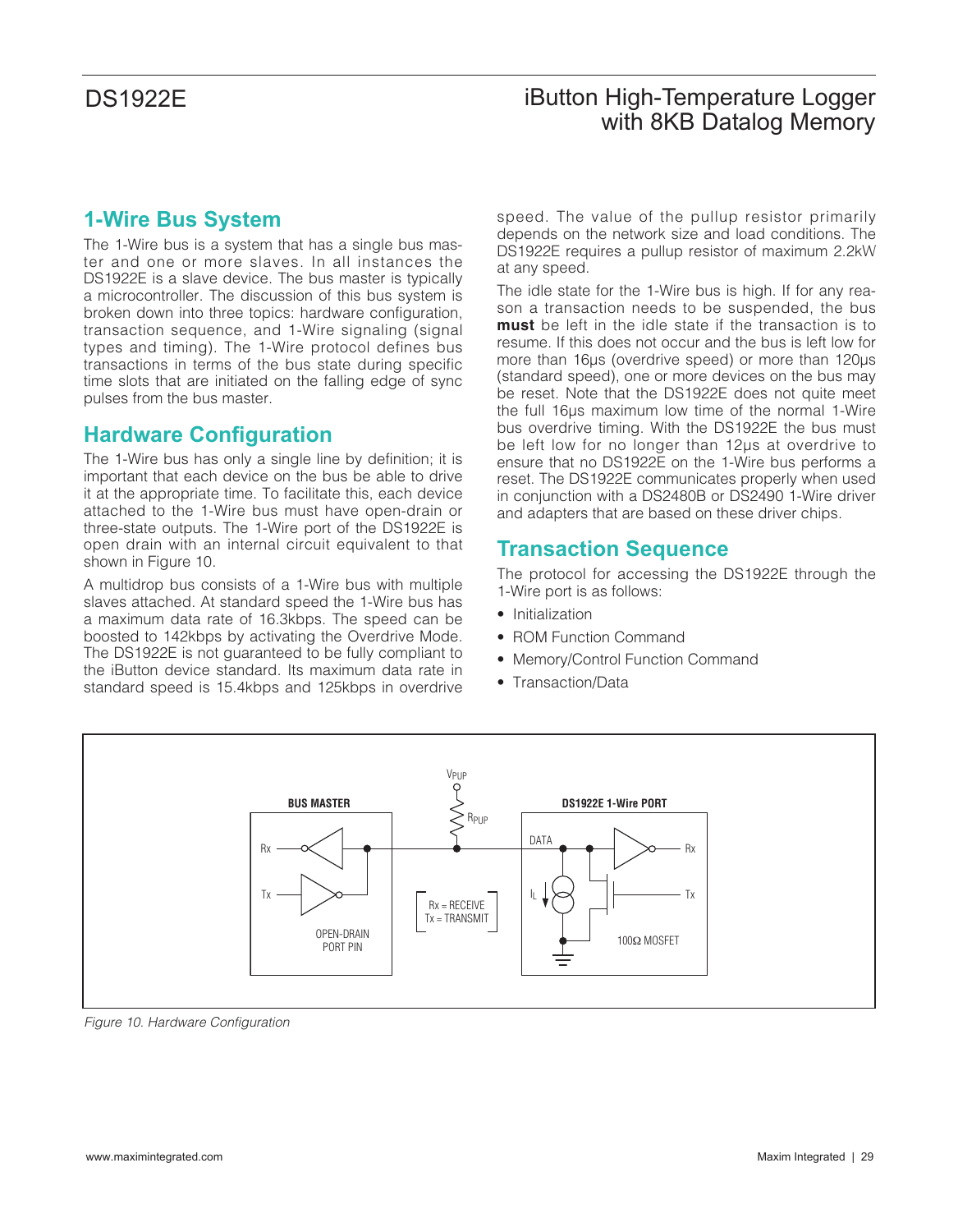## **Initialization**

All transactions on the 1-Wire bus begin with an initialization sequence. The initialization sequence consists of a reset pulse transmitted by the bus master followed by presence pulse(s) transmitted by the slave(s). The presence pulse lets the bus master know that the DS1922E is on the bus and is ready to operate. For more details, see the *1-Wire Signaling* section.

## **1-Wire ROM Function Commands**

Once the bus master has detected a presence, it can issue one of the eight ROM function commands that the DS1922E supports. All ROM function commands are 8 bits long. A list of these commands follows (see the flowchart in Figure 11).

### **Read ROM [33h]**

This command allows the bus master to read the DS1922E's 8-bit family code, unique 48-bit serial number, and 8-bit CRC. This command can only be used if there is a single slave on the bus. If more than one slave is present on the bus, a data collision occurs when all slaves try to transmit at the same time (open drain produces a wired-AND result). The resultant family code and 48-bit serial number results in a mismatch of the CRC.

### **Match ROM [55h]**

The Match ROM command, followed by a 64-bit ROM sequence, allows the bus master to address a specific DS1922E on a multidrop bus. Only the DS1922E that exactly matches the 64-bit ROM sequence responds to the following memory function command. All other slaves wait for a reset pulse. This command can be used with a single device or multiple devices on the bus.

### **Search ROM [F0h]**

When a system is initially brought up, the bus master might not know the number of devices on the 1-Wire bus or their registration numbers. By taking advantage of the wired-AND property of the bus, the master can use a process of elimination to identify the registration numbers of all slave devices. For each bit of the registration number, starting with the least significant bit, the bus master issues a triplet of time slots. On the first slot, each slave device participating in the search outputs the true value of its registration number bit. On the second slot, each slave device participating in the search outputs the complemented value of its registration number bit. On the third slot, the master writes the true value of the bit to be selected. All slave devices that do not match the bit written by the master stop participating in the search. If both of the read bits are zero, the master knows that slave devices exist with both states of the bit. By choosing which state to write, the bus master branches in the ROM code tree. After one complete pass, the bus master knows the registration number of a single device. Additional passes identify the registration numbers of the remaining devices. Refer to Application Note 187: *1-Wire Search Algorithm* for a detailed discussion, including an example.

### **Conditional Search ROM [ECh]**

The Conditional Search ROM command operates similarly to the Search ROM command except that only those devices that fulfill certain conditions participate in the search. This function provides an efficient means for the bus master to identify devices on a multidrop system that have to signal an important event. After each pass of the conditional search that successfully determined the 64-bit ROM code for a specific device on the multidrop bus, that particular device can be individually accessed as if a Match ROM had been issued, since all other devices have dropped out of the search process and are waiting for a reset pulse.

The DS1922E responds to the Conditional Search ROM command if one of the three alarm flags of the Alarm Status register (address 0214h) reads 1. The temperature alarm only occurs if enabled (see the *Temperature Sensor Alarm* section). The BOR alarm is always enabled. The first alarm that occurs makes the device respond to the Conditional Search ROM command.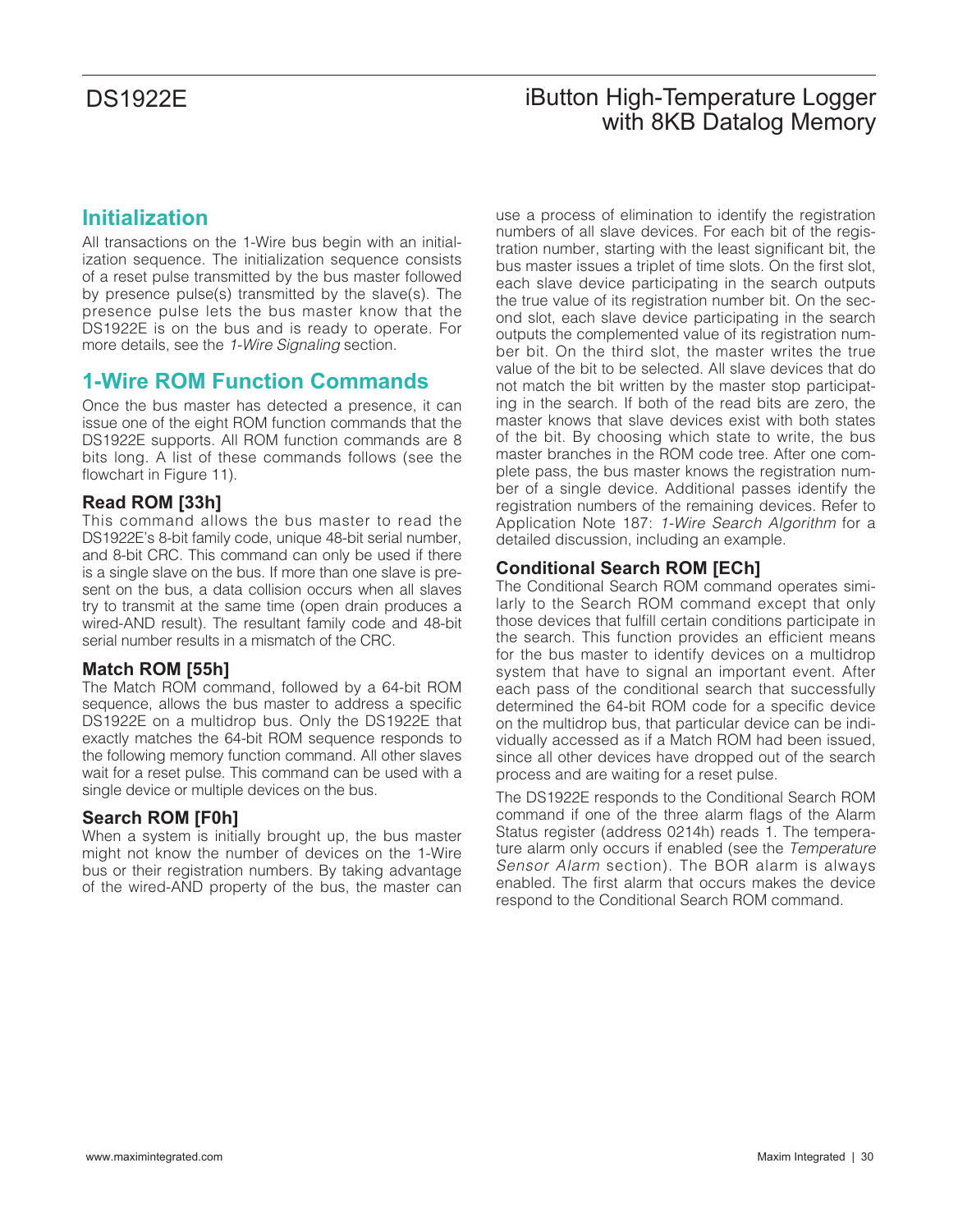## **Skip ROM [CCh]**

This command can save time in a single-drop bus system by allowing the bus master to access the memory functions without providing the 64-bit ROM code. For example, if more than one slave is present on the bus and a Read command is issued following the Skip ROM command, data collision occurs on the bus as multiple slaves transmit simultaneously (open-drain pulldowns produce a wired-AND result).

### **Resume [A5h]**

The DS1922E must be accessed several times before a mission starts. In a multidrop environment this means that the 64-bit ROM code after a Match ROM command must be repeated for every access. To maximize the data throughput in a multidrop environment, the Resume function was implemented. This function checks the status of the RC bit and, if it is set, directly transfers control to the memory/control functions, similar to a Skip ROM command. The only way to set the RC bit is through successfully executing the Match ROM, Search ROM, or Overdrive-Match ROM command. Once the RC bit is set, the device can repeatedly be accessed through the Resume command function. Accessing another device on the bus clears the RC bit, preventing two or more devices from simultaneously responding to the Resume command function.

### **Overdrive-Skip ROM [3Ch]**

On a single-drop bus this command can save time by allowing the bus master to access the memory/control functions without providing the 64-bit ROM code. Unlike the normal Skip ROM command, the OverdriveSkip ROM command sets the DS1922E in the Overdrive Mode ( $OD = 1$ ). All communication following this command must occur at overdrive speed until a reset pulse of minimum 690µs duration resets all devices on the bus to standard speed  $(OD = 0)$ .

When issued on a multidrop bus, this command sets all overdrive-supporting devices into Overdrive Mode. To subsequently address a specific overdrive-supporting device, a reset pulse at overdrive speed must be issued followed by a Match ROM or Search ROM command sequence. This speeds up the time for the search process. If more than one slave supporting overdrive is present on the bus and the Overdrive-Skip ROM command is followed by a Read command, data collision occurs on the bus as multiple slaves transmit simultaneously (open-drain pulldowns produce a wired-AND result).

### **Overdrive-Match ROM [69h]**

The Overdrive-Match ROM command followed by a 64-bit ROM sequence transmitted at overdrive speed allows the bus master to address a specific DS1922E on a multidrop bus and to simultaneously set it in Overdrive Mode. Only the DS1922E that exactly matches the 64-bit ROM sequence responds to the subsequent memory/control function command. Slaves already in Overdrive Mode from a previous Overdrive-Skip ROM or successful Overdrive-Match ROM command remain in Overdrive Mode. All overdrive-capable slaves return to standard speed at the next reset pulse of minimum 690µs duration. The Overdrive-Match ROM command can be used with a single or multiple devices on the bus.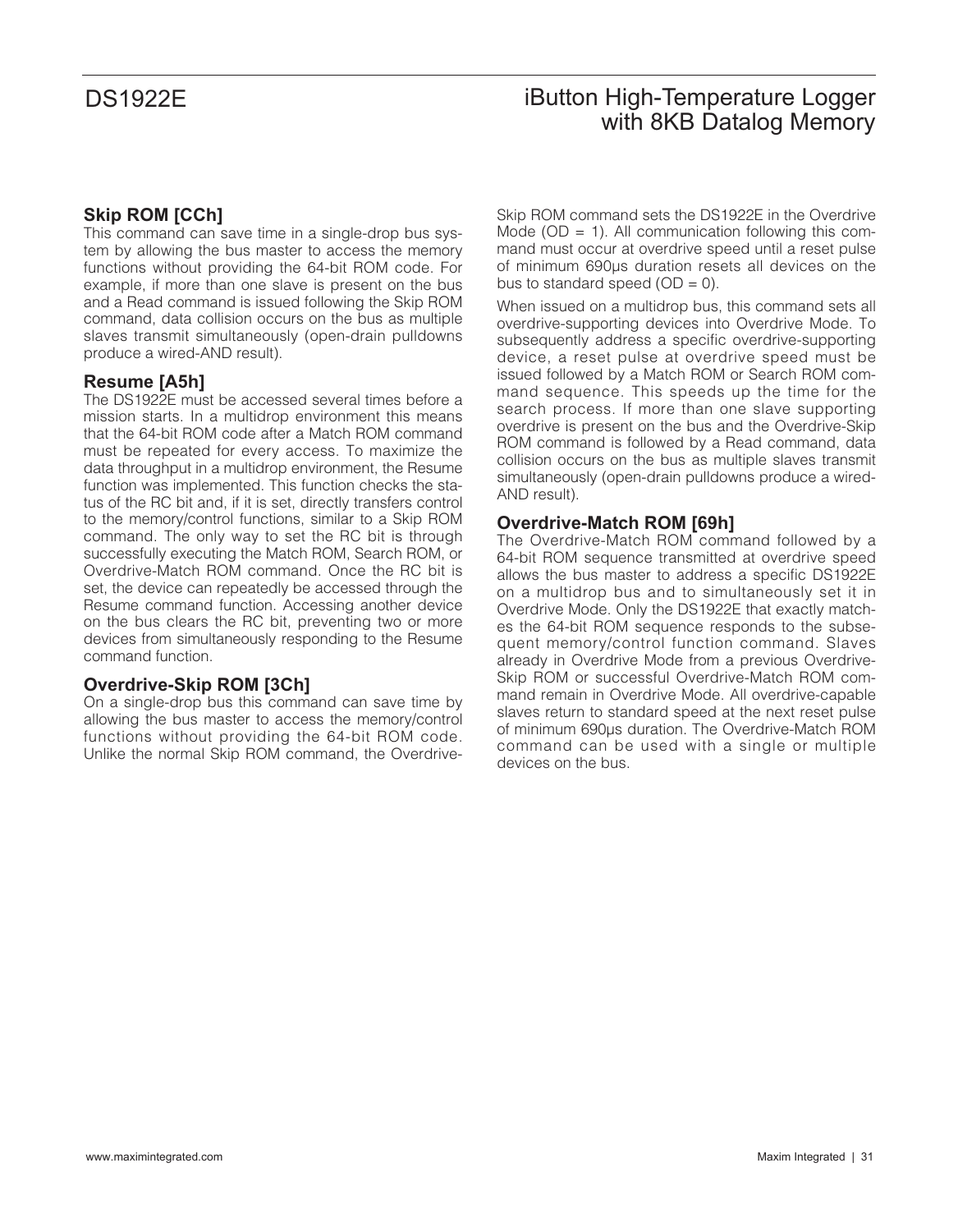

*Figure 11a. ROM Functions Flowchart*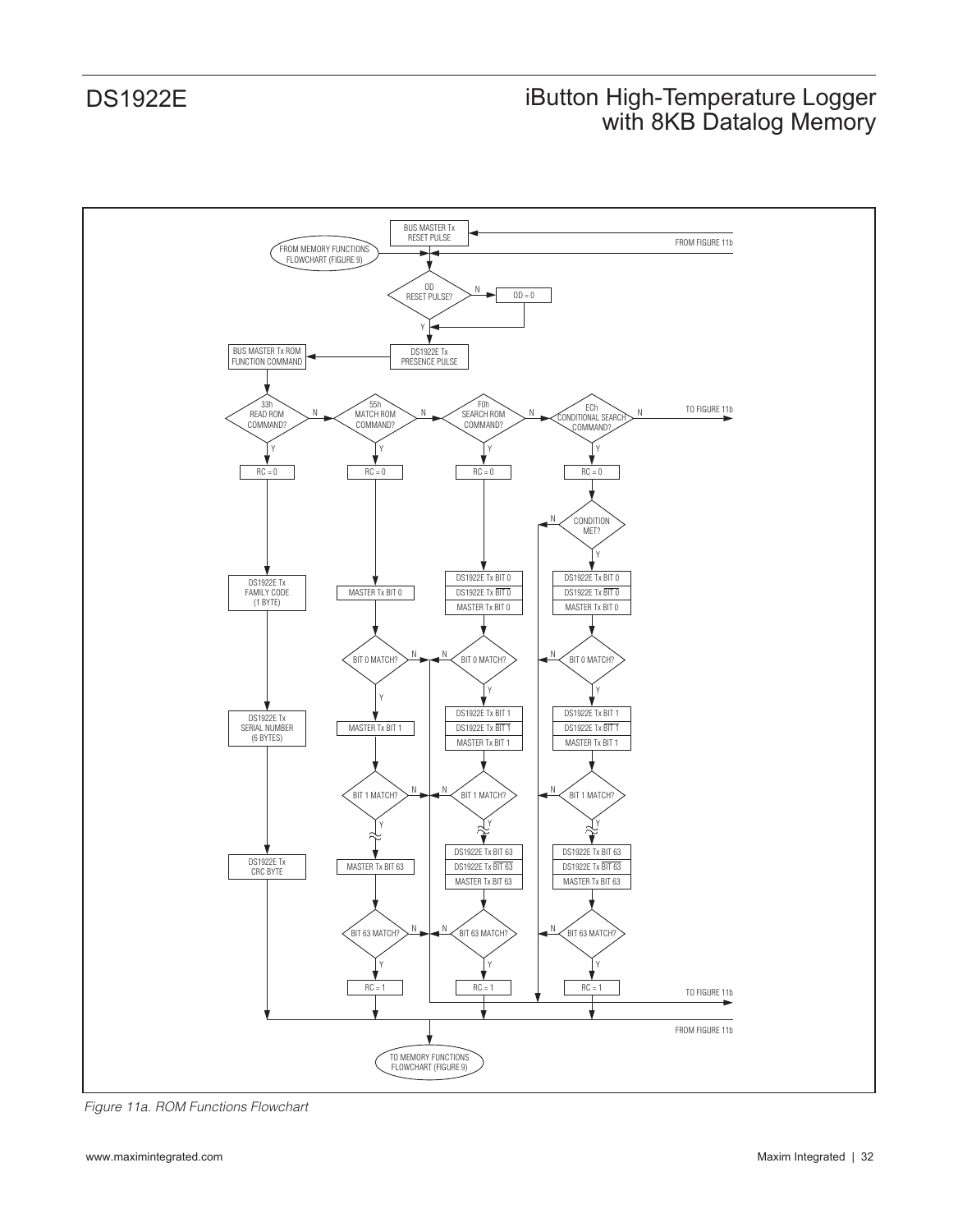

*Figure 11b. ROM Functions Flowchart (continued)*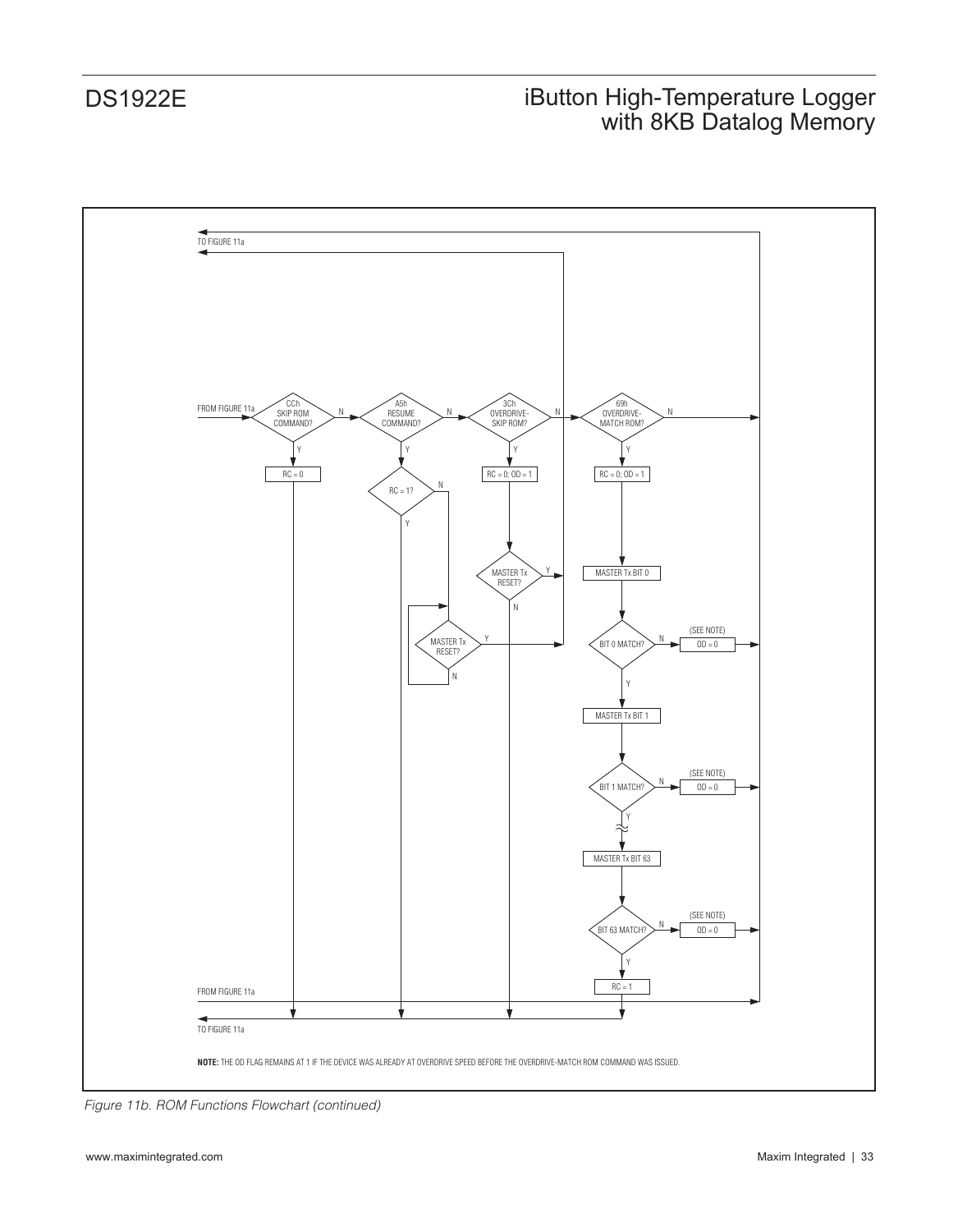## **1-Wire Signaling**

The DS1922E requires strict protocols to ensure data integrity. The protocol consists of four types of signaling on one line: reset sequence with reset pulse and presence pulse, write-zero, write-one, and read-data. Except for the presence pulse, the bus master initiates all these signals. The DS1922E can communicate at two different speeds: standard speed and overdrive speed. If not explicitly set into the Overdrive Mode, the DS1922E communicates at standard speed. While in Overdrive Mode the fast timing applies to all waveforms.

To get from idle to active, the voltage on the 1-Wire line needs to fall from V<sub>PUP</sub> below the threshold V<sub>TL</sub>. To get from active to idle, the voltage needs to rise from  $V_{\parallel}$ . MAX past the threshold V<sub>TH</sub>. The time it takes for the voltage to make this rise is seen in Figure 12 as "e" and its duration depends on the pullup resistor (RPUP) used and the capacitance of the 1-Wire network attached. The voltage V<sub>ILMAX</sub> is relevant for the DS1922E when determining a logical level, not triggering any events.

The initialization sequence required to begin any communication with the DS1922E is shown in Figure 12. A reset pulse followed by a presence pulse indicates the DS1922E is ready to receive data, given the correct ROM and memory function command. If the bus master uses slew-rate control on the falling edge, it must pull down the line for  $tRSTL + tF$  to compensate for the edge. A trest duration of 690us or longer exits the Overdrive Mode, returning the device to standard speed. If the DS1922E is in Overdrive Mode and trastly is no longer than 80µs, the device remains in Overdrive Mode.

After the bus master has released the line, it goes into receive mode (Rx). Now the 1-Wire bus is pulled to VPUP through the pullup resistor or, in the case of a DS2480B driver, through active circuitry. When the threshold VTH is crossed, the DS1922E waits for tPDH and then transmits a presence pulse by pulling the line low for tPDL. To detect a presence pulse, the master must test the logical state of the 1-Wire line at tMSP.

The tRSTH window must be at least the sum of tPDHMAX, tPDLMAX, and tRECMIN. Immediately after tRSTH is expired, the DS1922E is ready for data communication. In a mixed population network, tRSTH should be extended to minimum 480µs at standard speed and 48µs at overdrive speed to accommodate other 1-Wire devices.

### **Read/Write Time Slots**

Data communication with the DS1922E takes place in time slots that carry a single bit each. Write time slots transport data from bus master to slave. Read time slots transfer data from slave to master. The definitions of the write and read time slots are illustrated in Figure 13.

All communication begins with the master pulling the data line low. As the voltage on the 1-Wire line falls below the threshold VTL, the DS1922E starts its internal timing generator that determines when the data line is sampled during a write time slot and how long data is valid during a read time slot.



*Figure 12. Initialization Procedure: Reset and Presence Pulse*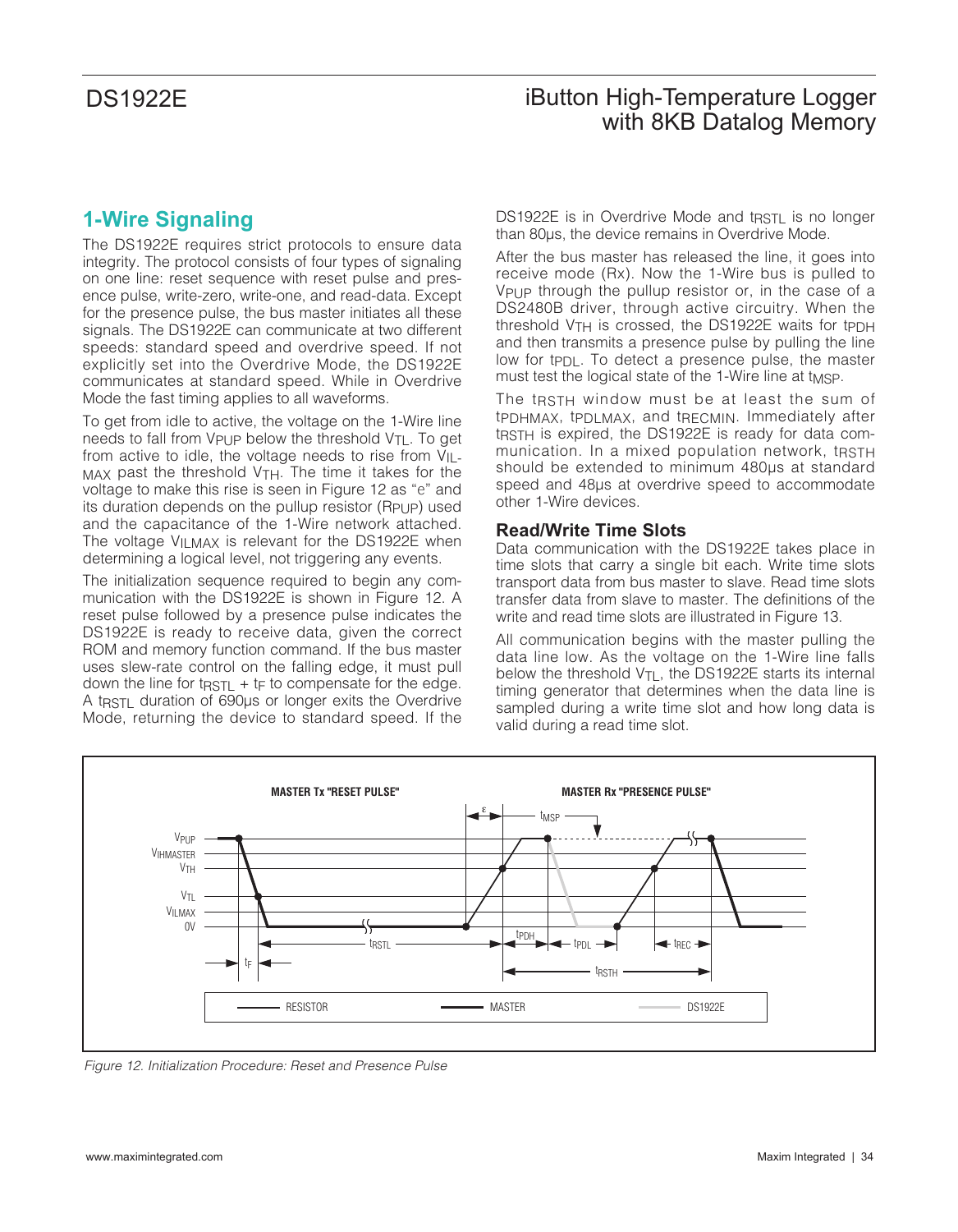#### **Master-to-Slave**

For a **write-one** time slot, the voltage on the data line must have crossed the V<sub>TH</sub> threshold before the write-one low time tW1LMAX is expired. For a **write-zero** time slot, the voltage on the data line must stay below the VTH threshold until the write-zero low time two LMIN is expired. The voltage on the data line should not exceed  $V_{\parallel\parallel}$  MAX during the entire twol or tw<sub>1</sub> window. After the V<sub>TH</sub> threshold has been crossed, the DS1922E needs a recovery time tREC before it is ready for the next time slot.

#### **Slave-to-Master**

A **read-data** time slot begins like a write-one time slot. The voltage on the data line must remain below  $V_{TL}$ until the read low time t<sub>RL</sub> is expired. During the t<sub>RL</sub> window, when responding with a 0, the DS1922E starts pulling the data line low; its internal timing generator determines when this pulldown ends and the voltage starts rising again. When responding with a 1, the DS1922E does not hold the data line low at all, and the voltage starts rising as soon as t<sub>RL</sub> is over.

The sum of  $tr|_1 + d$  (rise time) on one side and the internal timing generator of the DS1922E on the other side define the master sampling window (tMSRMIN to t<sub>MSRMAX</sub>) in which the master must perform a read from the data line. For most reliable communication, tru should be as short as permissible and the master should read close to but no later than tMSRMAX. After reading from the data line, the master must wait until t<sub>SLOT</sub> is expired. This guarantees sufficient recovery time trect for the DS1922E to get ready for the next time slot. Note that tREC specified herein applies only to a single DS1922E attached to a 1-Wire line. For multiple device configurations, tREC must be extended to accommodate the additional 1-Wire device input capacitance. Alternatively, an interface that performs active pullup during the 1-Wire recovery time such as the DS2482-x00 or DS2480B 1-Wire line drivers can be used.

# **Improved Network Behavior (Switchpoint Hysteresis)**

In a 1-Wire environment line termination is possible only during transients controlled by the bus master (1-Wire driver). 1-Wire networks, therefore, are susceptible to noise of various origins. Depending on the physical size and topology of the network, reflections from end points and branch points can add up or cancel each other to some extent. Such reflections are visible as glitches or ringing on the 1-Wire communication line. Noise coupled onto the 1-Wire line from external sources can also result in signal glitching. A glitch during the rising edge of a time slot can cause a slave device to lose synchronization with the master and, as a consequence, result in a Search ROM command coming to a dead end or cause a device-specific function command to abort. For better performance in network applications, the DS1922E uses a new 1-Wire front-end, which makes it less sensitive to noise and also reduces the magnitude of noise injected by the slave device itself.

The DS1922E's 1-Wire front-end differs from traditional slave devices in four characteristics:

- 1) The falling edge of the presence pulse has a controlled slew rate. This provides a better match to the line impedance than a digitally switched transistor, converting the high-frequency ringing known from traditional devices into a smoother low-bandwidth transition. The slew-rate control is specified by the parameter tFPD, which has different values for standard and overdrive speed.
- 2) There is additional lowpass filtering in the circuit that detects the falling edge at the beginning of a time slot. This reduces the sensitivity to high-frequency noise. This additional filtering does not apply at overdrive speed.
- 3) There is a hysteresis at the low-to-high switching threshold VTH. If a negative glitch crosses VTH but does not go below V<sub>TH</sub> - V<sub>HY</sub>, it is not recognized (Figure 14, Case A). The hysteresis is effective at any 1-Wire speed.
- 4) There is a time window specified by the rising edge hold-off time tREH during which glitches are ignored, even if they extend below VTH - VHY threshold (Figure 14, Case B, tGL < tREH). Deep voltage droops or glitches that appear late after crossing the VTH threshold and extend beyond the tREH window cannot be filtered out and are taken as the beginning of a new time slot (Figure 14, Case C, tGL  $\geq$ tREH).

Devices that have the parameters tFPD, VHY, and tREH specified in their electrical characteristics use the improved 1-Wire front-end.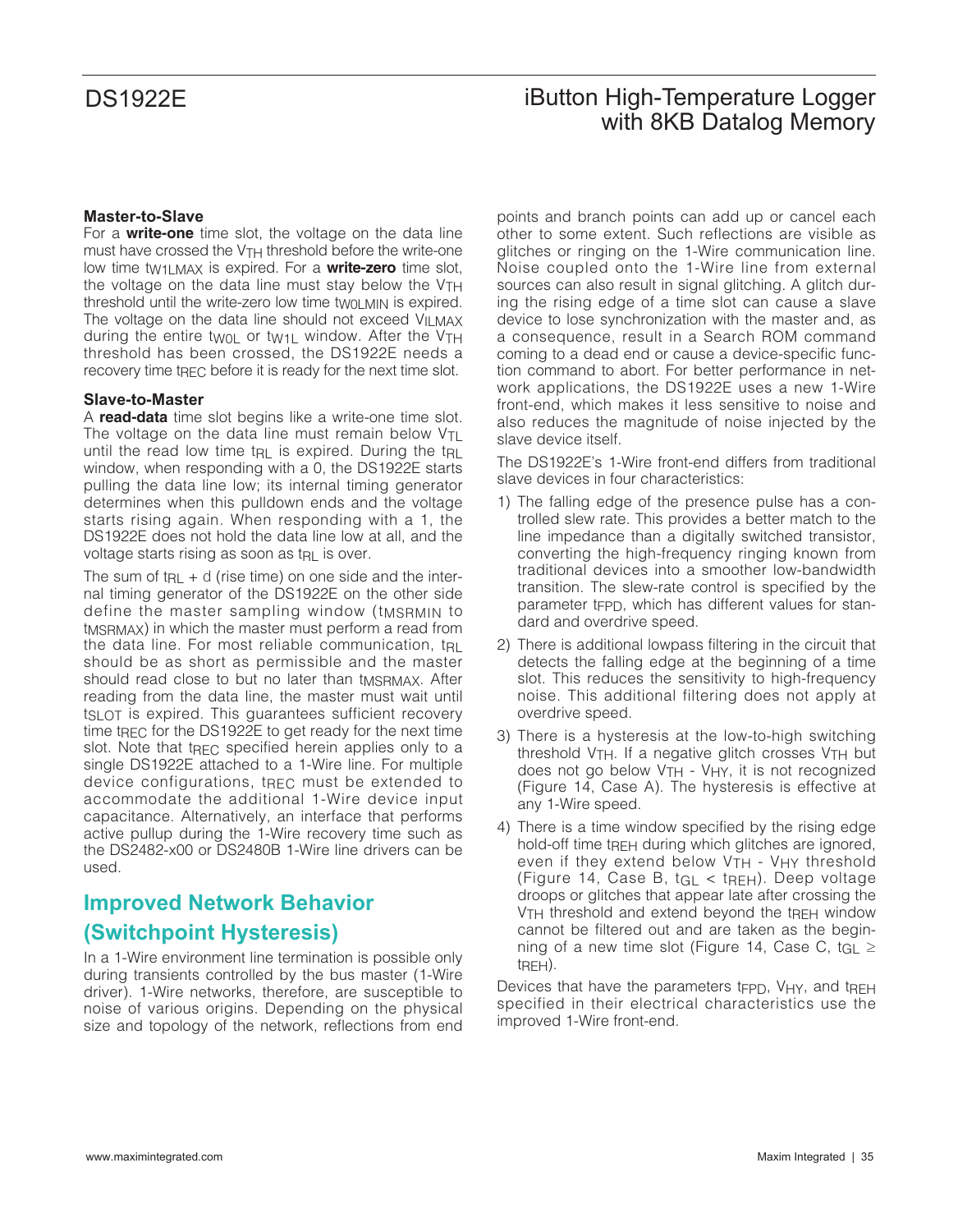

*Figure 13. Read/Write Timing Diagrams*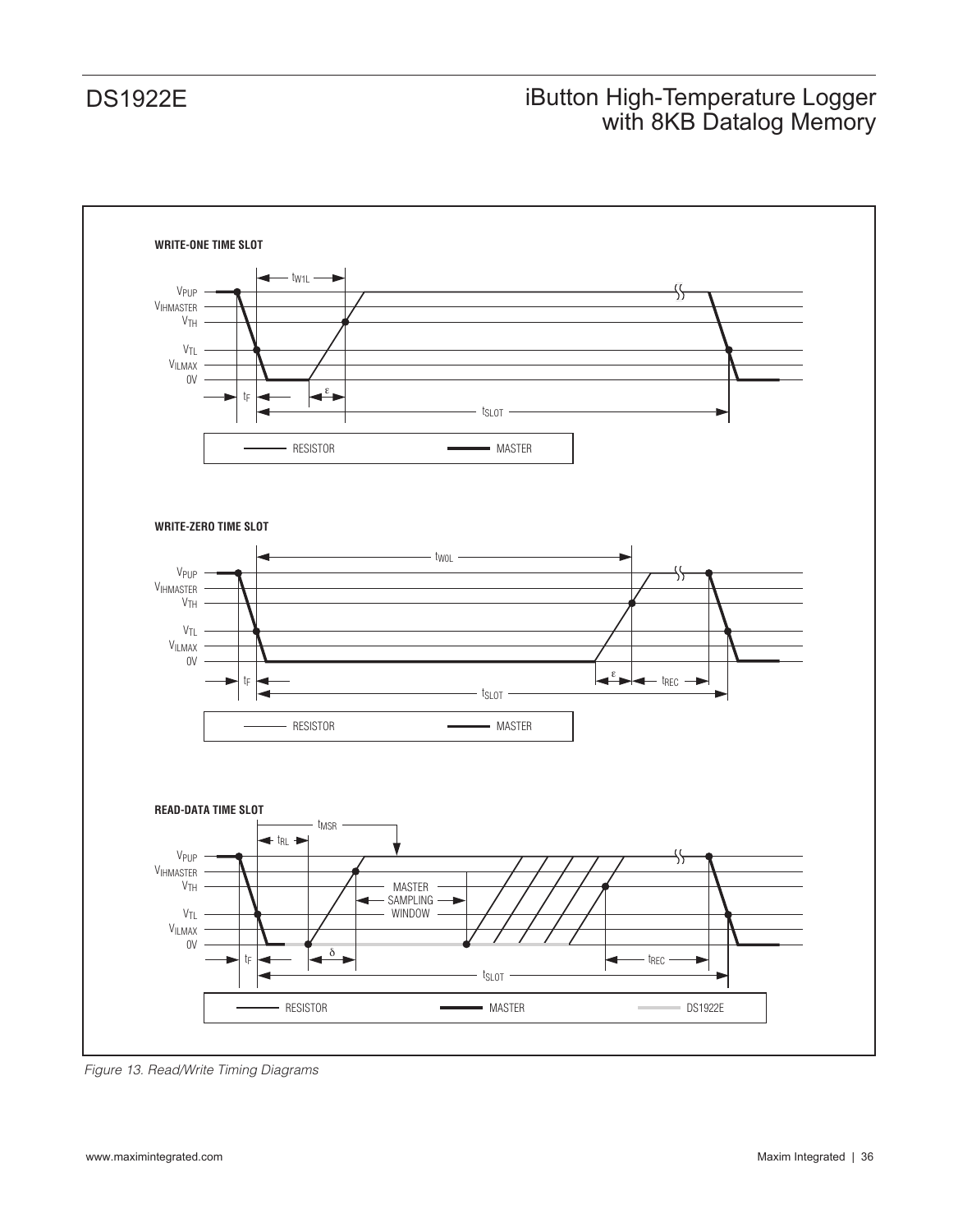

*Figure 14. Noise Suppression Scheme*



*Figure 15. CRC-16 Hardware Description and Polynomial*

## **CRC Generation**

The DS1922E uses two types of CRCs. One CRC is an 8-bit type and is stored in the most significant byte of the 64-bit ROM. The bus master can compute a CRC value from the first 56 bits of the 64-bit ROM and compare it to the value stored within the DS1922E to determine if the ROM data has been received error-free. The equivalent polynomial function of this CRC is  $X^8 + X^5 +$  $X<sup>4</sup> + 1$ . This 8-bit CRC is received in the true (noninverted) form, and it is computed at the factory and lasered into the ROM.

The other CRC is a 16-bit type, generated according to the standardized CRC-16 polynomial function  $x^{16} + x^{15}$  $+ x<sup>2</sup> + 1$ . This CRC is used for error detection when reading register pages or the data-log memory using the Read Memory with CRC command and for fast verification of a data transfer when writing to or reading from the scratchpad. In contrast to the 8-bit CRC, the 16-bit CRC is always communicated in the inverted form. A CRC generator inside the DS1922E (Figure 15) calculates a new 16-bit CRC as shown in the command flowchart of Figure 9. The bus master compares the CRC value read from the device to the one it calculates from the data and decides whether to continue with an operation or to reread the portion of the data with the CRC error. With the initial pass through the Read Memory with CRC flowchart, the 16-bit CRC value is the result of shifting the command byte into the cleared CRC generator, followed by the two address bytes and the data bytes. The password is excluded from the CRC calculation. Subsequent passes through the Read Memory with CRC flowchart generate a 16-bit CRC that is the result of clearing the CRC generator and then shifting in the data bytes.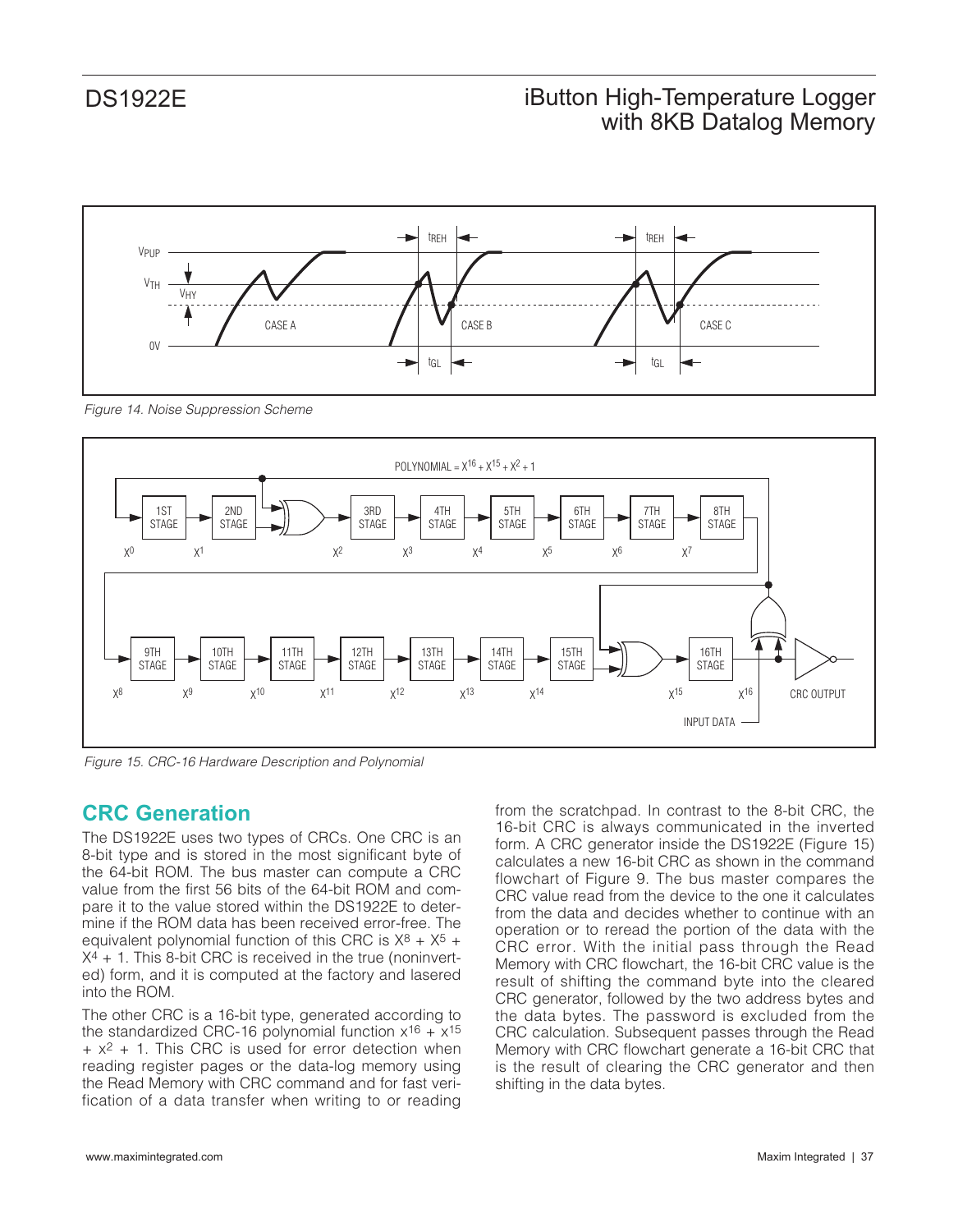With the Write Scratchpad command, the CRC is generated by first clearing the CRC generator and then shifting in the command code, the target addresses TA1 and TA2, and all the data bytes. The DS1922E transmits this CRC only if the data bytes written to the scratchpad include scratchpad ending offset 11111b. The data can start at any location within the scratchpad.

With the Read Scratchpad command, the CRC is generated by first clearing the CRC generator and then shifting in the command code, the target addresses TA1 and TA2, the E/S byte, and the scratchpad data starting at the target address. The DS1922E transmits this CRC only if the reading continues through the end of the scratchpad, regardless of the actual ending offset. For more information on generating CRC values, refer to Application Note 27.

## **Command-Specific 1-Wire Communication Protocol—Legend**

| <b>SYMBOL</b>              | <b>DESCRIPTION</b>                                                                                                 |
|----------------------------|--------------------------------------------------------------------------------------------------------------------|
| <b>RST</b>                 | 1-Wire reset pulse generated by master.                                                                            |
| PD.                        | 1-Wire presence pulse generated by slave.                                                                          |
| Select                     | Command and data to satisfy the ROM function protocol.                                                             |
| <b>WS</b>                  | Command "Write Scratchpad."                                                                                        |
| <b>RS</b>                  | Command "Read Scratchpad."                                                                                         |
| <b>CPS</b>                 | Command "Copy Scratchpad with Password."                                                                           |
| <b>RMC</b>                 | Command "Read Memory with Password and CRC."                                                                       |
| <b>CM</b>                  | Command "Clear Memory with Password."                                                                              |
| FC.                        | Command "Forced Conversion."                                                                                       |
| <b>SM</b>                  | Command "Start Mission with Password."                                                                             |
| <b>STP</b>                 | Command "Stop Mission with Password."                                                                              |
| <b>TA</b>                  | Target Address TA1, TA2.                                                                                           |
| $TA-E/S$                   | Target Address TA1, TA2 with E/S byte.                                                                             |
| <data eos="" to=""></data> | Transfer of as many data bytes as are needed to reach the scratchpad offset 1Fh.                                   |
| <data eop="" to=""></data> | Transfer of as many data bytes as are needed to reach the end of a memory page.                                    |
| <pw dummy=""></pw>         | Transfer of 8 bytes that either represent a valid password or acceptable dummy data.                               |
| <32 Bytes>                 | Transfer of 32 bytes.                                                                                              |
| $<$ Data $>$               | Transfer of an undetermined amount of data.                                                                        |
| FFh.                       | Transmission of one FFh byte.                                                                                      |
| $CRC-16$                   | Transfer of an inverted CRC-16.                                                                                    |
| FF Loop                    | Indefinite loop where the master reads FF bytes.                                                                   |
| AA Loop                    | Indefinite loop where the master reads AA bytes.                                                                   |
| Busy                       | Interval during Copy Scratchpad where the DS1922E does not respond. Any bits read during this time<br>are logic 1. |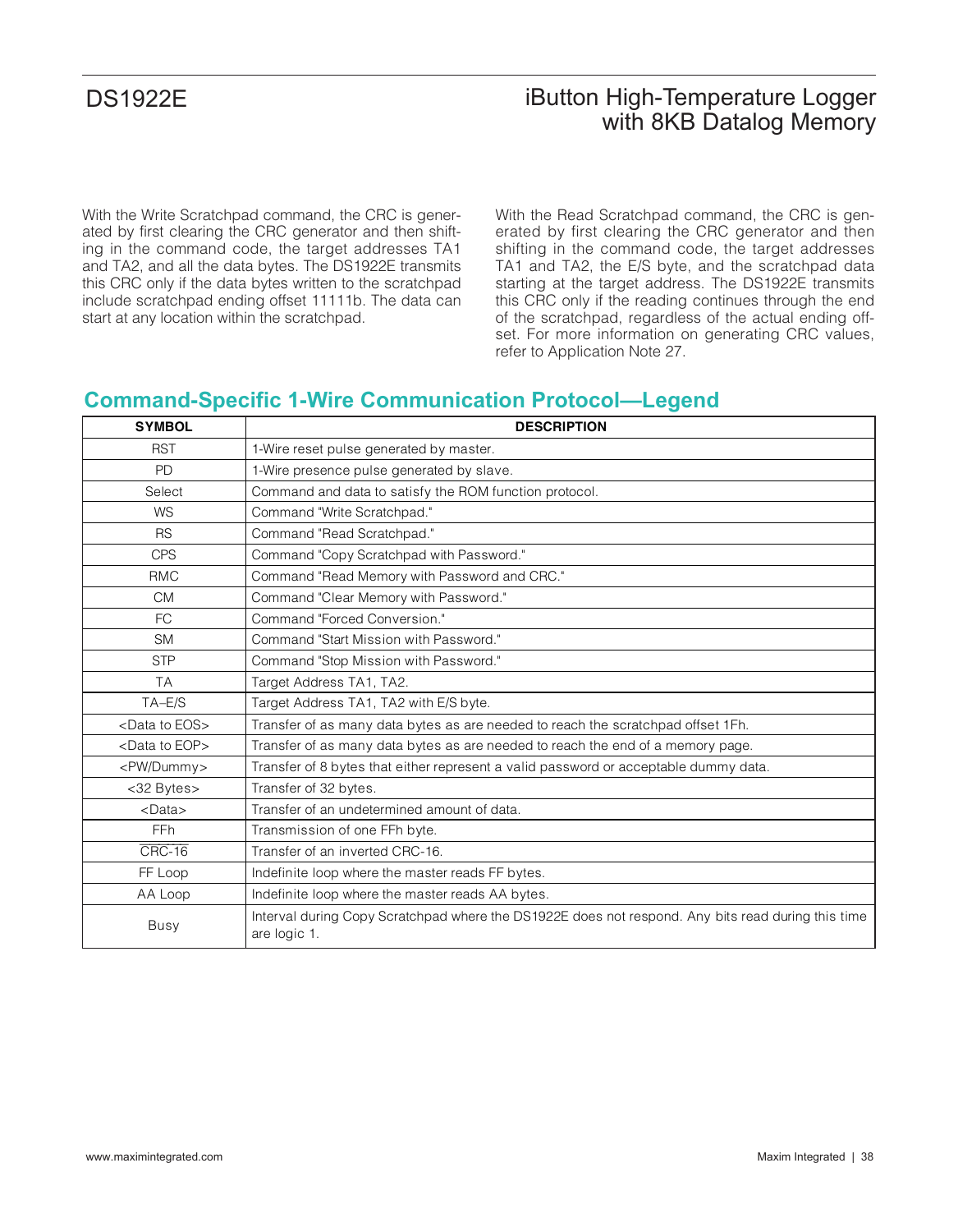# **Command-Specific 1-Wire Communication Protocol—Color Codes**

Master-to-Slave Slave-to-Master

## **1-Wire Communication Examples**

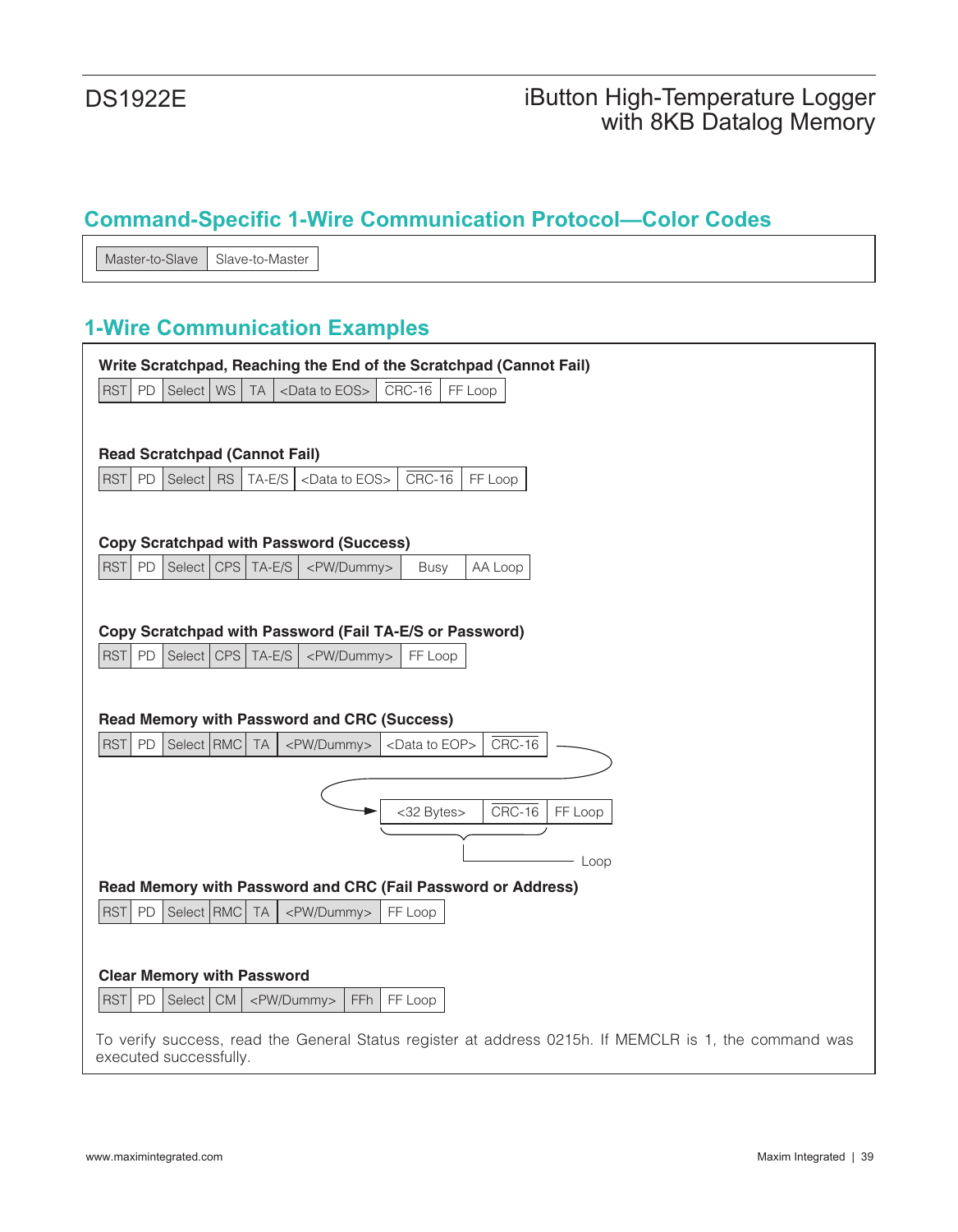# **1-Wire Communication Examples (continued)**

### **Forced Conversion**

RST PD Select FC FFh FF Loop

To read the result and to verify success, read the addresses 020Ch to 020Fh (results) and the device samples counter at address 0223h to 0225h. If the count has incremented, the command was executed successfully.

#### **Start Mission with Password**

RST PD Select SM <PW/Dummy> FFh FF Loop

To verify success, read the General Status register at address 0215h. If MIP is 1 and MEMCLR is 0, the command was executed successfully.

#### **Stop Mission with Password**

|  |  |  |  | RST PD Select STP <pw dummy=""> FFh FF Loop</pw> |  |  |
|--|--|--|--|--------------------------------------------------|--|--|
|--|--|--|--|--------------------------------------------------|--|--|

To verify success, read the General Status register at address 0215h. If MIP is 0, the command was executed successfully.

# **Mission Example: Prepare and Start a New Mission**

Assumption: The previous mission has been ended by using the Stop Mission command. Passwords are not enabled.

Starting a mission requires three steps:

Step 1: Clear the data of the previous mission.

Step 2: Write the setup data to register page 1.

Step 3: Start the new mission.

#### **Step 1: Clear the data of the previous mission.**

With only a single device connected to the bus master, the communication of step 1 looks like this:

| <b>MASTER MODE</b> | <b>DATA (LSB FIRST)</b> | <b>COMMENTS</b>              |
|--------------------|-------------------------|------------------------------|
| Tx                 | (Reset)                 | Reset pulse                  |
| <b>Rx</b>          | (Presence)              | Presence pulse               |
| Tx                 | CC <sub>h</sub>         | Issue "Skip ROM" command     |
| Tx                 | 96h                     | Issue "Clear Memory" command |
| Tx                 | <8 FFh bytes>           | Send dummy password          |
| Tx                 | FF <sub>h</sub>         | Send dummy byte              |
| Tx                 | (Reset)                 | Reset pulse                  |
| <b>Rx</b>          | (Presence)              | Presence pulse               |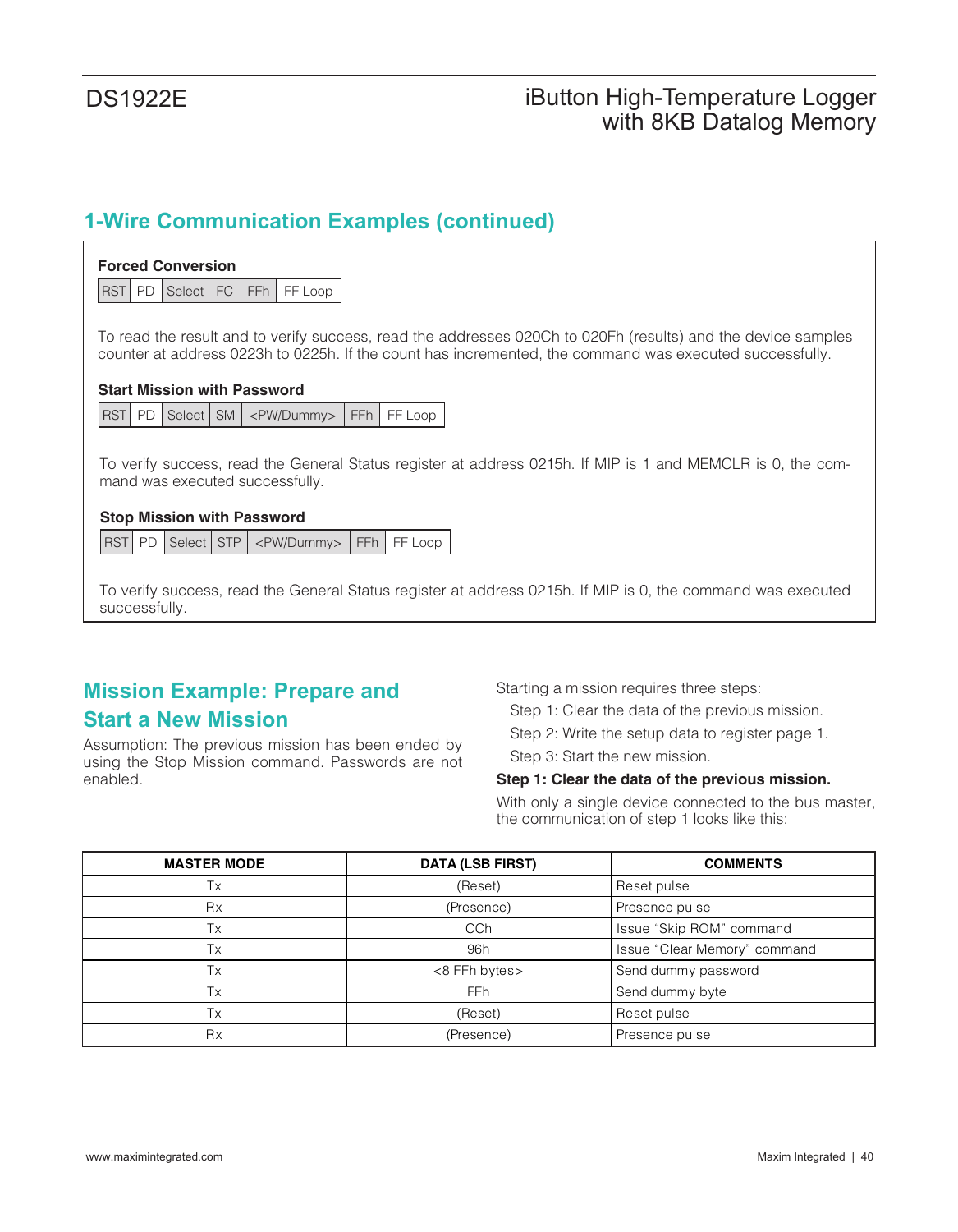#### **Step 2: Write the setup data to register page 1.**

During the setup, the device needs to learn the following information:

- Time and Date
- Sample Rate
- Alarm Thresholds
- Alarm Controls (Response to Conditional Search)
- General Mission Parameters (e.g., Channels to Log and Logging Format, Rollover, Start Mode)
- Mission Start Delay

The following data sets up the DS1922E for a mission that logs temperature using 8-bit format.

| <b>ADDRESS</b> | <b>DATA</b>     | <b>EXAMPLE VALUES</b>                            | <b>FUNCTION</b>                               |  |  |
|----------------|-----------------|--------------------------------------------------|-----------------------------------------------|--|--|
| 0200h          | 00h             |                                                  |                                               |  |  |
| 0201h          | 30h             | 15:30:00 hours                                   | Time                                          |  |  |
| 0202h          | 15h             |                                                  |                                               |  |  |
| 0203h          | 01h             |                                                  |                                               |  |  |
| 0204h          | 04h             | 1st of April in 2008                             | Date                                          |  |  |
| 0205h          | 08h             |                                                  |                                               |  |  |
| 0206h          | 0Ah             | Every 10 minutes (EHSS = $0$ )                   | Sample rate                                   |  |  |
| 0207h          | 00h             |                                                  |                                               |  |  |
| 0208h          | 08h             | 18°C low                                         | Temperature alarm thresholds                  |  |  |
| 0209h          | F <sub>2h</sub> | 135°C high                                       |                                               |  |  |
| 020Ah          | 00h             | (Don't care)                                     | (Not applicable with DS1922E)                 |  |  |
| 020Bh          | FF <sub>h</sub> |                                                  |                                               |  |  |
| 020Ch          | FFh             |                                                  |                                               |  |  |
| 020Dh          | <b>FFh</b>      | (Don't care)                                     | Clock through read-only registers             |  |  |
| 020Eh          | <b>FFh</b>      |                                                  |                                               |  |  |
| 020Fh          | FFh.            |                                                  |                                               |  |  |
| 0210h          | 02h             | Enable high alarm                                | Temperature alarm control                     |  |  |
| 0211h          | FC <sub>h</sub> | Disabled                                         | (Not applicable with DS1922E)                 |  |  |
| 0212h          | 01h             | On (enabled), $E$ HSS = 0 (low sample rate)      | RTC oscillator control, sample rate selection |  |  |
| 0213h          | C1h             | Normal start; no rollover; 8-bit temperature log | General mission control                       |  |  |
| 0214h          | FF <sub>h</sub> | (Don't care)                                     | Clock through read-only registers             |  |  |
| 0215h          | <b>FFh</b>      |                                                  |                                               |  |  |
| 0216h          | 5Ah             |                                                  |                                               |  |  |
| 0217h          | 00h             | 90 minutes                                       | Mission start delay                           |  |  |
| 0218h          | 00h             |                                                  |                                               |  |  |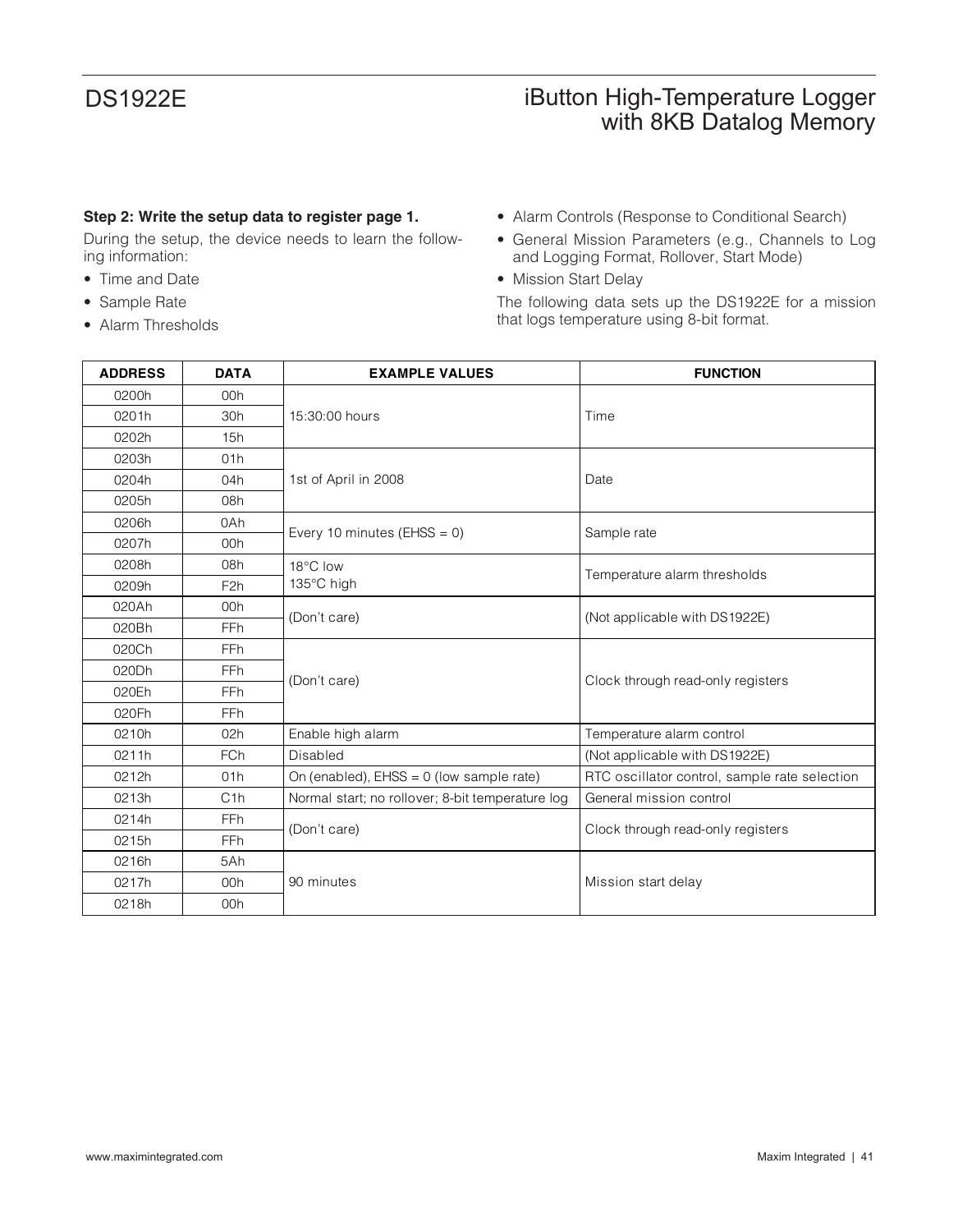| With only a single device connected to the bus master, |  |
|--------------------------------------------------------|--|
| the communication of step 2 looks like this:           |  |

| <b>MASTER MODE</b> | <b>DATA (LSB FIRST)</b> | <b>COMMENTS</b>                                 |  |  |
|--------------------|-------------------------|-------------------------------------------------|--|--|
| Tx                 | (Reset)                 | Reset pulse                                     |  |  |
| <b>Rx</b>          | (Presence)              | Presence pulse                                  |  |  |
| Tx                 | <b>CCh</b>              | Issue "Skip ROM" command                        |  |  |
| Tx                 | 0Fh                     | Issue "Write Scratchpad" command                |  |  |
| Tx                 | 00h                     | TA1, beginning offset $=$ 00h                   |  |  |
| Tx                 | 02h                     | TA2, address = $0200h$                          |  |  |
| <b>Tx</b>          | <25 Data Bytes>         | Write 25 bytes of data to scratchpad            |  |  |
| Tx                 | <7 FFh Bytes>           | Write through the end of the scratchpad         |  |  |
| Tx                 | (Reset)                 | Reset pulse                                     |  |  |
| <b>Rx</b>          | (Presence)              | Presence pulse                                  |  |  |
| Tx                 | <b>CCh</b>              | Issue "Skip ROM" command                        |  |  |
| Tx                 | AAh                     | Issue "Read Scratchpad" command                 |  |  |
| <b>Rx</b>          | 00h                     | Read TA1, beginning offset = 00h                |  |  |
| <b>Rx</b>          | 02h                     | Read TA2, address = 0200h                       |  |  |
| <b>Rx</b>          | 1Fh                     | Read E/S, ending offset $= 1$ Fh, flags $= 0$ h |  |  |
| <b>Rx</b>          | <32 Data Bytes>         | Read scratchpad data and verify                 |  |  |
| Tx                 | (Reset)                 | Reset pulse                                     |  |  |
| <b>Rx</b>          | (Presence)              | Presence pulse                                  |  |  |
| Tx                 | <b>CCh</b>              | Issue "Skip ROM" command                        |  |  |
| Tx                 | 99h                     | Issue "Copy Scratchpad" command                 |  |  |
| Tx                 | 00h                     | TA <sub>1</sub>                                 |  |  |
| Tx                 | 02h                     | (AUTHORIZATION CODE)<br>TA <sub>2</sub>         |  |  |
| <b>Tx</b>          | 1Fh                     | E/S                                             |  |  |
| <b>Tx</b>          | <8 FFh Bytes>           | Send dummy password                             |  |  |
| Tx                 | (Reset)                 | Reset pulse                                     |  |  |
| <b>Rx</b>          | (Presence)              | Presence pulse                                  |  |  |

#### **Step 3: Start the new mission.**

With only a single device connected to the bus master, the communication of step 3 looks like this:

If step 3 was successful, the MIP bit in the General Status register is 1, the MEMCLR bit is 0, and the mission start delay counts down.

| <b>MASTER MODE</b> | <b>DATA (LSB FIRST)</b> | <b>COMMENTS</b>               |
|--------------------|-------------------------|-------------------------------|
| Tx                 | (Reset)                 | Reset pulse                   |
| <b>Rx</b>          | (Presence)              | Presence pulse                |
| Tx                 | CC <sub>h</sub>         | Issue "Skip ROM" command      |
| Tx                 | CC <sub>h</sub>         | Issue "Start Mission" command |
| Tx                 | <8 FFh Bytes>           | Send dummy password           |
| Tx                 | FF <sub>h</sub>         | Send dummy byte               |
| Tx                 | (Reset)                 | Reset pulse                   |
| <b>Rx</b>          | (Presence)              | Presence pulse                |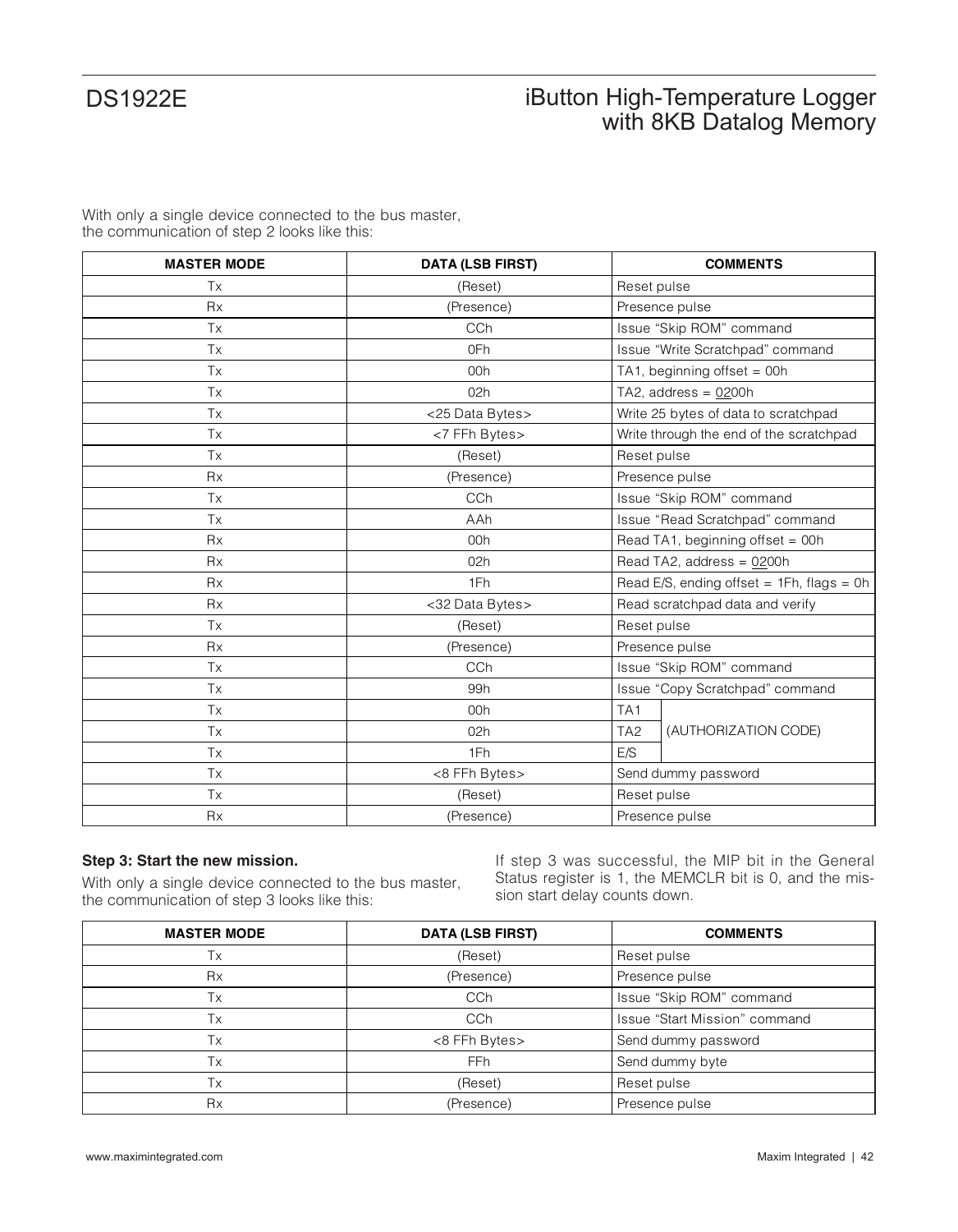# <span id="page-42-0"></span>**Software Correction Algorithm**

## **or Temperature**

The correction algorithm described in the DS1922L/ DS1922T data sheet does not apply to the DS1922E. If attempted, the corrected result is generally less accurate than the raw temperature data read from the device. Therefore, with the DS1922E the memory pages 18 and 19 are available as additional user memory.

## **Pin Configuration**



## **Package Information**

For the latest package outline information and land patterns (footprints), go to **www.maximintegrated.com/packages**. Note that a "+", "#", or "-" in the package code indicates RoHS status only. Package drawings may show a different suffix character, but the drawing pertains to the package regardless of RoHS status.

| <b>PACKAGE TYPE</b> | <b>PACKAGE CODE</b> | <b>OUTLINE NO.</b> | <b>LAND PATTERN NO.</b>  |
|---------------------|---------------------|--------------------|--------------------------|
| $\sim$<br>5 Can     | IR#6CF              | $-0266$            | $\overline{\phantom{a}}$ |